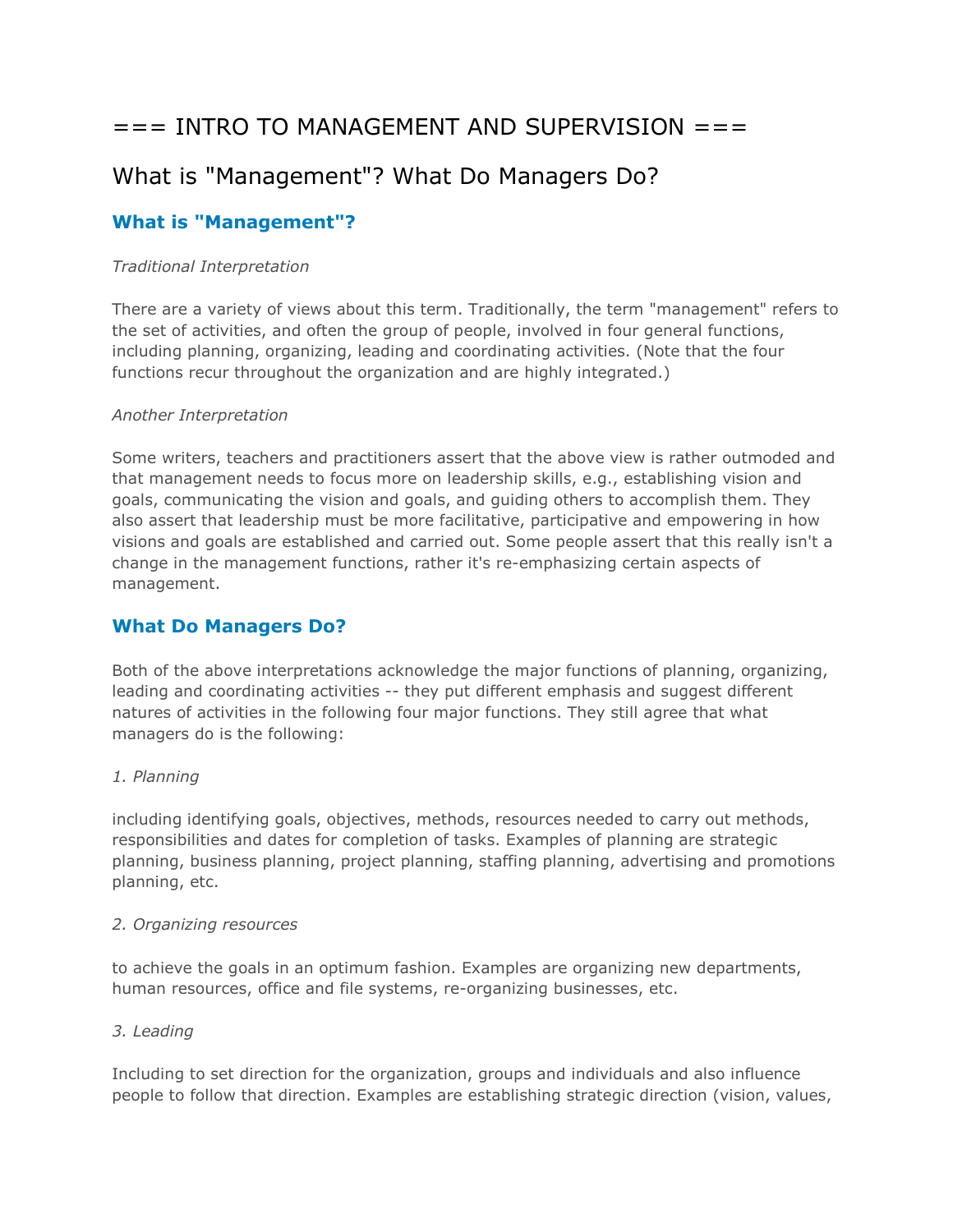mission and / or goals) and championing methods of organizational performance management to pursue that direction.

## *4. Controlling, or Coordinating*

This occurs with the organization's systems, processes and structures to effectively and efficiently reach goals and objectives. This includes ongoing collection of feedback, and monitoring and adjustment of systems, processes and structures accordingly. Examples include use of financial controls, policies and procedures, performance management processes, measures to avoid risks etc.

Another common view is that "management" is getting things done through others. Yet another view, quite apart from the traditional view, asserts that the job of management is to support employee's efforts to be fully productive members of the organizations and citizens of the community.

To most employees, the term "management" probably means the group of people (executives and other managers) who are primarily responsible for making decisions in the organization. In a nonprofit, the term "management" might refer to all or any of the activities of the board, executive director and/or program directors.

# What is "Supervision"? What Do Supervisors Do?

# **What is "Supervision"?**

There are several interpretations of the term "supervision", but typically supervision is the activity carried out by supervisors to oversee the productivity and progress of employees who report directly to the supervisors. For example, first-level supervisors supervise entrylevel employees. Depending on the size of the organization, middle-managers supervise first-level supervisors, chief executives supervise middle-managers, etc. Supervision is a management activity and supervisors have a management role in the organization.

# **What Do Supervisors Do?**

Supervision of a group of employees often includes

1. Conducting basic management skills (decision making, problem solving, planning, delegation and meeting management)

- 2. Organizing their department and teams
- 3. Noticing the need for and designing new job roles in the group
- 4. Hiring new employees
- 5. Training new employees
- 6. Employee performance management (setting goals, observing and giving feedback, addressing performance issues, firing employees, etc.)
- 7. Conforming to personnel policies and other internal regulations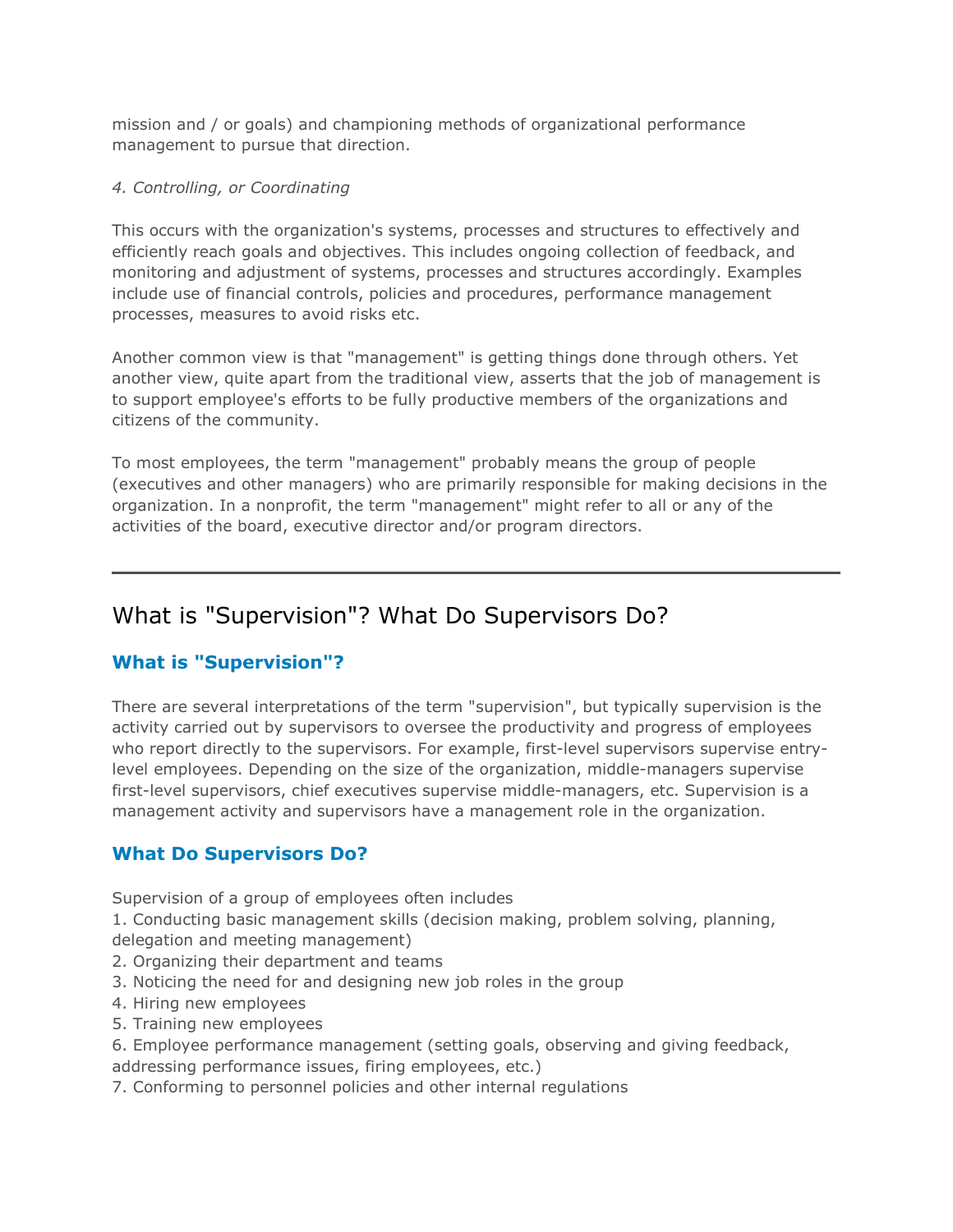# $==$  CORE SKILLS IN MANAGEMENT & SUPERVISION  $==$

# Problem Solving and Decision Making

Much of what managers and supervisors do is solve problems and make decisions. New managers and supervisors, in particular, often solve problems and decisions by reacting to them. They are "under the gun", stressed and very short for time. Consequently, when they encounter a new problem or decision they must make, they react with a decision that seemed to work before. It's easy with this approach to get stuck in a circle of solving the same problem over and over again. Therefore, as a new manager or supervisor, get used to an organized approach to problem solving and decision making. Not all problems can be solved and decisions made by the following, rather rational approach. However, the following basic guidelines will get you started. Don't be intimidated by the length of the list of guidelines. After you've practiced them a few times, they'll become second nature to you -- enough that you can deepen and enrich them to suit your own needs and nature.

(Note that it might be more your nature to view a "problem" as an "opportunity". Therefore, you might substitute "opportunity" for "problem" in the following guidelines.)

# **1. Define the problem**

This is often where people struggle. They react to what they think the problem is. Instead, seek to understand more about why you think there's a problem.

## *Defining the problem: (with input from yourself and others)*

Ask yourself and others, the following questions:

- a. What can you *see* that causes you to think there's a problem?
- b. Where is it happening?
- c. How is it happening?
- d. When is it happening?

e. With whom is it happening? (HINT: Don't jump to "Who is causing the problem?" When we're stressed, blaming is often one of our first reactions. To be an effective manager, you need to address issues more than people.)

f. Why is it happening?

g. Write down a five-sentence description of the problem in terms of "The following should be happening, but isn't ..." or "The following is happening and should be: ..." As much as possible, be specific in your description, including what is happening, where, how, with whom and why. (It may be helpful at this point to use a variety of research methods. See.

#### *Defining complex problems:*

a. If the problem still seems overwhelming, break it down by repeating steps a-f until you have descriptions of several related problems.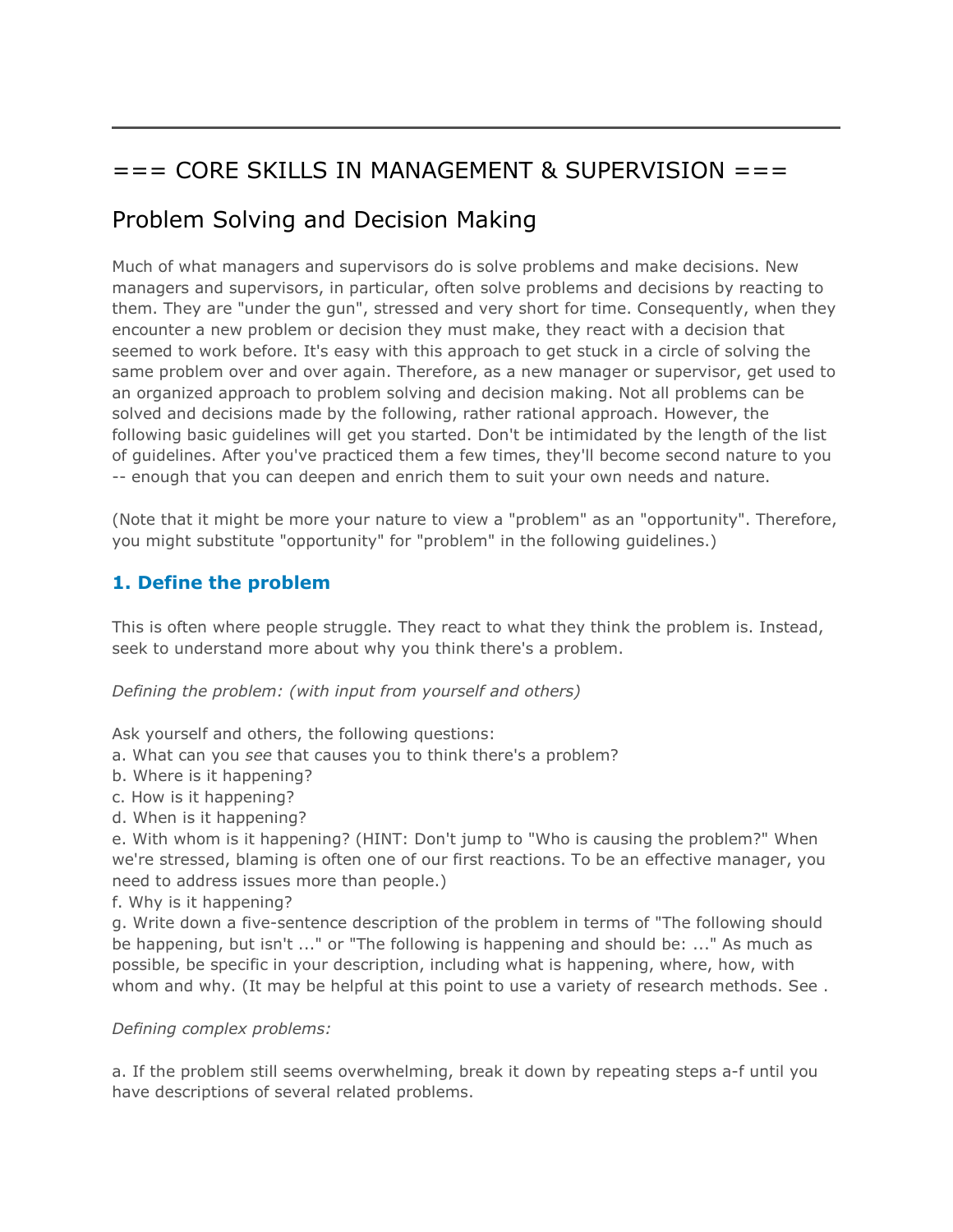*Verifying your understanding of the problems:*

a. It helps a great deal to verify your problem analysis for conferring with a peer or someone else.

## *Prioritize the problems:*

a. If you discover that you are looking at several related problems, then prioritize which ones you should address first.

b. Note the difference between "important" and "urgent" problems. Often, what we consider to be important problems to consider are really just urgent problems. Important problems deserve more attention. For example, if you're continually answering "urgent" phone calls, then you've probably got a more "important" problem and that's to design a system that screens and prioritizes your phone calls.

### *Understand your role in the problem:*

a. Your role in the problem can greatly influence how you perceive the role of others. For example, if you're very stressed out, it'll probably look like others are, too, or, you may resort too quickly to blaming and reprimanding others. Or, you are feel very guilty about your role in the problem, you may ignore the accountabilities of others.

# **2. Look at potential causes for the problem**

a. It's amazing how much you don't know about what you don't know. Therefore, in this phase, it's critical to get input from other people who notice the problem and who are effected by it.

b. It's often useful to collect input from other individuals one at a time (at least at first). Otherwise, people tend to be inhibited about offering their impressions of the real causes of problems.

c. Write down what your opinions and what you've heard from others.

d. Regarding what you think might be performance problems associated with an employee, it's often useful to seek advice from a peer or your supervisor in order to verify your impression of the problem.

e.Write down a description of the cause of the problem and in terms of what is happening, where, when, how, with whom and why.

# **3. Identify alternatives for approaches to resolve the problem**

a. At this point, it's useful to keep others involved (unless you're facing a personal and/or employee performance problem). Brainstorm for solutions to the problem. Very simply put, brainstorming is collecting as many ideas as possible, then screening them to find the best idea. It's critical when collecting the ideas to not pass any judgment on the ideas -- just write them down as you hear them. (

# **4. Select an approach to resolve the problem**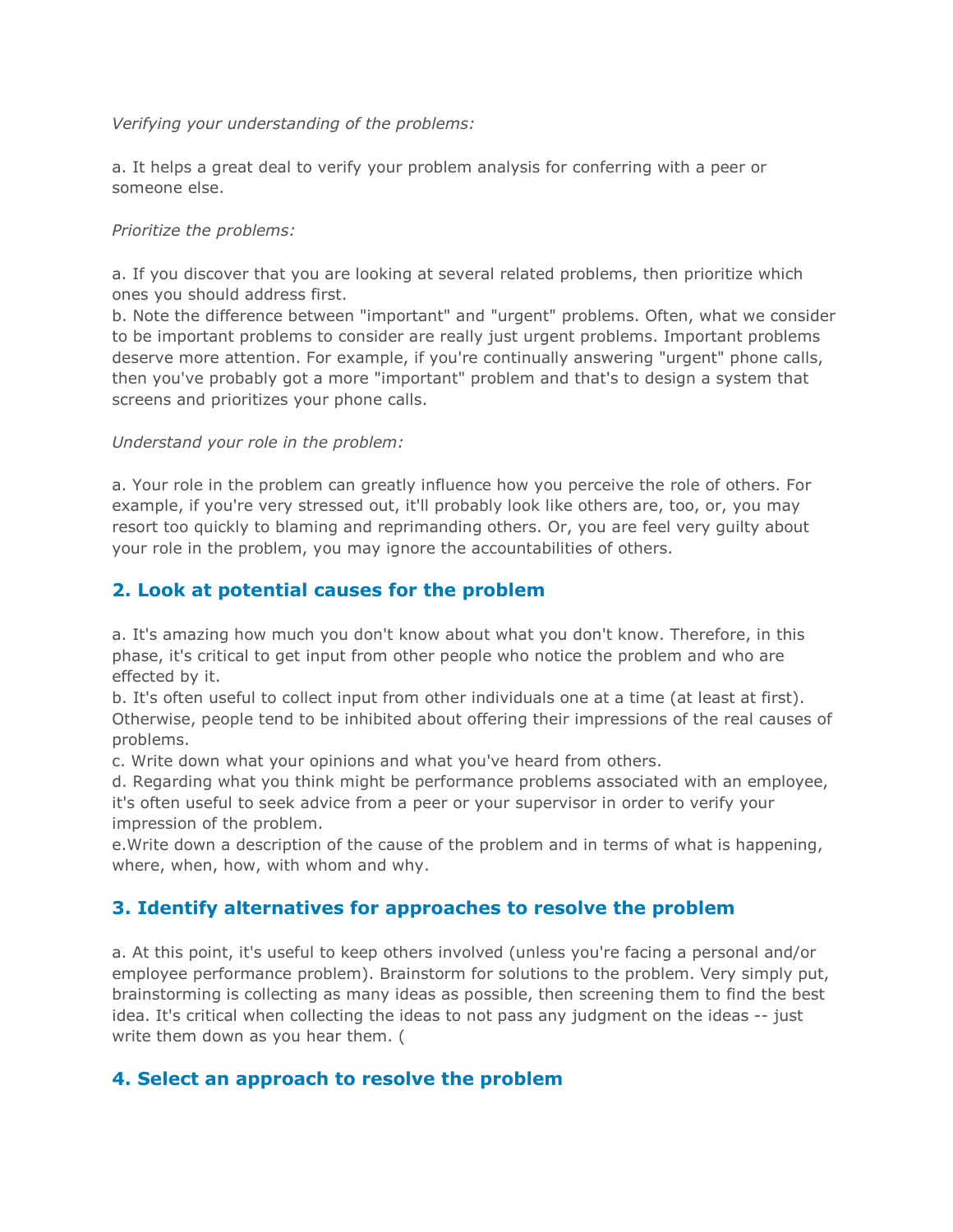When selecting the best approach, consider:

a. Which approach is the most likely to solve the problem for the long term?

b. Which approach is the most realistic to accomplish for now? Do you have the resources?

Are they affordable? Do you have enough time to implement the approach?

c. What is the extent of risk associated with each alternative?

# **5. Plan the implementation of the best alternative (this is your action plan)**

a. Carefully consider "What will the situation look like when the problem is solved?" b. What steps should be taken to implement the best alternative to solving the problem? What systems or processes should be changed in your organization, for example, a new policy or procedure? Don't resort to solutions where someone is "just going to try harder". c. How will you know if the steps are being followed or not? (these are your indicators of the success of your plan)

d. What resources will you need in terms of people, money and facilities?

e. How much time will you need to implement the solution? Write a schedule that includes the start and stop times, and when you expect to see certain indicators of success.

f. Who will primarily be responsible for ensuring implementation of the plan?

g. Write down the answers to the above questions and consider this as your action plan.

h. Communicate the plan to those who will involved in implementing it and, at least, to your immediate supervisor.

(An important aspect of this step in the problem-solving process is continually observation and feedback.)

# **6. Monitor implementation of the plan**

Monitor the indicators of success:

a. Are you seeing what you would expect from the indicators?

b. Will the plan be done according to schedule?

c. If the plan is not being followed as expected, then consider: Was the plan realistic? Are there sufficient resources to accomplish the plan on schedule? Should more priority be placed on various aspects of the plan? Should the plan be changed?

# **7. Verify if the problem has been resolved or not**

One of the best ways to verify if a problem has been solved or not is to resume normal operations in the organization. Still, you should consider:

a. What changes should be made to avoid this type of problem in the future? Consider changes to policies and procedures, training, etc.

b. Lastly, consider "What did you learn from this problem solving?" Consider new knowledge, understanding and/or skills.

c. Consider writing a brief memo that highlights the success of the problem solving effort, and what you learned as a result. Share it with your supervisor, peers and subordinates.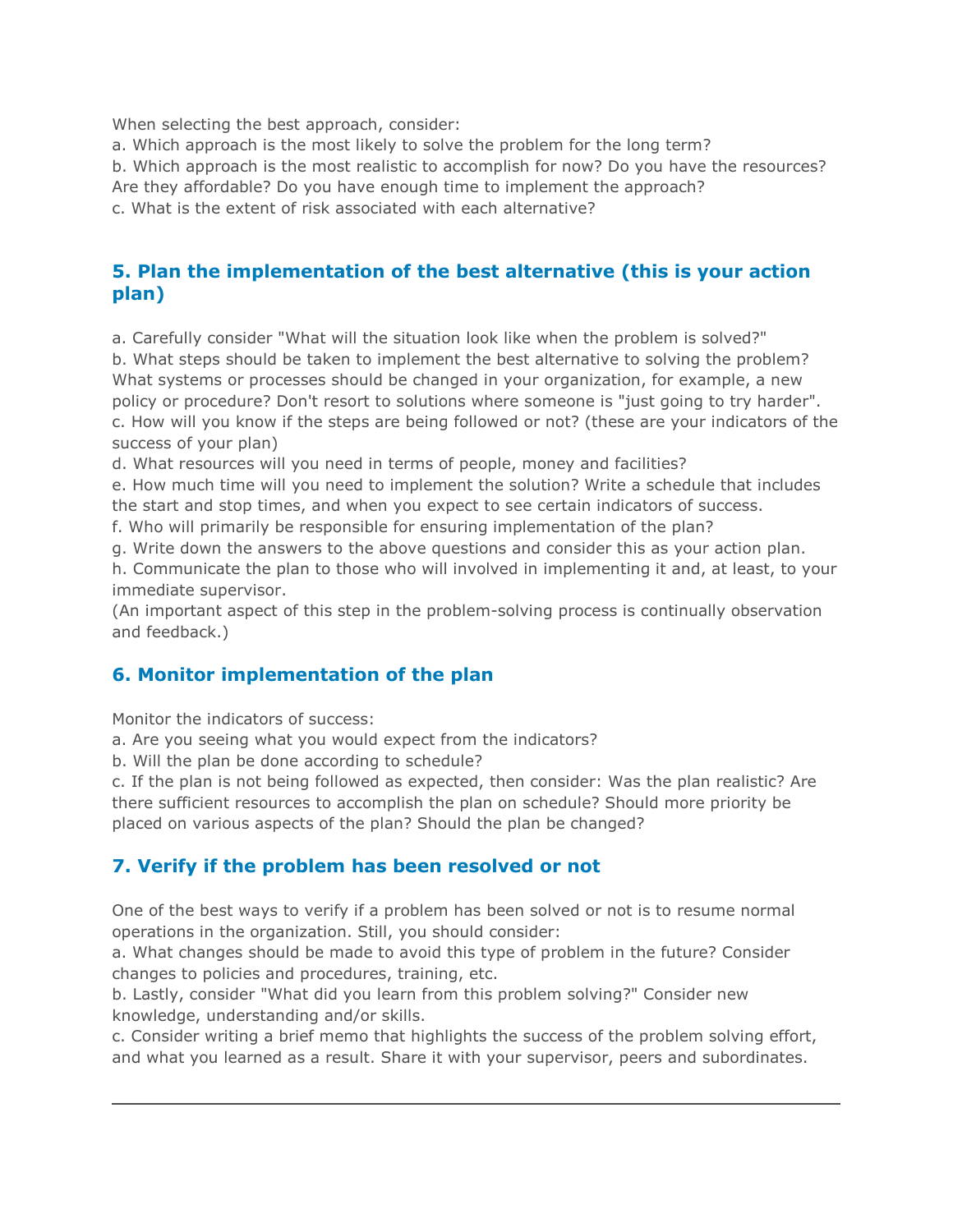# Planning

# **Quick Look at Some Basic Terms**

Planning typically includes use of the following basic terms.

NOTE: It's not critical to grasp completely accurate definitions of each of the following terms. It's more important for planners to have a basic sense for the difference between goals/objectives (results) and strategies/tasks (methods to achieve the results).

### *1. Goals*

Goals are specific accomplishments that must be accomplished in total, or in some combination, in order to achieve some larger, overall result preferred from the system, for example, the mission of an organization. (Going back to our reference to systems, goals are outputs from the system.)

### *2. Strategies or Activities*

These are the methods or processes required in total, or in some combination, to achieve the goals. (Going back to our reference to systems, strategies are processes in the system.)

### *3. Objectives*

Objectives are specific accomplishments that must be accomplished in total, or in some combination, to achieve the goals in the plan. Objectives are usually "milestones" along the way when implementing the strategies.

#### *4. Tasks*

Particularly in small organizations, people are assigned various tasks required to implement the plan. If the scope of the plan is very small, tasks and activities are often essentially the same.

## *5. Resources (and Budgets)*

Resources include the people, materials, technologies, money, etc., required to implement the strategies or processes. The costs of these resources are often depicted in the form of a budget. (Going back to our reference to systems, resources are input to the system.)

# **Basic Overview of Typical Phases in Planning**

Whether the system is an organization, department, business, project, etc., the basic planning process typically includes similar nature of activities carried out in similar sequence. The phases are carried out carefully or -- in some cases -- intuitively, for example, when planning a very small, straightforward effort. The complexity of the various phases (and their duplication throughout the system) depend on the scope of the system.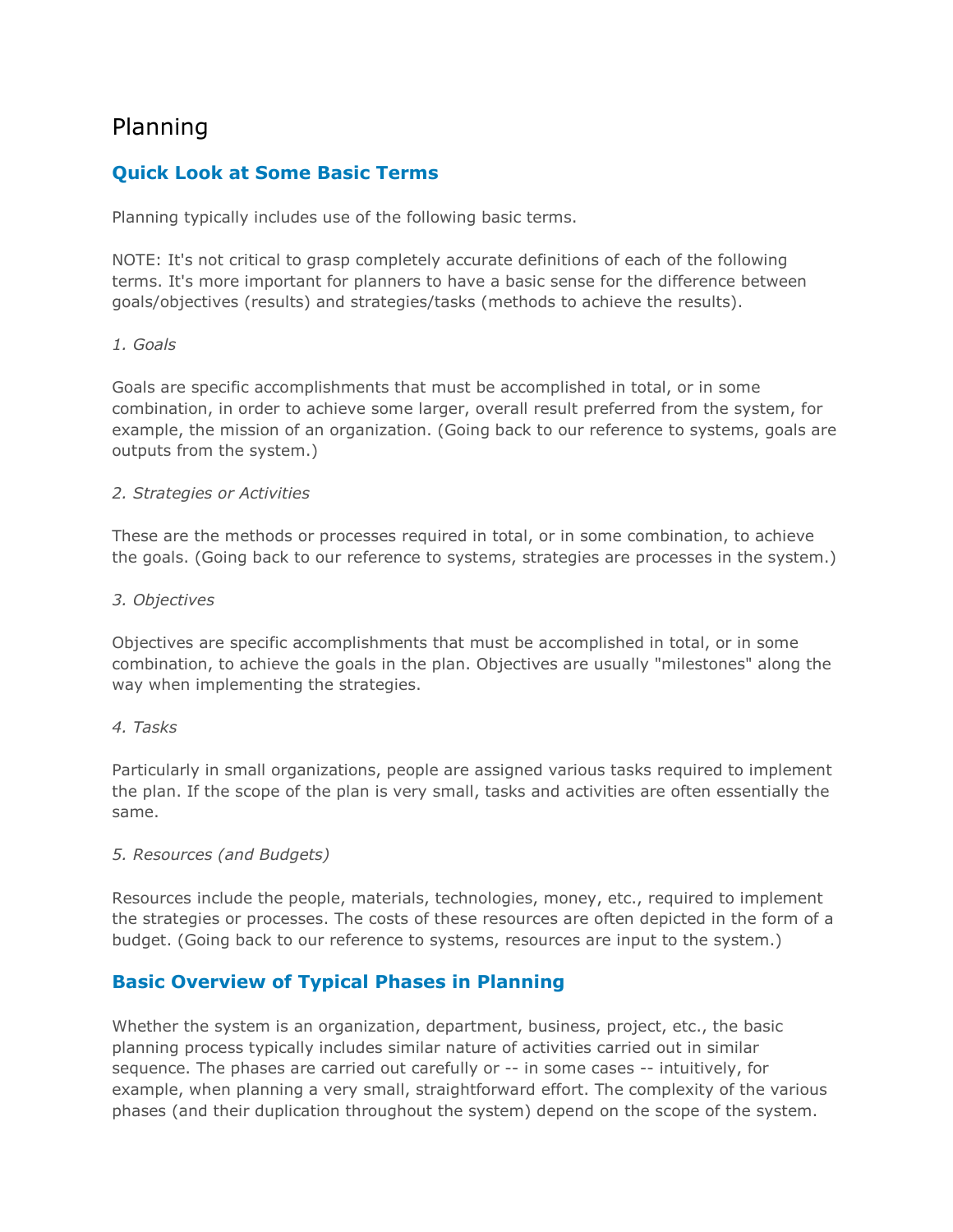For example, in a large corporation, the following phases would be carried out in the corporate offices, in each division, in each department, in each group, etc.

NOTE: Different groups of planners might have different names for the following activities and groups them differently. However, the nature of the activities and their general sequence remains the same.

NOTE: The following are typical phases in planning. They do *not* comprise the complete, ideal planning process.

#### *1. Reference Overall Singular Purpose ("Mission")*

#### or Desired Result from System

During planning, planners have in mind (consciously or unconsciously) some overall purpose or result that the plan is to achieve. For example, during strategic planning, it's critical to reference the mission, or overall purpose, of the organization.

#### *2. Take Stock Outside and Inside the System*

This "taking stock" is always done to some extent, whether consciously or unconsciously. For example, during strategic planning, it's important to conduct an environmental scan. This scan usually involves considering various driving forces, or major influences, that might effect the organization.

#### *3. Analyze the Situation*

For example, during strategic planning, planners often conduct a "SWOT analysis". (SWOT is an acronym for considering the organization's strengths and weaknesses, and the opportunities and threats faced by the organization.) During this analysis, planners also can use a variety of assessments, or methods to "measure" the health of systems.

#### *4. Establish Goals*

Based on the analysis and alignment to the overall mission of the system, planners establish a set of goals that build on strengths to take advantage of opportunities, while building up weaknesses and warding off threats.

#### *5. Establish Strategies to Reach Goals*

The particular strategies (or methods to reach the goals) chosen depend on matters of affordability, practicality and efficiency.

#### *6. Establish Objectives Along the Way to Achieving Goals*

Objectives are selected to be timely and indicative of progress toward goals.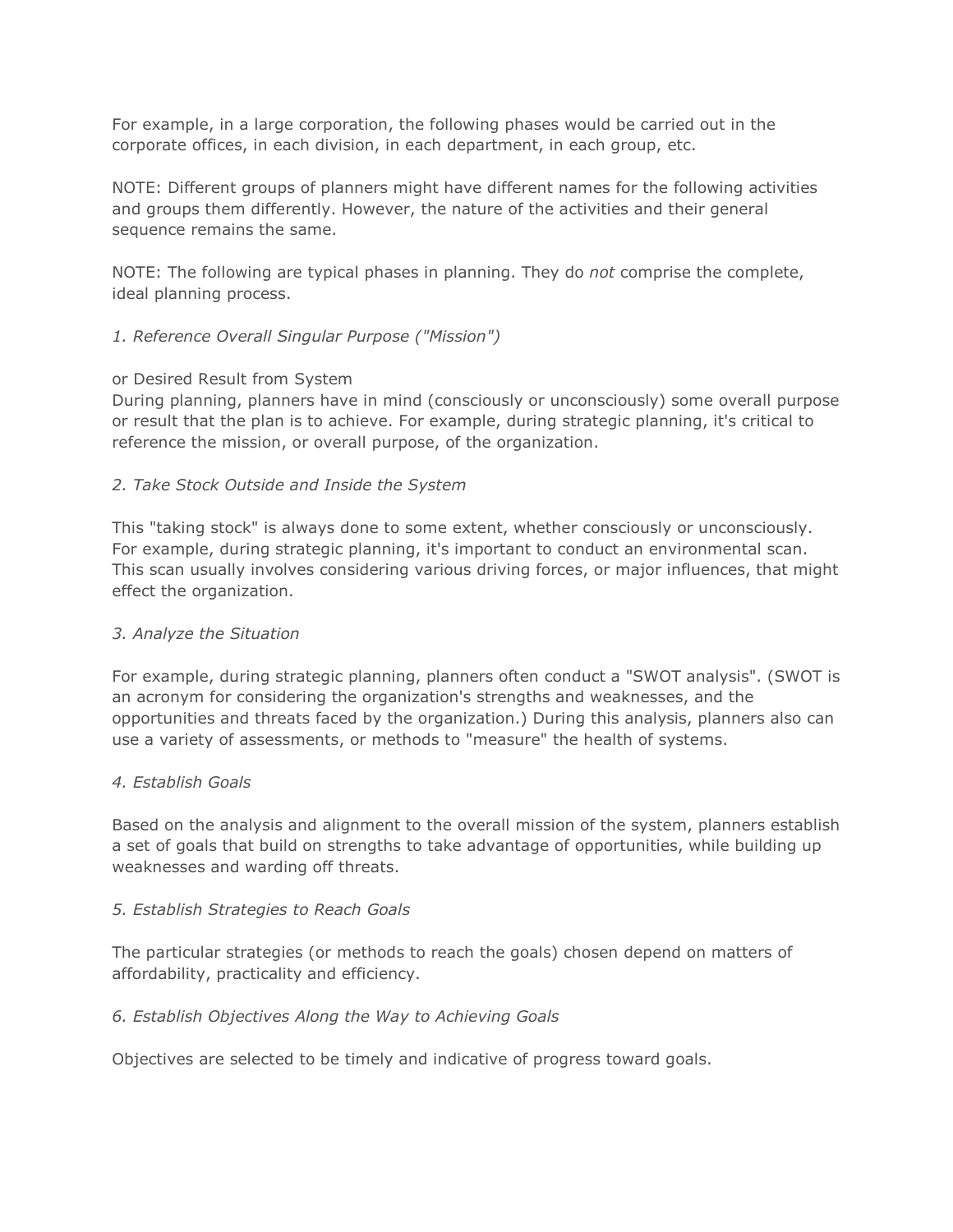# *7. Associate Responsibilities and Time Lines With Each Objective*

Responsibilities are assigned, including for implementation of the plan, and for achieving various goals and objectives. Ideally, deadlines are set for meeting each responsibility.

## *8. Write and Communicate a Plan Document*

The above information is organized and written in a document which is distributed around the system.

## *9. Acknowledge and Celebrate Accomplishment of the Plan*

This step is frequently forgotten, which can lead to increasing frustration and skepticism on the part of those people who are responsible to carry out the plan.

# **Guidelines to Ensure Successful Planning and Implementation**

A common failure in many kinds of planning is that the plan is never really implemented. Instead, all focus is on writing a plan document. Too often, the plan sits collecting dust on a shelf. Therefore, most of the following guidelines help to ensure that the planning process is carried out completely and is implemented completely -- or, deviations from the intended plan are recognized and managed accordingly.

### *1. Involve the Right People in the Planning Process*

Going back to the reference to systems, it's critical that all parts of the system continue to exchange feedback in order to function effectively. This is true no matter what type of system. When planning, get input from everyone who will responsible to carry out parts of the plan, along with representative from groups who will be effected by the plan. Of course, people also should be involved if they will be responsible to review and authorize the plan.

## *2. Write Down the Planning Information and Communicate it Widely*

New managers, in particular, often forget that others don't know what these managers know. Even if managers do communicate their intentions and plans verbally, chances are great that others won't completely hear or understand what the manager wants done. Also, as plans change, it's extremely difficult to remember who is supposed to be doing what and according to which version of the plan. Key stakeholders (employees, management, board members, funders, investor, customers, clients, etc.) may request copies of various types of plans. Therefore, it's critical to write plans down and communicate them widely.

#### *3. Goals and Objectives Should Be SMARTER*

SMARTER is an acronym, that is, a word composed by joining letters from different words in a phrase or set of words. In this case, a SMARTER goal or objective is: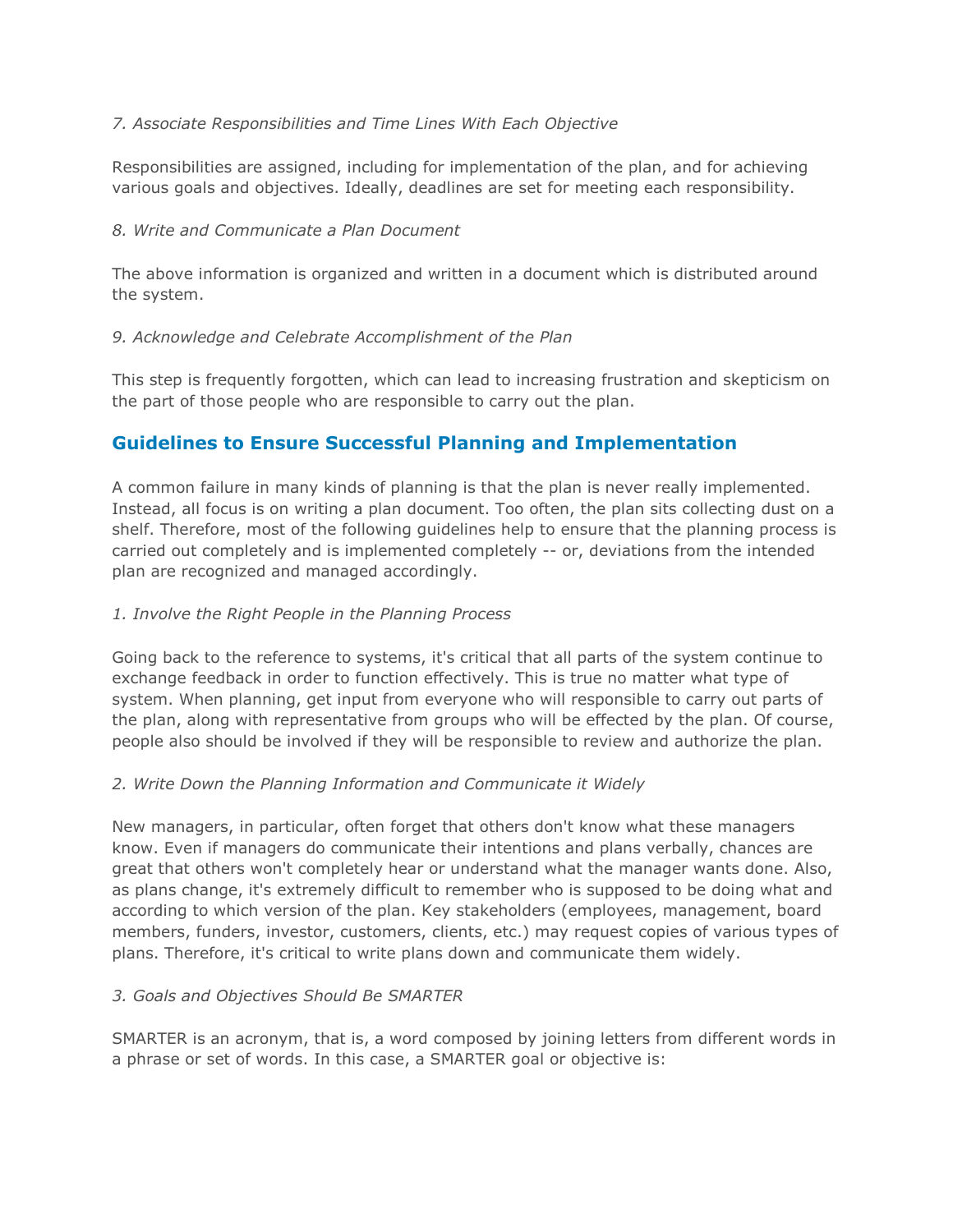### *Specific:*

For example, it's difficult to know what someone should be doing if they are to pursue the goal to "work harder". It's easier to recognize "Write a paper".

#### *Measurable:*

It's difficult to know what the scope of "Writing a paper" really is. It's easier to appreciate that effort if the goal is "Write a 30-page paper".

#### *Acceptable:*

If I'm to take responsibility for pursuit of a goal, the goal should be acceptable to me. For example, I'm not likely to follow the directions of someone telling me to write a 30-page paper when I also have to five other papers to write. However, if you involve me in setting the goal so I can change my other commitments or modify the goal, I'm much more likely to accept pursuit of the goal as well.

### *Realistic:*

Even if I do accept responsibility to pursue a goal that is specific and measurable, the goal won't be useful to me or others if, for example, the goal is to "Write a 30-page paper in the next 10 seconds".

### *Time frame:*

It may mean more to others if I commit to a realistic goal to "Write a 30-page paper in one week". However, it'll mean more to others (particularly if they are planning to help me or guide me to reach the goal) if I specify that I will write one page a day for 30 days, rather than including the possibility that I will write all 30 pages in last day of the 30-day period.

#### *Extending:*

The goal should stretch the performer's capabilities. For example, I might be more interested in writing a 30-page paper if the topic of the paper or the way that I write it will extend my capabilities.

#### *Rewarding:*

I'm more inclined to write the paper if the paper will contribute to an effort in such a way that I might be rewarded for my effort.

## *4. Build in Accountability (Regularly Review Who's Doing What and By When?)*

Plans should specify who is responsible for achieving each result, including goals and objectives. Dates should be set for completion of each result, as well. Responsible parties should regularly review status of the plan. Be sure to have someone of authority "sign off" on the plan, including putting their signature on the plan to indicate they agree with and support its contents. Include responsibilities in policies, procedures, job descriptions, performance review processes, etc.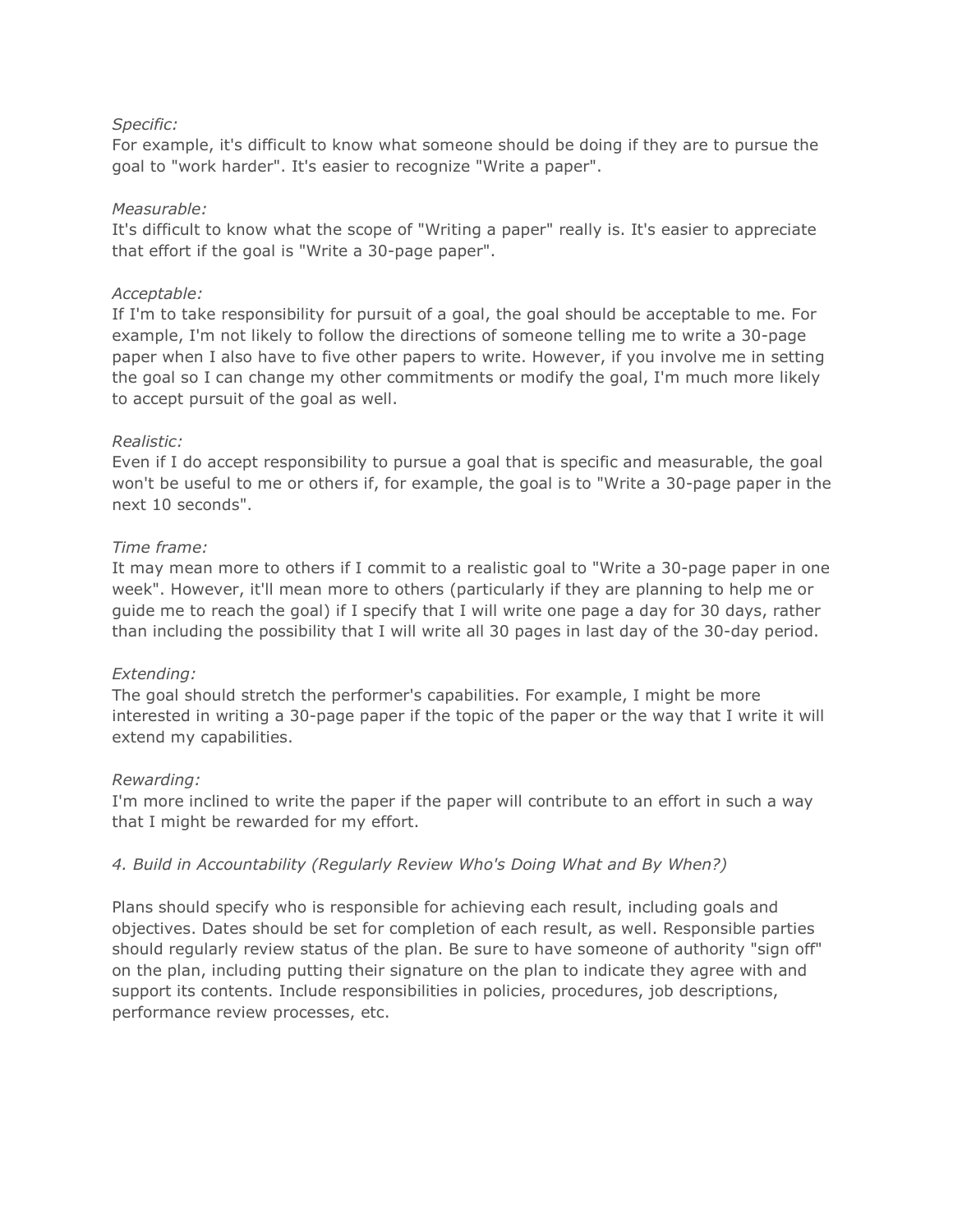# *5. Note Deviations from the Plan and Replan Accordingly*

It's OK to deviate from the plan. The plan is not a set of rules. It's an overall guideline. As important as following the plan is noticing deviations and adjusting the plan accordingly.

# *6. Evaluate Planning Process and the Plan*

During the planning process, regularly collect feedback from participants. Do they agree with the planning process? If not, what don't they like and how could it be done better? In large, ongoing planning processes (such as strategic planning, business planning, project planning, etc.), it's critical to collect this kind of feedback regularly.

During regular reviews of implementation of the plan, assess if goals are being achieved or not. If not, were goals realistic? Do responsible parties have the resources necessary to achieve the goals and objectives? Should goals be changed? Should more priority be placed on achieving the goals? What needs to be done?

Finally, take 10 minutes to write down how the planning process could have been done better. File it away and read it the next time you conduct the planning process.

## *7. Recurring Planning Process is at Least as Important as Plan Document*

Far too often, primary emphasis is placed on the plan document. This is extremely unfortunate because the real treasure of planning is the planning process itself. During planning, planners learn a great deal from ongoing analysis, reflection, discussion, debates and dialogue around issues and goals in the system. Perhaps there is no better example of misplaced priorities in planning than in business ethics. Far too often, people put emphasis on written codes of ethics and codes of conduct. While these documents certainly are important, at least as important is conducting ongoing communications around these documents. The ongoing communications are what sensitize people to understanding and following the values and behaviors suggested in the codes.

## *8. Nature of the Process Should Be Compatible to Nature of Planners*

A prominent example of this type of potential problem is when planners don't prefer the "top down" or "bottom up", "linear" type of planning (for example, going from general to specific along the process of an environmental scan, SWOT analysis, mission/vision/values, issues and goals, strategies, objectives, timelines, etc.) There are other ways to conduct planning.

## *9. Critical -- But Frequently Missing Step -- Acknowledgement and Celebration of Results*

It's easy for planners to become tired and even cynical about the planning process. One of the reasons for this problem is very likely that far too often, emphasis is placed on achieving the results. Once the desired results are achieved, new ones are quickly established. The process can seem like having to solve one problem after another, with no real end in sight. Yet when one really thinks about it, it's a major accomplishment to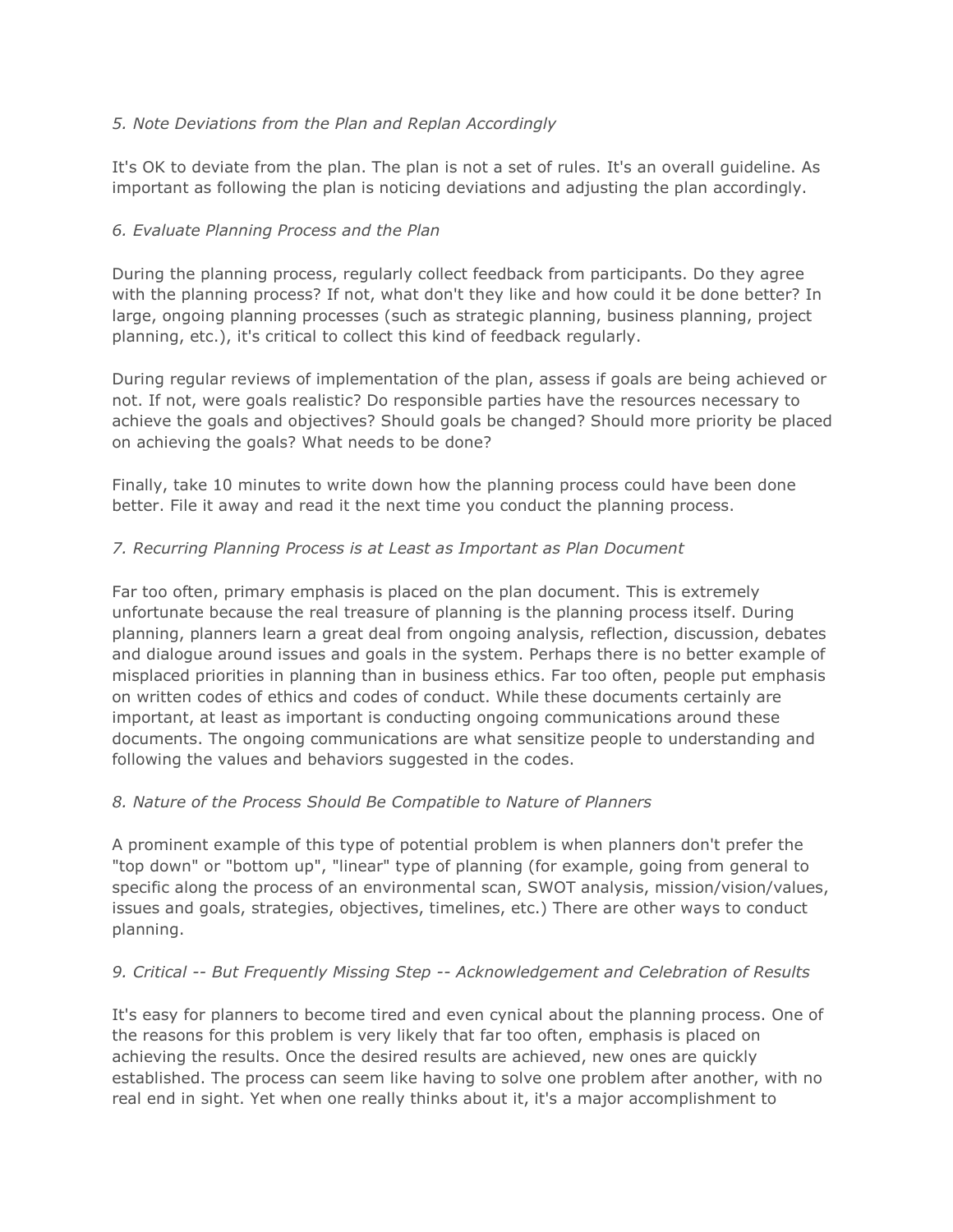carefully analyze a situation, involve others in a plan to do something about it, work together to carry out the plan and actually see some results. So acknowledge this - celebrate your accomplishment!

# Effective Delegation

The hallmark of good supervision is effective delegation. Delegation is when supervisors give responsibility and authority to subordinates to complete a task, and let the subordinates figure out how the task can be accomplished. Effective delegation develops people who are ultimately more fulfilled and productive. Managers become more fulfilled and productive themselves as they learn to count on their staffs and are freed up to attend to more strategic issues.

Delegation is often very difficult for new supervisors, particularly if they have had to scramble to start the organization or start a major new product or service themselves. Many managers want to remain comfortable, making the same decisions they have always made. They believe they can do a better job themselves. They don't want to risk losing any of their power and stature (ironically, they do lose these if they don't learn to delegate effectively). Often, they don't want to risk giving authority to subordinates in case they fail and impair the organization.

However, there are basic approaches to delegation that, with practice, become the backbone of effective supervision and development. Thomas R. Horton, in *Delegation and Team Building: No Solo Acts Please* (Management Review, September 1992, pp. 58-61) suggests the following general steps to accomplish delegation:

## 1. **Delegate the whole task to one person**

This gives the person the responsibility and increases their motivation.

#### 2. **Select the right person**

Assess the skills and capabilities of subordinates and assign the task to the most appropriate one.

#### 3. **Clearly specify your preferred results**

Give information on what, why, when, who and where. You might leave the "how" to them. Write this information down.

## 4. **Delegate responsibility and authority -- assign the task, not the method to accomplish it**

Let the subordinate complete the task in the manner they choose, as long as the results are what the supervisor specifies. Let the employee have strong input as to the completion date of the project. Note that you may not even know how to complete the task yourself -- this is often the case with higher levels of management.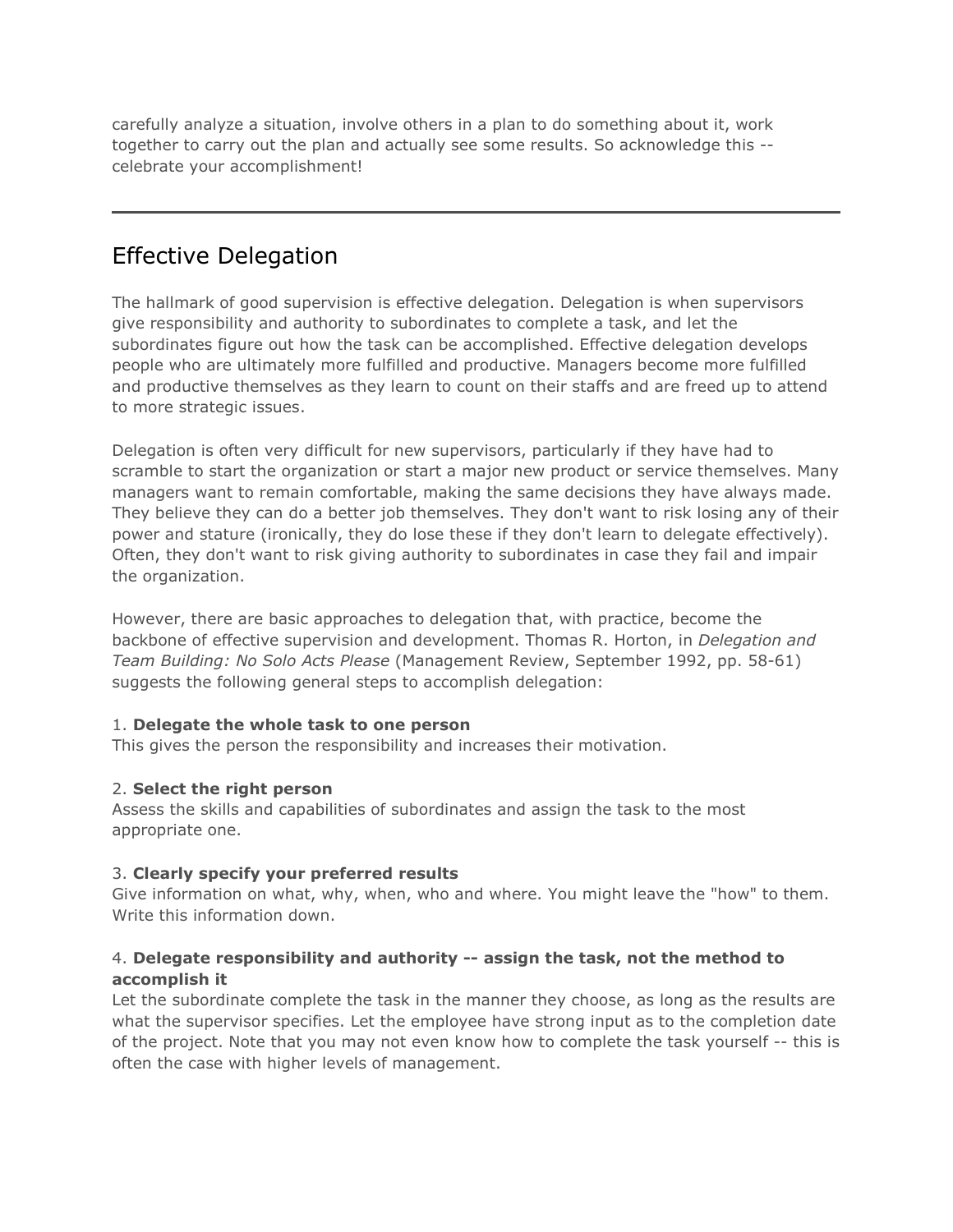## 5. **Ask the employee to summarize back to you, their impressions of the project and the results you prefer**

## 6. **Get ongoing non-intrusive feedback about progress on the project**

This is a good reason to continue to get weekly, written status reports from all direct reports. Reports should cover what they did last week, plan to do next week and any potential issues. Regular employee meetings provide this ongoing feedback, as well.

### 7. **Maintain open lines of communication**

Don't hover over the subordinate, but sense what they're doing and support their checking in with you along the way.

### 8. **If you're not satisfied with the progress, don't take the project back**

Continue to work with the employee and ensure they perceive the project as their responsibility.

### 9. **Evaluate and reward performance**

Evaluate results more than methods. Address insufficient performance and reward successes. See the next major section, "Employee Performance Management."

# Basics of Internal Communications

Effective communications is the "life's blood" of an organization. Organizations that are highly successful have strong communications. One of the first signs that an organization is struggling is that communications have broken down. The following guidelines are very basic in nature, but comprise the basics for ensuring strong ongoing, internal communications.

## 1. **Have all employees provide weekly written status reports to their supervisors**

Include what tasks were done last week, what tasks are planned next week, any pending issues and date the report. These reports may seem a tedious task, but they're precious in ensuring that the employee and their supervisor have mutual understanding of what is going on, and the reports come in very handy for planning purposes. They also make otherwise harried employees stand back and reflect on what they're doing.

## 2. **Hold monthly meetings with all employees together**

Review the overall condition of the organization and review recent successes. Consider conducting "in service" training where employees take turns describing their roles to the rest of the staff. For clarity, focus and morale, be sure to use agendas and ensure follow-up minutes. Consider bringing in a customer to tell their story of how the organization helped them. These meetings go a long way toward building a feeling of teamwork among staff.

# 3. **Hold weekly or biweekly meetings with all employees together if the organization is small (e.g., under 10 people); otherwise, with all managers together**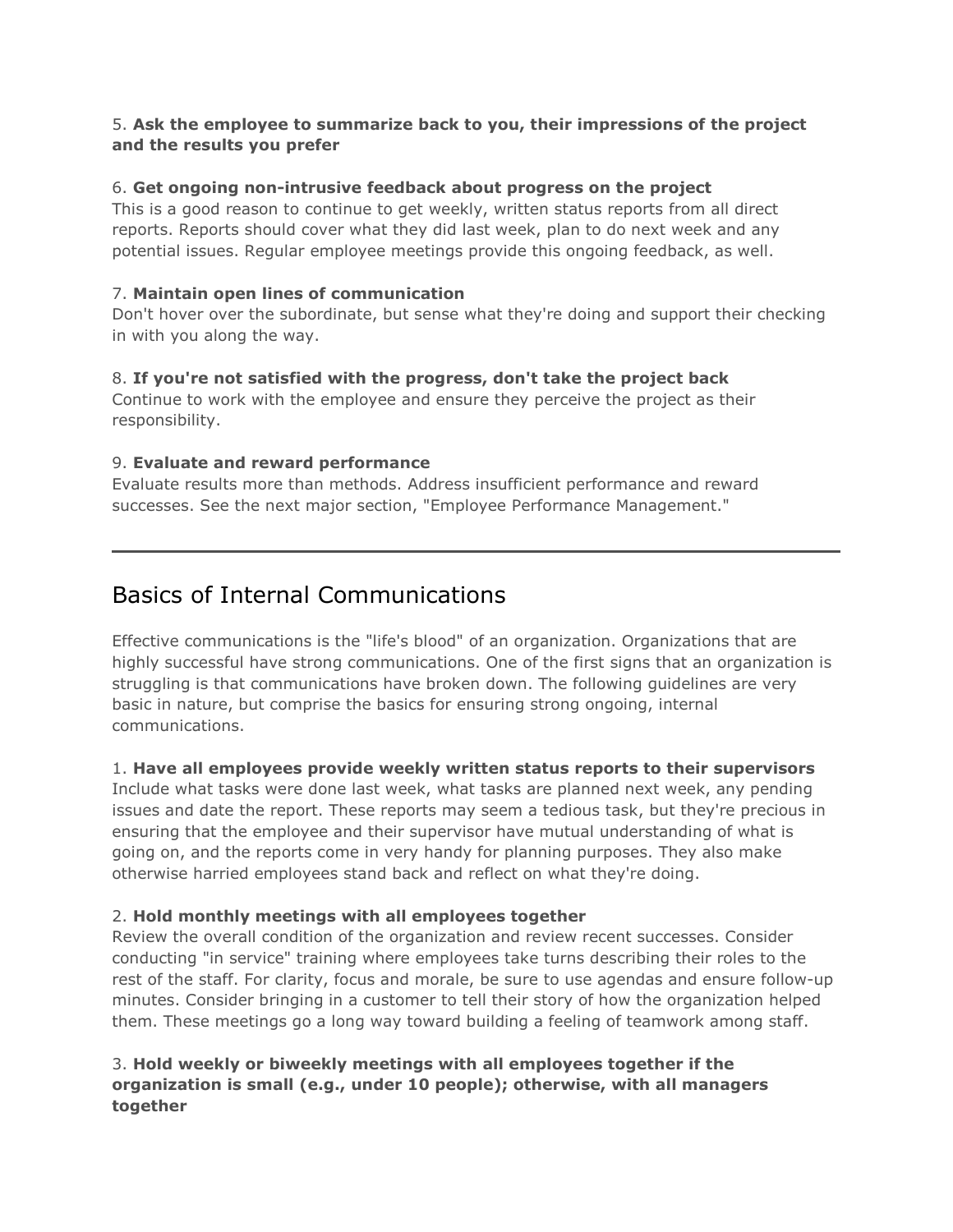Have these meetings even if there is not a specific problem to solve -- just make them shorter. (Holding meetings only when there are problems to solve cultivates a crisisoriented environment where managers believe their only job is to solve problems.) Use these meetings for each person to briefly give an overview of what they are doing that week. Facilitate the meetings to support exchange of ideas and questions. Again, for clarity, focus and morale, be sure to use agendas, take minutes and ensure follow-up minutes. Have each person bring their calendar to ensure scheduling of future meetings accommodates each person's calendar.

# 4. **Have supervisors meet with their direct reports in one-on-one meetings every month**

This ultimately produces more efficient time management and supervision. Review overall status of work activities, hear how it's going with both the supervisor and the employee, exchange feedback and questions about current products and services, and discuss career planning, etc. Consider these meetings as interim meetings between the more formal, yearly performance review meetings.

# Meeting Management

Meeting management tends to be a set of skills often overlooked by leaders and managers. The following information is a rather "Cadillac" version of meeting management suggestions. The reader might pick which suggestions best fits the particular culture of their own organization. Keep in mind that meetings are very expensive activities when one considers the cost of labor for the meeting and how much can or cannot get done in them. So take meeting management very seriously.

The process used in a meeting depends on the kind of meeting you plan to have, e.g., staff meeting, planning meeting, problem solving meeting, etc. However, there are certain basics that are common to various types of meetings. These basics are described below.

(Note that there may seem to be a lot of suggestions listed below for something as apparently simple as having a meeting. However, any important activity would include a long list of suggestions. The list seems to become much smaller once you master how to conduct the activity.)

# **Selecting Participants**

1. The decision about who is to attend depends on what you want to accomplish in the meeting. This may seem too obvious to state, but it's surprising how many meetings occur without the right people there.

2. Don't depend on your own judgment about who should come. Ask several other people for their opinion as well.

3. If possible, call each person to tell them about the meeting, it's overall purpose and why their attendance is important.

4. Follow-up your call with a meeting notice, including the purpose of the meeting, where it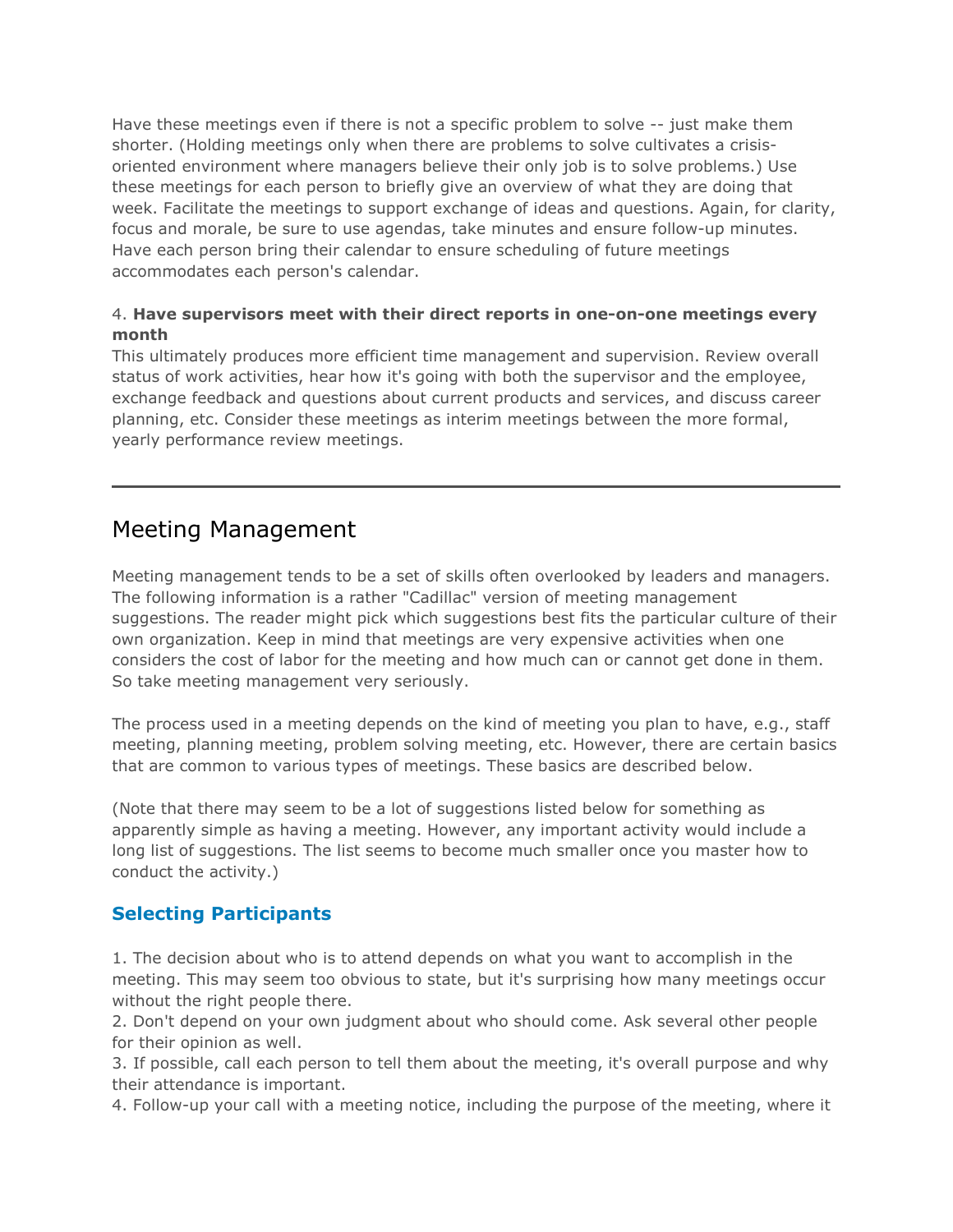will be held and when, the list of participants and whom to contact if they have questions. 5. Send out a copy of the proposed agenda along with the meeting notice.

6. Have someone designated to record important actions, assignments and due dates during the meeting. This person should ensure that this information is distributed to all participants shortly after the meeting.

# **Developing Agendas**

1. Develop the agenda together with key participants in the meeting. Think of what overall outcome you want from the meeting and what activities need to occur to reach that outcome. The agenda should be organized so that these activities are conducted during the meeting.

In the agenda, state the overall outcome that you want from the meeting

2. Design the agenda so that participants get involved early by having something for them to do right away and so they come on time.

3. Next to each major topic, include the type of action needed, the type of output expected (decision, vote, action assigned to someone), and time estimates for addressing each topic 4. Ask participants if they'll commit to the agenda.

5. Keep the agenda posted at all times.

6. Don't overly design meetings; be willing to adapt the meeting agenda if members are making progress in the planning process.

7. Think about how you label an event, so people come in with that mindset; it may pay to have a short dialogue around the label to develop a common mindset among attendees, particularly if they include representatives from various cultures.

# **Opening Meetings**

1. Always start on time; this respects those who showed up on time and reminds latecomers that the scheduling is serious.

2. Welcome attendees and thank them for their time.

3. Review the agenda at the beginning of each meeting, giving participants a chance to understand all proposed major topics, change them and accept them.

4. Note that a meeting recorder if used will take minutes and provide them back to each participant shortly after the meeting.

5. Model the kind of energy and participant needed by meeting participants.

6. Clarify your role(s) in the meeting.

# **Establishing Ground Rules for Meetings**

You don't need to develop new ground rules each time you have a meeting, surely. However, it pays to have a few basic ground rules that can be used for most of your meetings. These ground rules cultivate the basic ingredients needed for a successful meeting.

1. Four powerful ground rules are: participate, get focus, maintain momentum and reach closure. (You may want a ground rule about confidentiality.)

2. List your primary ground rules on the agenda.

3. If you have new attendees who are not used to your meetings, you might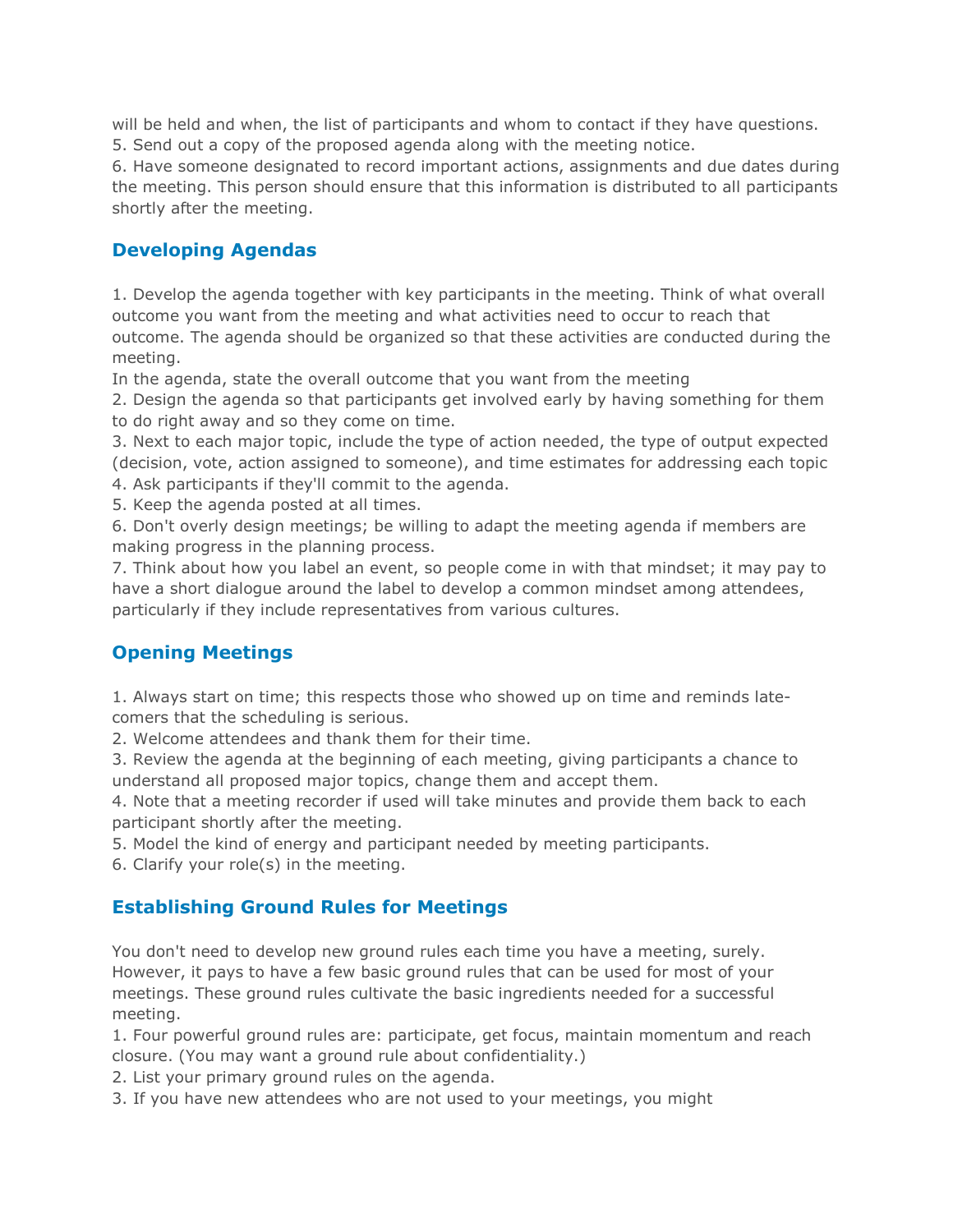review *each* ground rule.

4. Keep the ground rules posted at all times.

# **Time Management**

1. One of the most difficult facilitation tasks is time management -- time seems to run out before tasks are completed. Therefore, the biggest challenge is keeping momentum to keep the process moving.

2. You might ask attendees to help you keep track of the time.

3. If the planned time on the agenda is getting out of hand, present it to the group and ask for their input as to a resolution.

# **Evaluations of Meeting Process**

It's amazing how often people will complain about a meeting being a complete waste of time -- but they only say so after the meeting. Get their feedback during the meeting when you can improve the meeting process right away. Evaluating a meeting only at the end of the meeting is usually too late to do anything about participants' feedback.

1. Every couple of hours, conduct 5-10 minutes "satisfaction checks".

2. In a round-table approach, quickly have each participant indicate how they think the meeting is going.

# **Evaluating the Overall Meeting**

1. Leave 5-10 minutes at the end of the meeting to evaluate the meeting; don't skip this portion of the meeting.

2. Have each member rank the meeting from 1-5, with 5 as the highest, and have each member explain their ranking

3. Have the chief executive rank the meeting last.

# **Closing Meetings**

1. Always end meetings on time and attempt to end on a positive note.

2. At the end of a meeting, review actions and assignments, and set the time for the next meeting and ask each person if they can make it or not (to get their commitment) 3. Clarify that meeting minutes and/or actions will be reported back to members in at most a week (this helps to keep momentum going).

# Managing Yourself

There are many sources of additional information and advice referenced at the end of this section.

# **Role of New Manager or Supervisor of Often Very Stressful**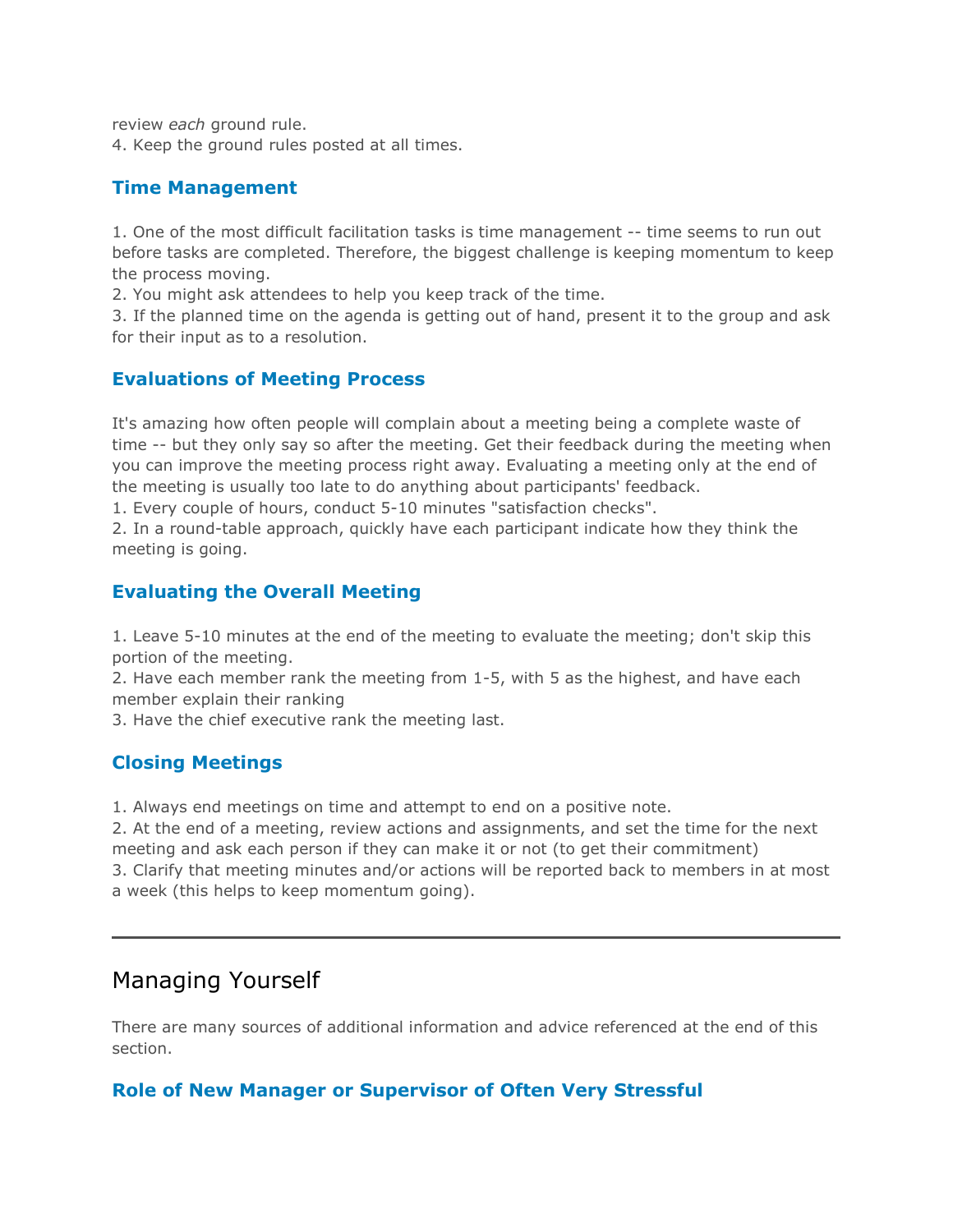The experience of a first-time supervisor or manager is often one of the most trying in their career. They rarely have adequate training for the new management role -- they were promoted because of their technical expertise, not because of their managerial expertise. They suddenly have a wide range of policies and other regulations to apply to their subordinates. Work is never "done". They must represent upper management to their subordinates, and their subordinates to upper management. They're stuck in the middle. They can feel very alone.

# **Guidelines to Manage Yourself**

Everyone in management has gone through the transition from individual contributor to manager. Each person finds their own way to "survive". The following guidelines will help you keep your perspective and your health.

### 1. **Monitor your work hours**

The first visible, undeniable sign that things are out of hand is that you're working too many hours. Note how many hours you are working per week. Set a limit and stick to that limit. Ask your peers or boss for help.

## 2. **Recognize your own signs of stress**

Different people show their stress in different ways. Some people have "blow ups". Some people get very forgetful. Some people lose concentration. For many people, they excel at their jobs, but their home life falls apart. Know your signs of stress. Tell someone else what they are. Ask them to check in with you every two weeks to see how you are doing. Every two weeks, write down how you are doing -- if only for a minute. Stick in it a file marked "%\*#)%&!!#\$".

#### 3. **Get a mentor or a coach**

Ideally, your supervisors is a very good mentor and coach. Many people have "been there, done that" and can serve as great mentors to you.

#### 4. **Learn to delegate**

Delegating is giving others the responsibility and authority to carry out tasks. You maintain the accountability to get them done, but you let others decide how they will carry out the tasks themselves. Delegation is a skill to learn. Start learning it.<

## 5. **Communicate as much as you can**

Have at least one person in your life with whom you are completely honest. Hold regular meetings with staff -- all of them in one meeting at least once a month, and meet at least once every two weeks with each of your direct reports. A common problem among new managers and supervisors (or among experienced, but ineffective ones) is not meeting unless there's something to say. There is always something to communicate, even if to say that things are going well and then share the health of your pets. New managers and supervisors often assume that their employees know as much as they do. One of the first signs of an organization in trouble is that communications break down. Err on the side of too much communication, rather than not enough.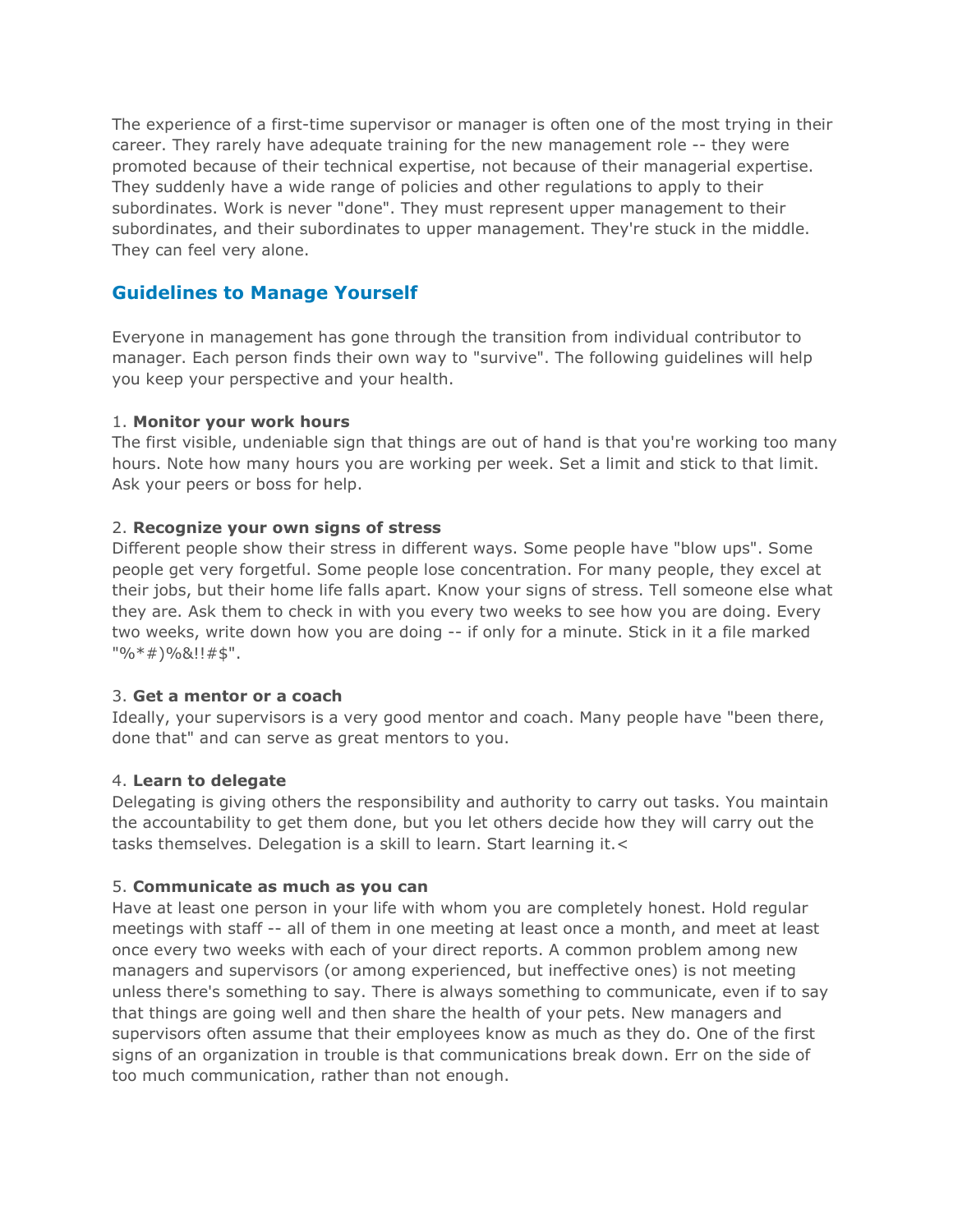# 6. **Recognize what's important from what's urgent -- fix the system, not the problem**

One of the major points that experienced manages make is that they've learned to respond to what's important, rather than what's urgent. Phone calls, sick employees, lost paperwork, disagreements between employees all seem to suddenly crop up and demand immediate attention. It can seem like your day is responding to one crises after another. As you gain experience, you quit responding to the crisis and instead respond to the problem that causes the crises. You get an answering machine or someone else to answer the phone. You plan for employees being gone for the day -- and you accept that people get sick. You develop a filing system to keep track of your paperwork. You learn basic skills in conflict management. Most important, you recognize that management is a process -- you never really "finish" your to-do list -- your list is there to help you keep track of details. Over time, you learn to relax.

# 7. **Recognize accomplishments**

Our society promotes problem solvers. We solve one problem and quickly move on to the next. The culture of many organizations rewards problem solvers. Once a problem is solved, we quickly move on to the next to solve that one, too. Pretty soon we feel empty. We feel as if we're not making a difference. Our subordinates do, too. So in all your plans, include time to acknowledge accomplishments -- if only by having a good laugh by the coffee machine, do take time to note that something useful was done.

# === DESIGNING ORGANIZATION, STAFF & TEAMS ===

# Designing Organization and Staff

Overall, the organization and its various groups should be organized in the configuration that reaches business goals in the most effective and efficient fashion. Guidelines in this section will help you ensure your organization and its various groups are organized in the best configuration possible.

NOTE: Sources for additional and advanced information are included at the end of this section.

# **If You Are In An Already Established Organizations, Then Organizing Will Be Easier if You Have Been ...**

1. Conducting strategic planning to regularly review the purpose of your organization, its overall goals and who should be doing what to meet those goals

2. Using sound principles of employee performance management to regularly review what employees should be doing to produce results, how they're doing toward their results, and what must be done to help them do a better job of achieving results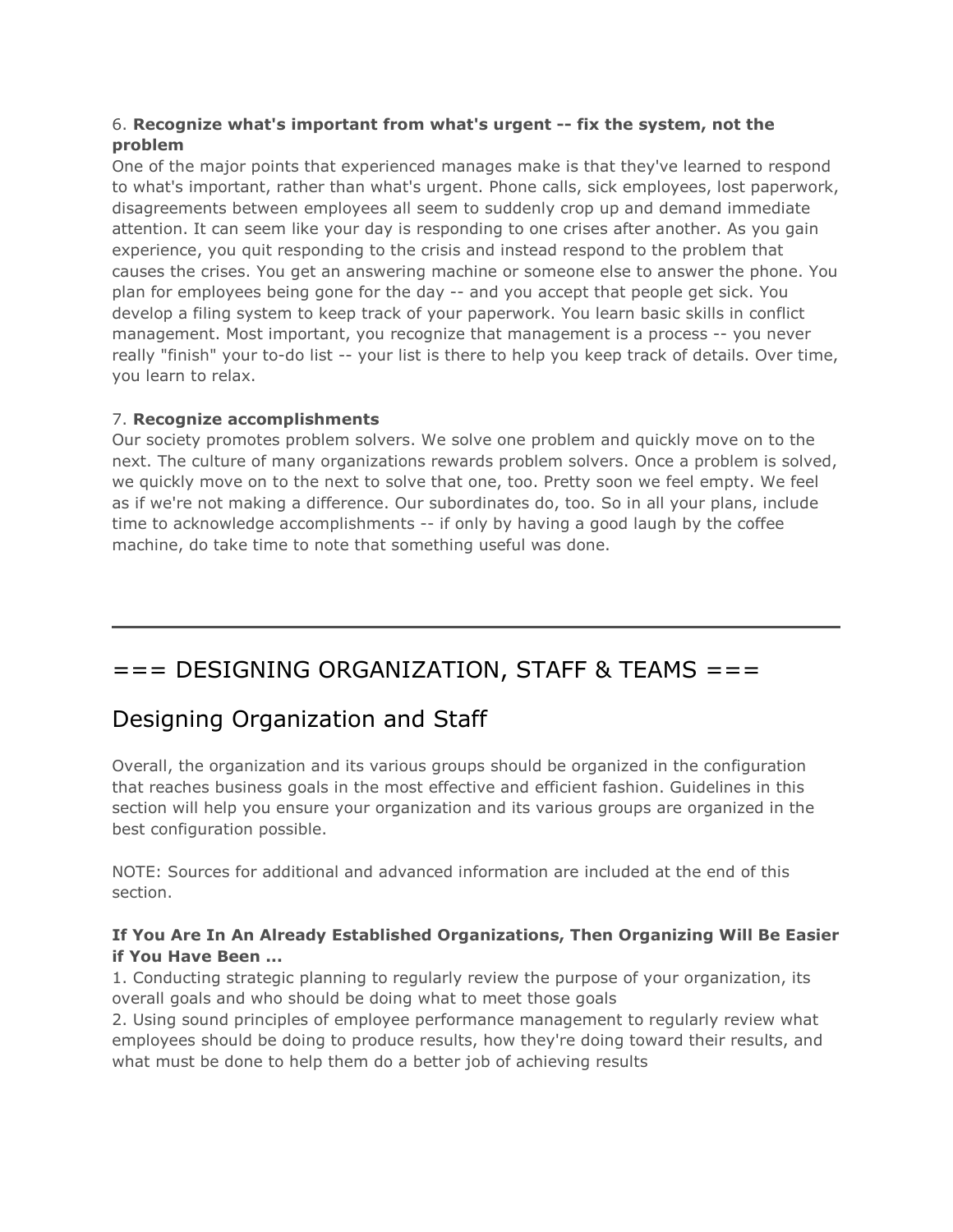# **If You Are In An Already Established Organizations, Then Typical Problems That Suggest Need for Organizing (or Re-Organizing) Are ...**

There are several problems that seem to keep coming up in small businesses, whether forprofit or nonprofit. These problems include:

1. An employee keeps complaining (and you agree) that he or she is overloaded with work.

2. Employees complain that their activities overlap.

3. An employee indicates (and you agree) that he or she does not have enough work to do during a work day.

4. Employees complain that they're reporting to more than one boss, or supervisor.

5. An employee complains that their work includes very different tasks. For example, they may have a highly complex and demanding project (e.g., leading strategic planning) and a large routine, recurring task (sorting a great deal of the organization's daily mail).

6. Management notices a large amount of employee turnover, that is, employees don't stay long enough with the organization.

7. A department, or major function in the organization, has recurring problems.

NOTE: It is not always problems that provoke the need for organizing. For example, if the organization has been conducting strategic planning and produced new goals, these goals may require the organization to reorganize. For example, if the business wants to expand marketshare in a certain region, then the organization may need a new office in that region, more sales people, etc.

# **General Principles to Remember**

Whether you're in an already established or a new organization, the activity of organizing and re-organizing can be a major undertaking that has substantial effect on everyone in the organization. Therefore, before we visit some specific guidelines for carrying out change, it's important to keep the following general principles in mind:

1. Don't get wrapped up in doing change for the sake of change. Know why you're making the change. Know what overall goal(s) do you hope to accomplish.

2. Successful change must involve the strong, ongoing, visible participation of top management.

3. Usually there's a champion who initially instigates the change by being visionary, persuasive and consistent.

4. A change agent role is usually responsible to translate the vision to a realistic plan and carry out the plan.

5. Take care of yourself first. Organization-wide change can be highly stressful.

6. The process won't be an "aha!" It will likely not be as bad as you might expect, but won't be as good as you'd prefer either.

7. Keep perspective. Keep focused on meeting the needs of your customers.

8. Don't seek to control change, but rather to expect it, understand it and manage it.

9. Change is usually best carried out as a team-wide effort.

10. Communications about the change should be frequent and with all organization members.

11. To sustain change, the structures of the organization itself should be modified, including strategic plans, policies and procedures.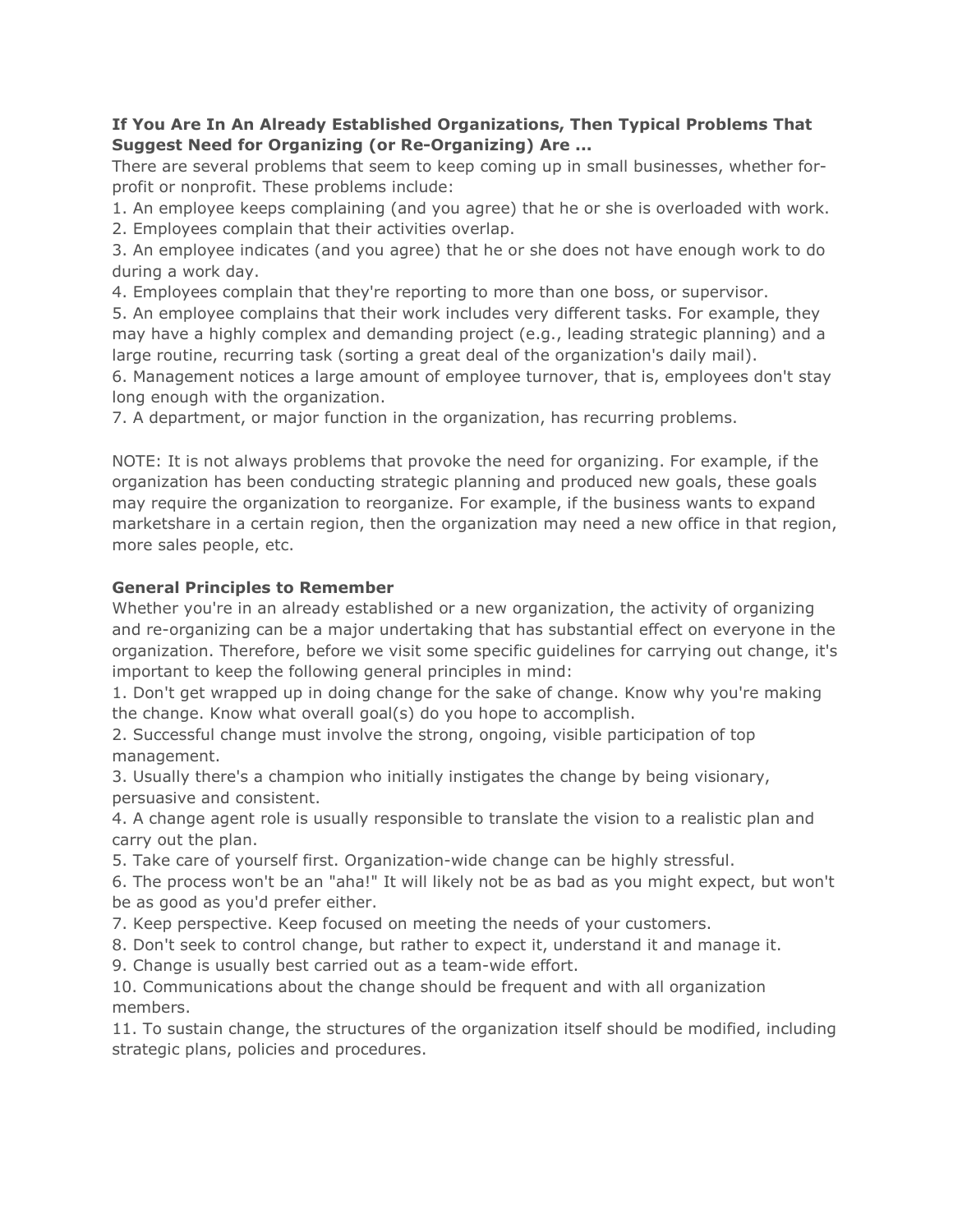## **General Guidelines for Planning the Organizing**

Recurring problems often seem to have little to do with the business's overall purpose and goals. However, any attempts at reorganizing may be just fine tuning, or tweaking, if not done with the long term in mind. In fact, the recurring problems may be a symptom of the organization's not having clearly thought out what its overall purpose and goals are. Without visiting the overall purpose and goals, redesign is usually a highly reactive and very short-term fix. Therefore:

1. Carefully consider conducting a strategic planning process to guide you through reviewing your organization's purpose.

2. Consider using a consultant. Ensure the consultant is highly experienced in organizationwide change. Ask to see references and check the references.

3. Plan the change. How do you plan to reach the goals, what will you need to reach the goals, how long might it take and how will you know when you've reached your goals or not? What will you need in resources and how much will they probably cost? Focus on the coordination of the departments/programs in your organization, not on each part by itself. Have someone in charge of the plan.

4. Document a plan. Forums should be held for organization members to express their ideas for the plan. They should be able to express their concerns and frustrations as well. Note that plans do change. That's fine, but communicate that the plan has changed and why.

5. Include closure in the plan to acknowledge and celebrate your accomplishments.

6. Get as much feedback as practical from employees during planning and implementation of the change, including what they think are the problems and what should be done to resolve them. If possible, work with a team of employees to manage the change. 7. Widely communicate the plan, including the need for change. The best approaches to

address resistance to change is through increased and sustained communications and education.

## **Guidelines During Organizational Design**

One of the most frequent and straightforward means to guide decisions about organizational design is to examine similar businesses, including similar design and nature of services and products. However, management should still undertake careful examination of the design of their business. The following guidelines will help you in this activity.

Lewis, Lewis and Souflee, in *Management of Human Service Organizations* (Books/Cole, 1991, p. 80) list several key questions developing an organizational design. These questions apply, whether for-profit or nonprofit organization. [Items in brackets "[!!]" were inserted by Carter McNamara.!!]

1. What are the primary goals and objectives that the organization should be designed to meet? (Strategic planning will help you determine what these goals are.)

2. What continuing activities need to be performed in order to implement the strategies that have been selected as part of the planning process? (Strategic planning will help you determine the answer to this question, too.)

3. How can the necessary activities to be divided so that individuals or groups can be assigned responsibility for performing them [that is, organized into separate roles and jobs!!]? [Activities should be grouped into related and similar activities as much as possible so that individuals are working on tasks that are related and similar.!!]

4. Once activities have been grouped into specific jobs, what kind of authority and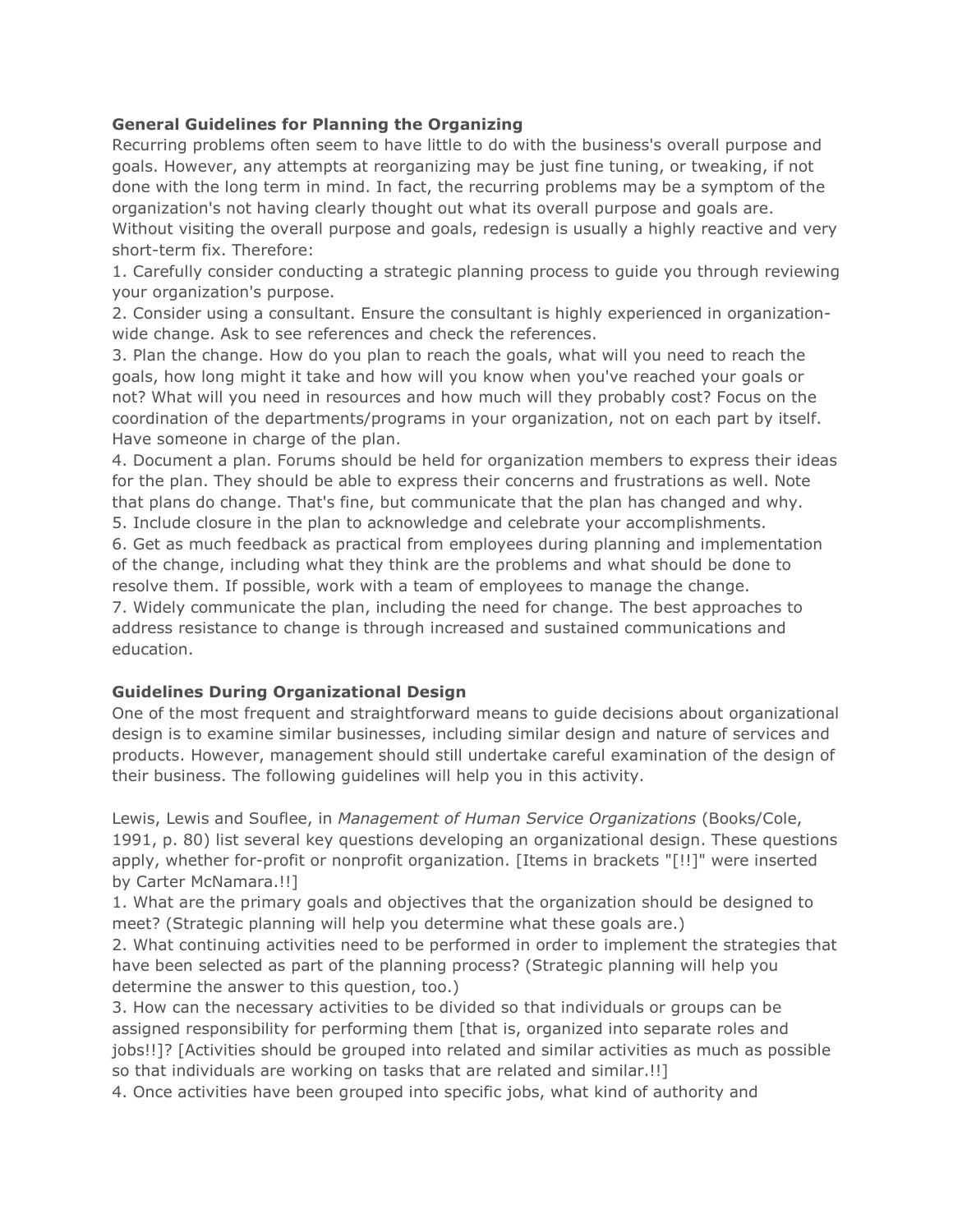responsibility should be assigned?

5. How and by whom should decisions be made? [Attempt to always and ultimately have one person who is singularly responsible for decisions!!].

6. How specialized should roles be?

7. Who should control the work being performed?

8. How can communication and coordination among members of the organization be facilitated?

9. How can job and role descriptions be developed to take into account both functions and accountabilities?

10. How can coordination and communication with the external social environment be facilitated?

Also strive to have:

11. Every employee ultimately reporting to one person, if possible, and they should know who that person is. Job descriptions are often complained about, but they are useful in specifying who reports to whom.

12. Carefully consider the span of control, that is, how many people are reporting to whom. Can each manager really supervise that many people in an effective fashion?

13. When done designing the group, always build structure into the new design through the use of organizational charts, job descriptions, policies and procedures that document the design and who is doing what in it.

# $==$  STAFFING  $==$

# Defining a New Job Role

1. Recognizing the need for the new role

Often, managers realize the need for a new organizational role when employees continue to report being short-handed and mention the same tasks are not being done. Ideally, planning for a new role is done during strategic planning or when a new product or service is added to the organization.

## 2. **Draft a job description**

Management should draft a job description which specifies the general responsibilities of the position along with some of the specific duties to be conducted by the role, the title for the position, and any special skills, training or credentials required. (Do not seek job descriptions from other organizations and merely adopt those. Your open position is unique and job descriptions are very important so you should develop your own -- the process of completing the job description is usually enlightening.) Note which job activities are essential and which are non-essential. Add whom the position reports to and note if the position is full-time or part-time. Consider if the position requires any special physical skills (this may be important when considering accommodations to candidates with physical disabilities and effects from the Americans with Disabilities Act). If the position must be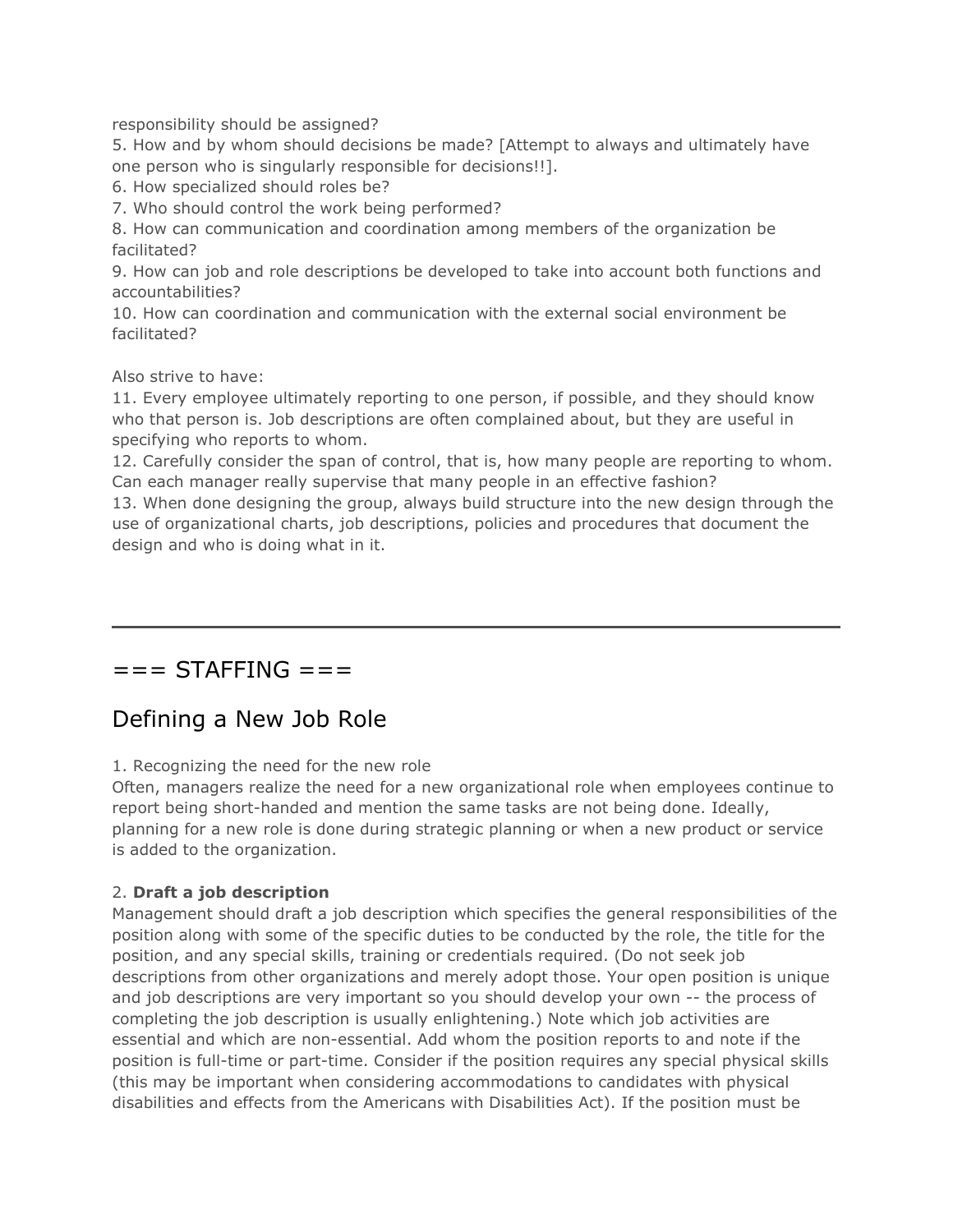filled by a paid employee (see the next paragraph to consider if a volunteer or consultant is more appropriate), consider if the position is exempt or non-exempt (exempt from being paid overtime). Usually, highly skilled and/or professional roles are exempt, while entrylevel positions are non-exempt and will be paid for over-time. Invite employees to review and edit the drafted job description. Consider including a six-month probationary period for the new position and if you do so, be sure to update your personnel policies to describe your organization's use of the probationary conditions. A probationary period allows you to fire an employee during the six months if you have concerns and greatly decreases the chances you will be sued for wrongful termination.

### 3. **Would a volunteer (in the case of nonprofits) or consultant be appropriate?**

At this point, consider if the new position might be filled by a volunteer or consultant. If the activities associated with the role are highly critical for an extended duration, e.g., over six months, and require both critical and general skills, you may be better off to count on hiring an employee. On the other hand, if the role's activities are entry-level and if you are not sure that the position is really needed for the long term, consider getting volunteers to fill the role. If the role requires highly skilled personnel for a fixed duration, consider hiring a consultant.

## 4. **Determine the approximate cost of the new role**

Estimate the salary range for the new position. Set this range by talking to other organizations with similar product or services, or by scanning classified sections of newspapers with ads for similar roles. Finalize how much the position will cost the organization by adding "fringe" to the salary. For planning purposes, fringe might be estimated at 40% of the salary. Fringe includes costs of benefits planned for the new role, including health and dental and life insurance, and retirement benefits, along with required unemployment taxes, worker's compensation and any pension plans. Note that, depending on the state in which you live, you may be required to required to pay certain employment taxes for part-time people, often if they are at or over half-time. Additional costs of the position result from training, equipment, rental of space, postage, copying, etc. (You should develop a compensation program, with policies that outline the procedure for determination of salary and benefits.

#### 5. **Get feedback and authorization from the board (in the case of corporations)**

You may want to work with the board chair to prepare for communication of the new job to the board. Propose the new position to the board by attaching a proposal letter to the drafted job description along with description of how the position will be funded and sending it to all board members for their review before the next board meeting. At the board meeting, invite open discussion and questions about the new role. Seek their authorization for the new position.

## 6. **Finalize the job description**

Update the job description with relevant feedback from the boar (in the case of corporations). It's important that the job description be as accurate as possible because it is the basis for determining initial compensation, conveying the role to the new employee and conducting regular performance appraisals. Be sure to note the version of the job description by including the date on the bottom. The job description should be reviewed and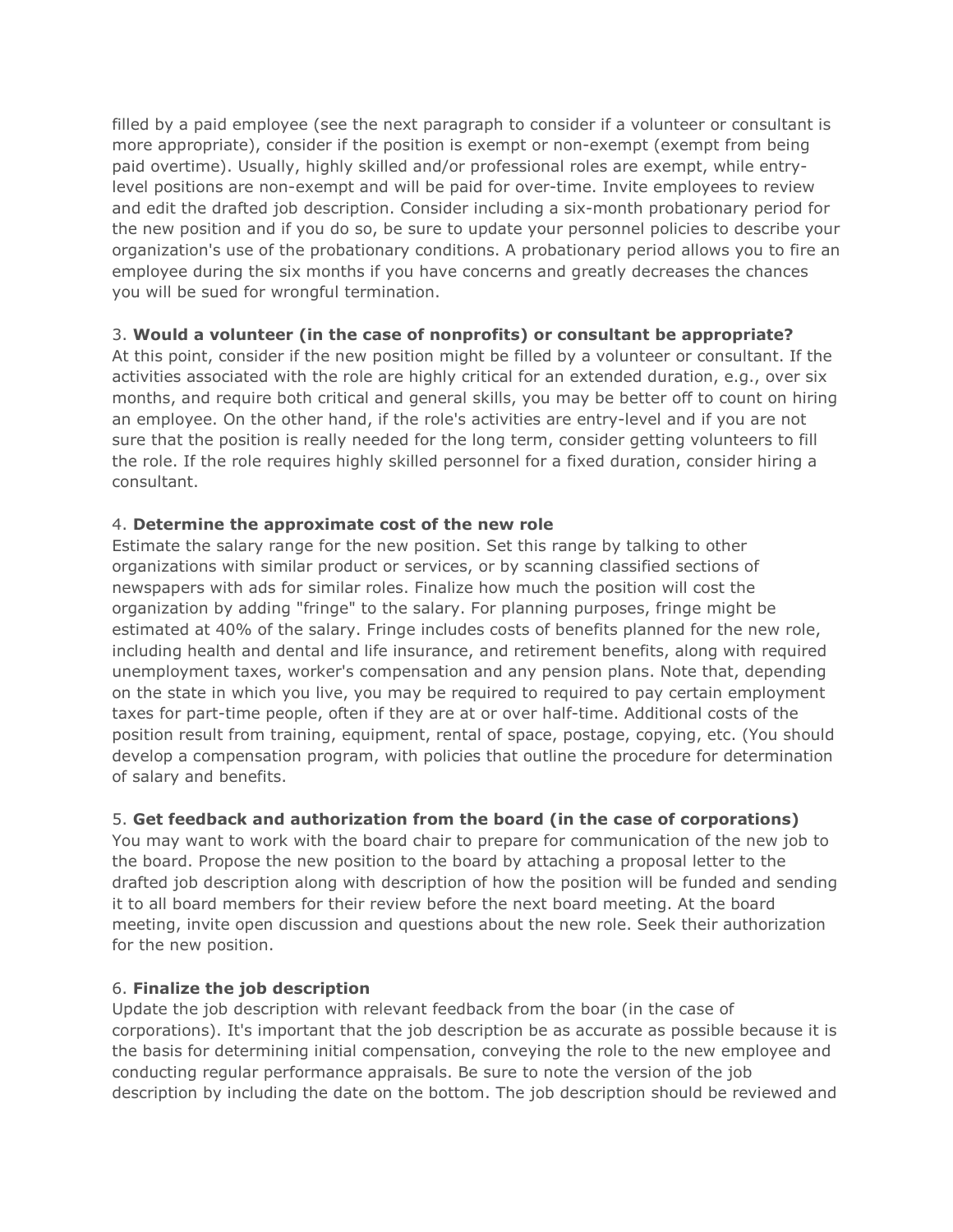updated annually, usually by the employee and supervisor during the performance review cycle (described later on in this section).

# Hiring (Advertising, Screening and Selecting)

# 1. **Advertise the position**

Post ads in classified sections of local major and neighborhood newspapers. In the ads, include the job title, general responsibilities, minimum skills and/or education required, whom they should send a resume to if they are interested and by when. Consider having a closing date after which you won't accept resumes. Mention the role to customers. Send cover letters and job descriptions to professional organizations. Be sure to mention the role to all employees to see if they have any favorite candidates.

# 2. **Current employees should be able to apply for the job.**

Considerations in hiring them for the new role will have to include the impact on the organization if the employee leaves behind a critical and unfilled role in the organization. Some organizations may elect to give internal candidates the first shot at the job.

### 3. **Screen resumes**

When screening resumes, note the candidate's career objective -- or the lack of it. If not specified, the candidate may not have considered what they want to do in the future, which may impact their commitment to your new role. Note if they stayed at jobs long or left quickly. Are there holes in their work history? Note their education and training. Is it appropriate for the new role? Consider what capabilities and skills might be evidenced in their past and current work activities. If you have lots of resumes, it helps greatly to enter in a word processor, the "highlights" and "concerns" information about each candidate; otherwise, after about 10 resumes, they all look the same. Having information online helps you keep perspective and you can go back later and have a strong overview of the candidates. Consider routing resumes past key employees to collect their rankings. Interview all candidates that meet the minimum qualifications. (At this point, be sure that you're not excluding candidates because of unfair biases.)

## 4. **Interview candidates**

Send the job description to candidates before they come to the interview meeting. While interviewing candidates, always apply the same questions to all candidates to ensure fairness. All questions should be in regard to performing the duties of the job. Ask about their compensation needs and expected or needed benefits. Attempt to ask open-ended questions, i.e., avoid "yes-no" questions. Talk for at most 25% of the time -- for the rest, listen. Don't rely on your memory -- ask permission from the interviewee to take notes. Find out when they can start if offered the job. Consider having multiple people at the interview; although this can be intimidating to the interviewee, this practice can ensure them a much more objective and fair presentation. Have the same interviewers in all of the interviews if possible. Consider asking some challenging, open-ended questions, such as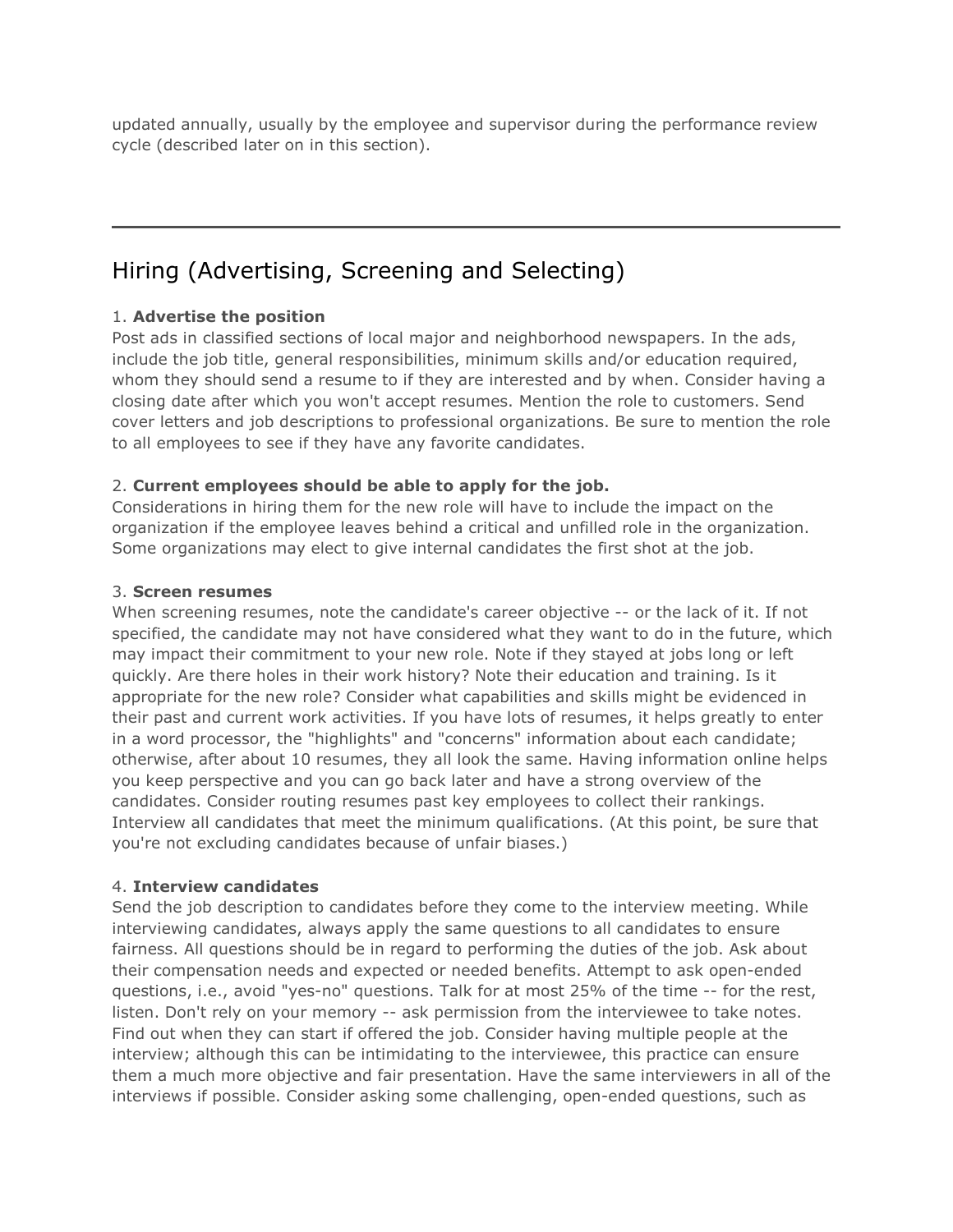"What skills do you bring to this job?", "What concerns do you have about filling this role?", "What was your biggest challenge in a past job and how did you meet it?" Don't ask questions about race, nationality, age, gender, disabilities (current or previous), marital status, spouses, children and their care, criminal records or credit records. Have all interviewers share/record their impressions of the candidate soon after the interview meeting. Explain to the candidate that you'll be getting back to them soon, and always do this. Ask if you can get and check any references. Always check references and share them with the interviewers. Be sure to tell candidates of any relevant personnel policies terms, such as probationary periods. (The best way to deal with a poor performer is not to hire him or her in the first place. It is often wise to have a probationary period of, e.g., six months, wherein if the employee does not meet the responsibilities of the position, you can terminate the employee.) If practical, look into the applicant's background to ascertain if they have a criminal record.

## 5. **Select the candidate**

Usually, this is not as easy as one would like because two or three candidates come in close. Have a highly focused meeting with all interviewers. Have each suggest their favorite candidate. If there is disagreement, focus discussion to identify the one or two areas in which interviewers disagree about the candidates. Then have each interviewer explain their impressions. At this point, interviewers usually come to consensus and agree on one candidate.

### 6. **If there does not seem to be suitable candidate**

Consider if the job requirements are too stringent or are an odd mix. For example, you might not find someone who's highly interested in a certain technical skill or service and who also shows strong interest in general skills. Reconfigure the job so that required skills and training are somewhat similar and the role becomes more standard. Or, consider hiring the candidate who came in closest and plan for dedicated training to bring their skills to the needed levels. Or, re-advertise the position. Consider getting advice from a human resources professional (at this point, your need for them is quite specific, so they might provide services on a pro bono basis). Or, consider hiring a consultant on a short-term basis, but only as a last resort as this may be quite expensive.

#### 7. **If everyone turns down the job**

The best strategy is to ask the candidates why they turned the job down. Usually, you'll hear the same concerns, e.g., the pay is too low or the benefits incomplete, the organization seems confused about what it wants from the role, the interview process seemed hostile or contentious, etc. Reconvene the interviewers and consider what you heard from the candidates. Recognize what went wrong and correct the problem. Call back your favorite candidates, admit the mistake and what you did, and why you'd like to make an offer to them again.

#### 8. **Offer letter**

If they accept an offer, always follow-up with an offer letter, specifying the compensation, benefits, and starting date and reference an attached job description. Ask them to sign a copy of the offer letter and return it to you.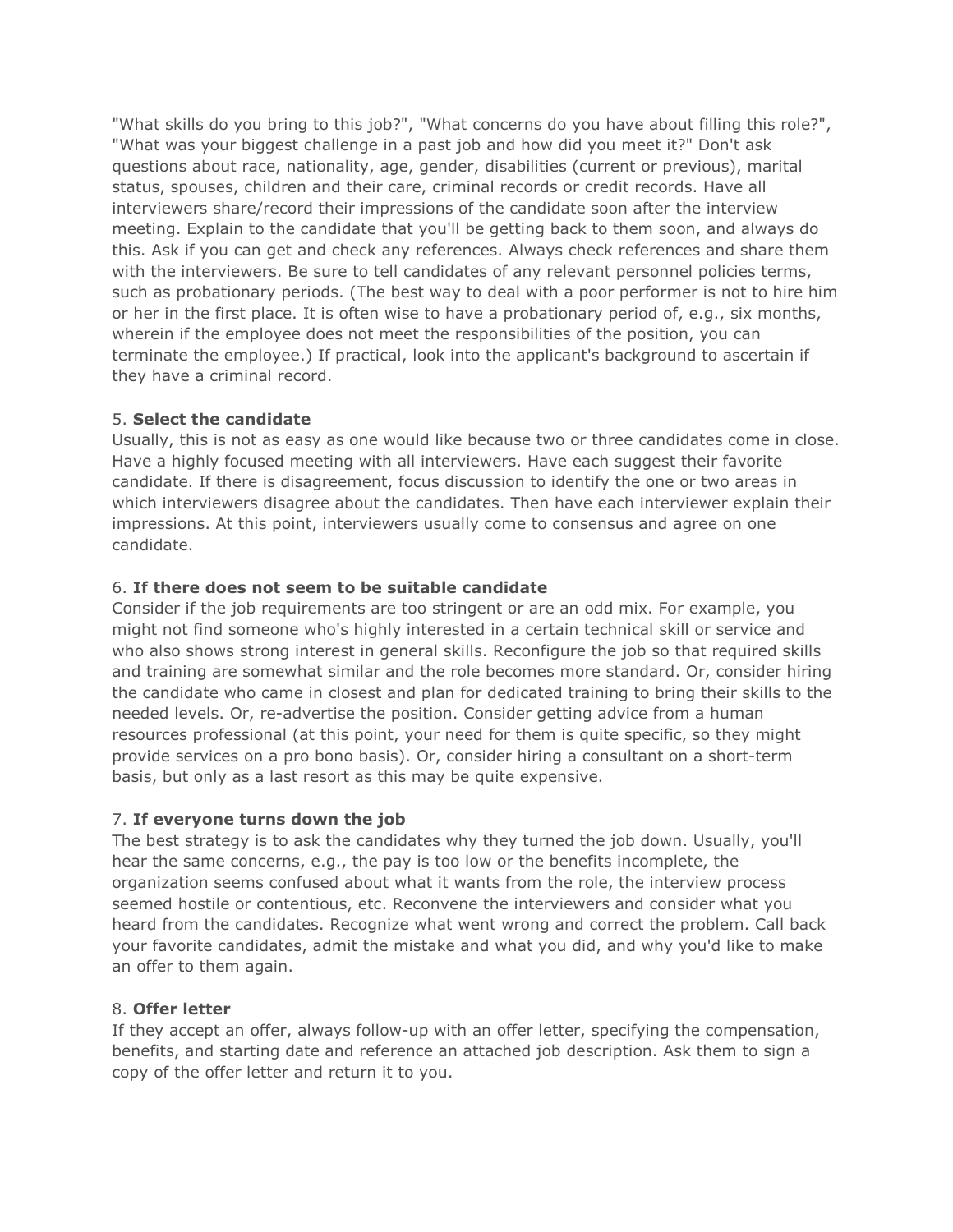#### 9. **Start a personnel file**

Include in the file, the signed offer letter, tax withholding forms, the job description and any benefits forms.

# Building Teams

Management experts assert that most work (and most learning) occurs in teams. Therefore, it's important to know how to design, build and support highly effective teams.

NOTE: There are several major "breakthroughs" in how teams are designed and carried out. These activities can be done. These breakthroughs are in regard to the extent of independence of the teams, producing, for example, self-organized teams, self-directed teams and self-managed teams.

NOTE: Additional and advanced information is referenced at the end of this section.

# **Major Types of Teams (or Groups)**

There are many types of teams. The type used depends very much on the nature of the results the team is to accomplish.

# **Formal and informal teams**

are "official" parts of the overall organization, assigned to a major, ongoing function, for example, quality management, patient care, etc. Management appoints formal teams. Informal teams are usually loosely organized groups of people who volunteer to come together to address a non-critical, short-term purpose.

#### *Committees*

are organized to address, major ongoing tasks in an organization and membership is based on position, for example, committees in boards of directors, grievance committees, etc.

#### *Problem solving teams*

These teams are formed to address a particular, major problem currently faced by the organization. Often, their overall goal is to provide a written report that includes recommendations for solving the problem. Membership is comprised of people who perceive and experience the problem, as well as those who can do something about it.

#### *Self-directed and self-managed teams*

These increasingly used types of teams afford members great latitude in how they achieve the overall results preferred from the team. For example, they may select their leader who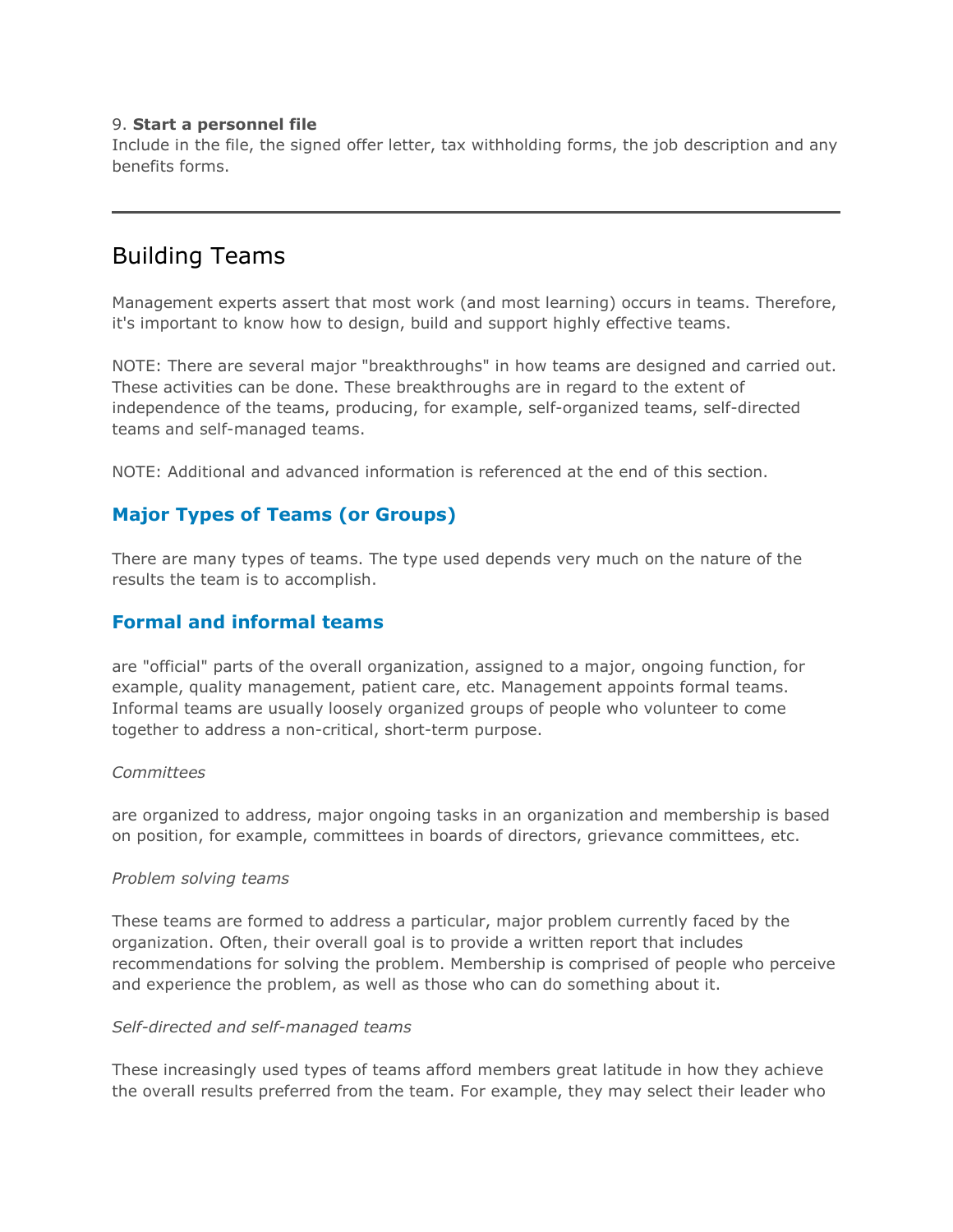serves for a limited time and purpose, depending on the particular point in the group's process. This type of team is used especially when the team is working in a complex, rapidly changing environment.

# **Stages of Team Development**

It helps a great deal to have some basic sense for the life of a team. Teams go through several major phases including the following:

## *Forming:*

Members first get together. Individually, they consider "What am I here for?", "Who else is here", "Who am I comfortable with?", etc. During this stage, it's important to get members involved, including to introduce themselves to each other. The team may require clear leadership to facilitate clarity and comfort for involvement of members.

### *Storming:*

During this stage, members are beginning to voice their individual differences, trying for join with others who share the same beliefs, trying to jockey for position in the group. Therefore, it's important for members to continue to be highly involved, including voicing their concerns in order to feel represented and understood. The team leader should focus on clarity of views, achieving consensus (or commonality of views) and recording decisions.

#### *Norming:*

In this stage, members begin to share common commitment to the purpose of the group, including its overall goals and how it will reach those goals. The team leader should focus on achieving clarity of roles, structure and process of the group.

## *Performing:*

In this stage, the team is "humming". Members are actively participating in the team process in order to achieve the goals of the group and its organization. During this stage, the style of leadership becomes more indirect as members take on stronger participation and involvement in the group process.

## *Closing and Celebration:*

At this stage, it's clear to members and their organization that the team has achieved its overall purpose (or a major milestone along the way). It's critical to acknowledge this point in the life of the team, lest members feel unfulfilled and skeptical about future team efforts.

# **Guidelines for Designing Teams**

## 1. **Set clear goals for the results to be produced by the team**

The goals should be designed to be "SMARTER", that is, be specific, measurable, acceptable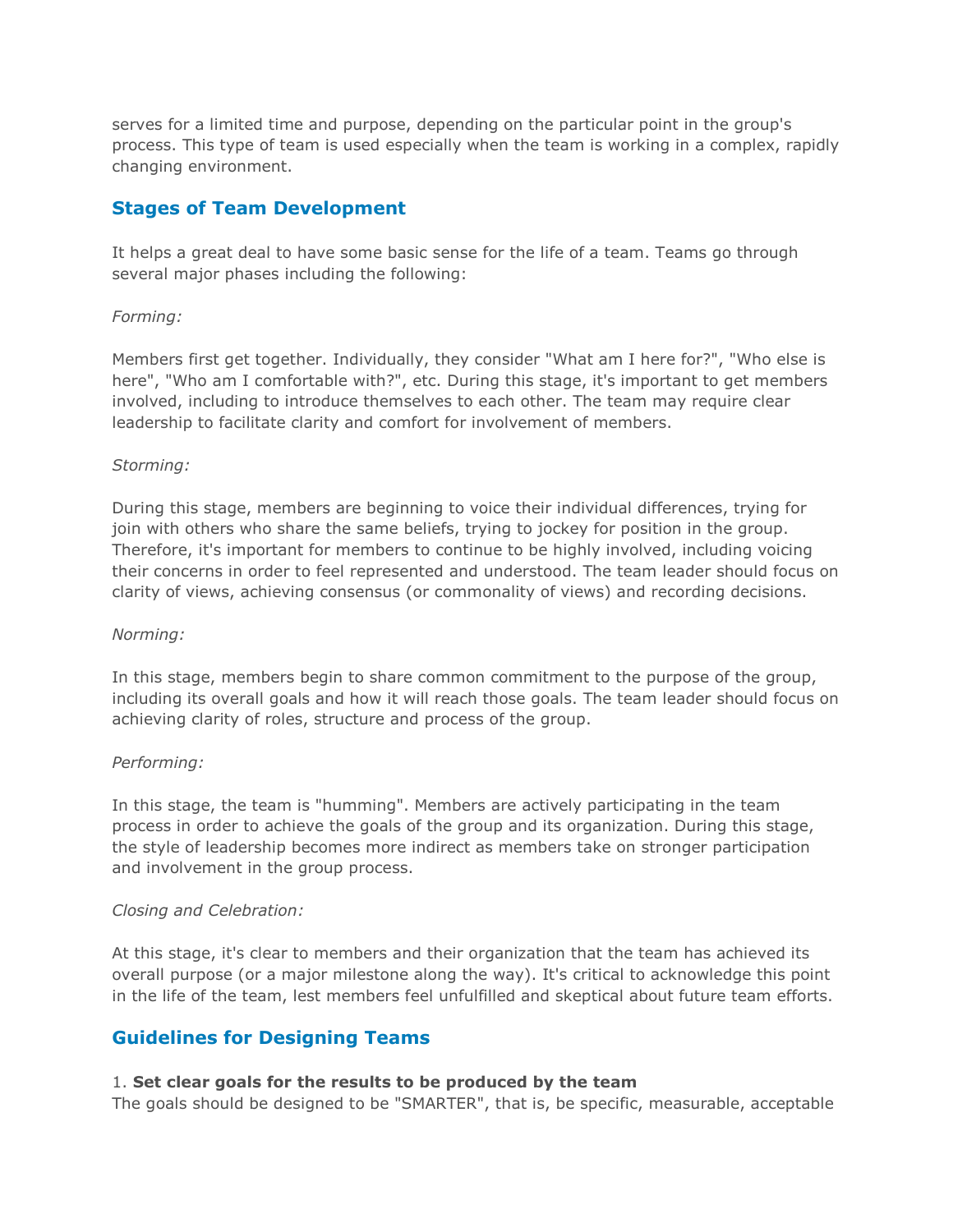to members, realistic, and have a time frame to be started and stopped, extend the capabilities of members and provide reward for their accomplishment. As much as possible, include input from other members of the organization when designing and wording these goals. Goals might be, for example, "produce a project report that specifies project plan, schedule and budget to develop and test a complete employee performance management system within the next year". Write these goals down for eventual communication to and discussion with all team members.

#### 2. **Set clear goals for the effectiveness of the team process**

The goals should also be designed to be "SMARTER". Goals might be, for example, attain 90% participation of all members during the first 6 weeks of weekly attendance, achieve 90% satisfaction ratings among members, each person takes at least one turn at facilitating the group, meetings start and stop on time, etc. Write these goals down for eventual communication to all team members. Write these goals down for eventual communication to and discussion with all team members.

## 3. **Determine time frames for commencing and terminating the team, if applicable**

Write these times down for eventual communication to and discussion with all team members.

### 4. **Determine the type of team**

Various types of teams have various purposes. Consider use of permanent teams, committees, self-directed teams, problem solving teams, etc. (See additional information provided at the end of this section.)

## 5. **Determine the membership of the group**

Consider the extent of expertise needed to achieve the goals, including areas of knowledge and skills. Include at least one person who has skills in facilitation and meeting management. Attempt to include sufficient diversity of values and perspectives to ensure robust ideas and discussion. A critical consideration is availability -- members should have the time to attend every meeting.

#### 6. **Determine the structure of the group**

Structure includes the number of people in the group, how often they will meet and when and who will be the leader of the group.

## 7. **Determine the process of the group**

Depending on the nature of the results to be produced by the group, the process might be focused on open discussion, action planning, problem solving and decision making, generating recommendations, etc.

## 8. **Identify any needs for training and materials**

For example, members might benefit from brief overview of the stages of development of a team, receive training and packets of materials in regard to their goals and the structure and process of their team, etc.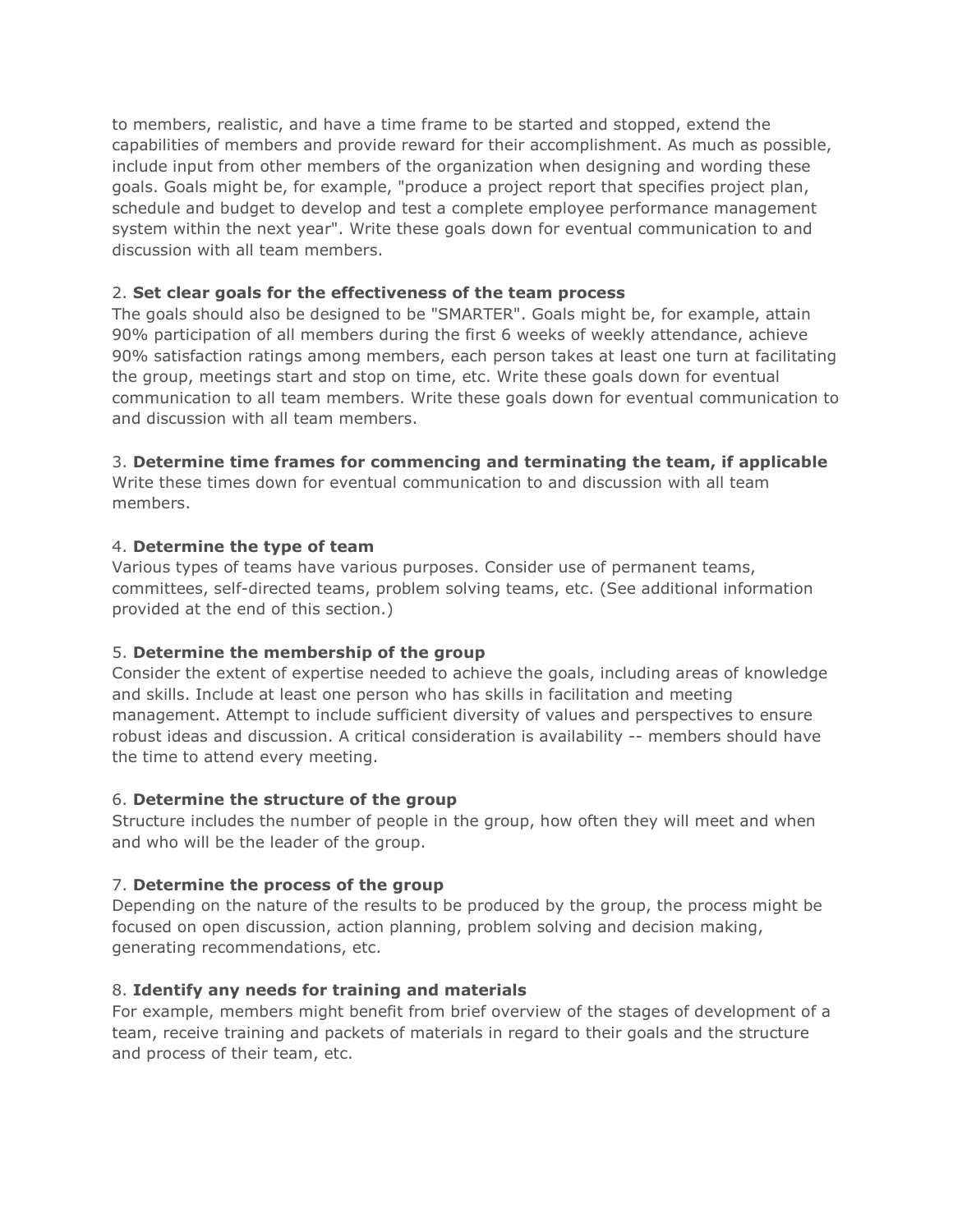## 9. **Identify the costs to provide necessary resources for the team**

Consider the cost of paying employees to attend the meeting, trainers and/or consultants, room rental, office supplies, etc.

### 10. **Plan the first meeting**

In the first meeting, communicate the goals of the team, why each member was selected, the overall benefit of the goals to the organization, the time frame for the team effort, who will lead the team (at least, initially), when the team might meet and where, etc. Have this information written down to hand out to each member.

## 11. **Early on, plan team building activities to support trust and strong working relationships among members**

Team building activities can include, for example, a retreat in which members introduce themselves, exercises in which members help each other solve a short problem or meet a specific and achievable goal, extended period in which members can voice their concerns and frustrations about their team assignments, etc.

## 12. **Support team meetings and processes**

At this point, it's critical that supervisors remain available to provide support and resources as needed. Monitor that team goals are being met. Provide ongoing encouragement and visibility to members. One of the most important forms of support a supervisor can provide is coordination with other supervisors to ensure that team members are freed up enough to attend team meetings.

# $=$  =  $=$  TRAINING  $=$  =  $=$

# Orienting New Employees

Develop an employee orientation checklist and consider the following activities for inclusion on the list. The following activities should be conducted by the employee's supervisor.

## 1. **Before the employee begins employment, send them a letter welcoming them**

to the organization, verifying their starting date and providing them a copy of the employee policies and procedures manual. Note that you'll dedicate time for them to discuss with manual with you later.

#### 2. **When the employee begins employment, meet with them**

to explain how they will be trained, introduce them to staff, give them keys, get them to sign any needed benefit and tax forms, explain the time-recording system (if applicable), and provide them copies of important documents (an organization chart, last year's final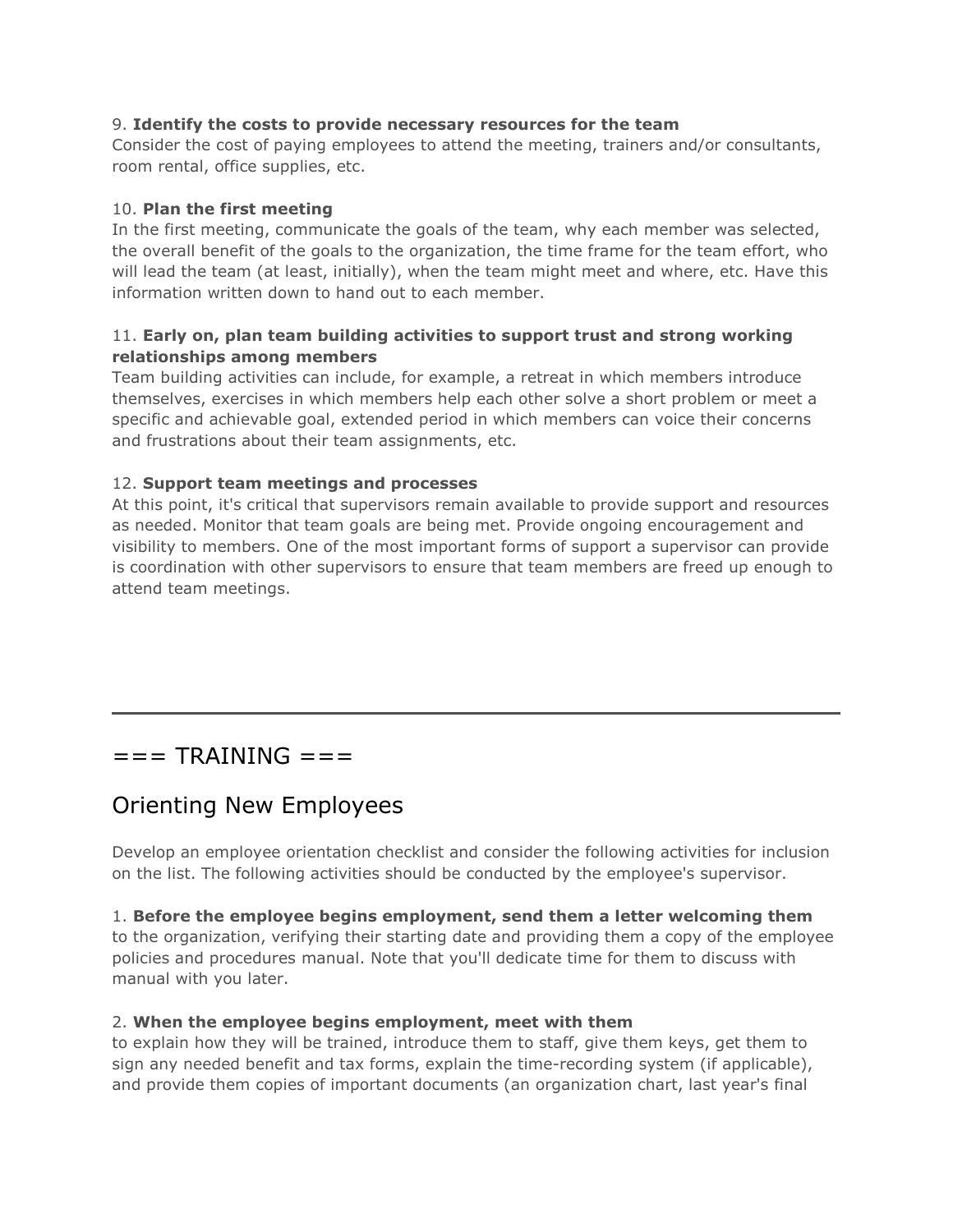report, the strategic plan, this year's budget, and the employee's policies and procedure manual if they did not get one already).

#### 3. **Show them the facilities**,

including layout of offices, bathrooms, storage areas, kitchen use, copy and fax systems, computer configuration and procedures, telephone usage, and any special billing procedures for use of office systems.

### 4. **Schedule any needed computer training**,

including use of passwords, overview of software and documentation, location and use of peripherals, and where to go to get questions answered.

### 5. **Review any policies and/or procedures about use of facilities**.

#### 6. **Assign an employee to them as their "buddy"**

who remains available to answer any questions.

### 7. **Take them to lunch on the first day**

and invite other employees along.

### 8. **Meet with them at the end of the day**

to hear any questions or comments.

#### 9. **Meet with the new employee during the first few days**

of employment to review the job description again. Remind them to review the employee manual and sign a form indicating they have reviewed the manual and will comply with its contents. Review any specific goals for the position, e.g., goals from the strategic plan. In the same meeting, explain the performance review procedure and provide them a copy of the performance review document.

### 10. **Have one-on-one meetings with the new employee on a weekly basis for the first six weeks**,

to discuss the new employee's transition into the organization, get status on work activities, hear any pending issues or needs, and establish a working relationship with their supervisor.

# Job Training

# **Some Basics to Know About Training**

*Variety of Reasons for Training*

Employee job training can be initiated for a variety of reasons for an employee or group of employees, e.g.,:

a.) When a performance appraisal indicates performance improvement is needed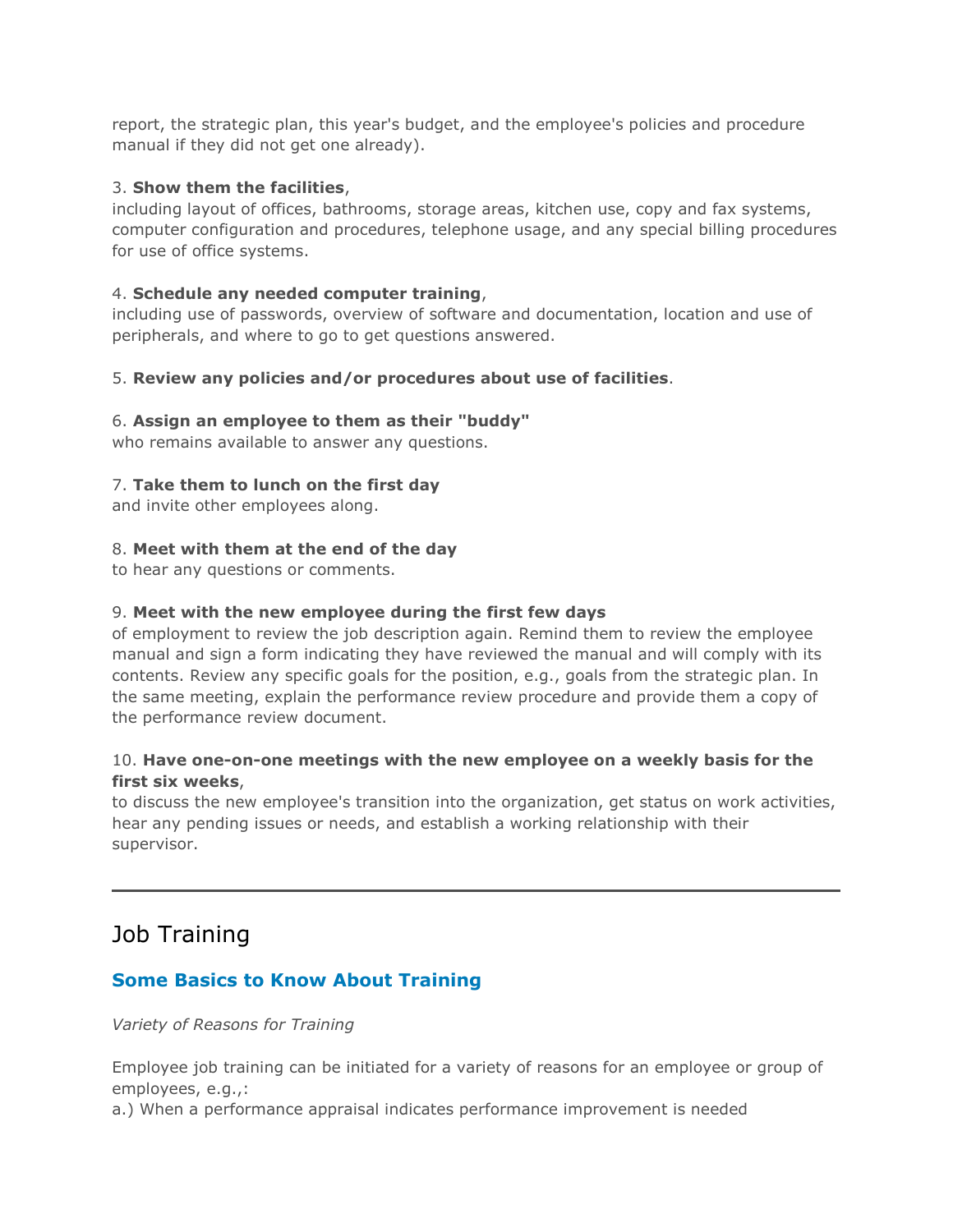b.) To "benchmark" the status of improvement so far in a performance improvement effort

c.) As part of an overall professional development program

d.) As part of succession planning to help an employee be eligible for a planned change in role in the organization

e.) To "pilot", or test, the operation of a new performance management system

f.) To train about a specific topic

# **Very Basic Types of Training**

When planning training for your employees, it helps to understand some basics about training. Let's look at four types of training.

## *Self-Directed Learning*

Self-directed learning is where the learner decides what he or she will learn and how.

# *Other-Directed Learning*

Other-directed learning is where other people decide what the learner will learn and how.

## *Informal training*

Informal training has no predetermined form. Examples are reading books to learn about a subject, talking to friends about the subject, attending a presentation, etc.

## *Formal Training*

Formal training has a predetermined form. The form usually includes specification of learning results, learning objectives and activities that will achieve the results, and how the training will be evaluated. Examples might be college courses, workshops, seminars, etc. Note that because formal training has a form, it does not necessarily mean that formal training is better than other forms.

## *Informal Means of Training*

This is probably the most common type of training and includes, for example, on-the-job training, coaching from supervisors, using manuals and procedures, advice from peers, etc.

## *Coaching*

Probably the most common form of informal training is job coaching.

1. The supervisor, or some other expert at the subject matter or skill, tells the employee how to do something.

- 2. The employee tries it.
- 3. The expert watches and gives feedback.
- 4. The employee tries it until he or she gets it right.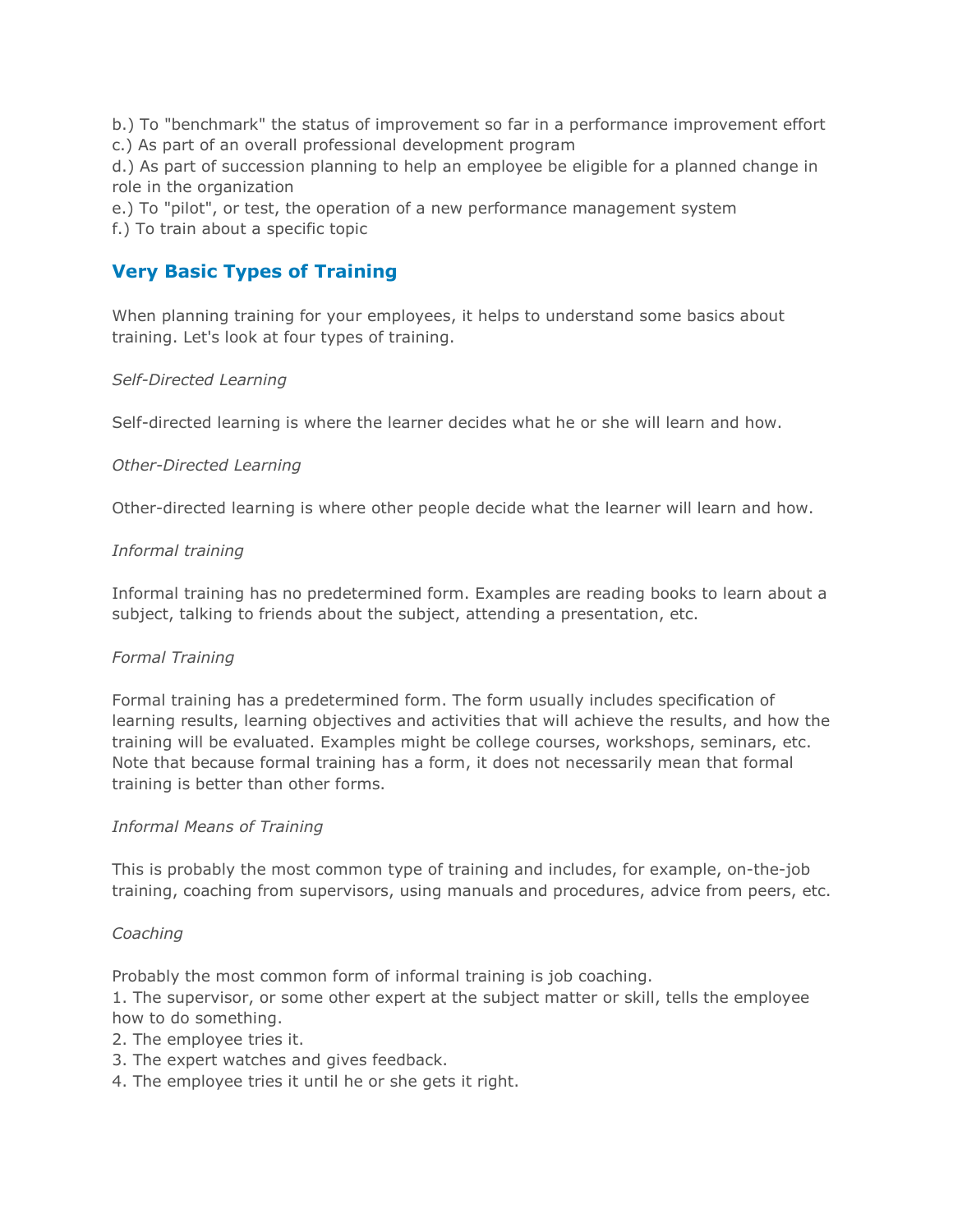The above approach works best in tasks or jobs that include straightforward procedures or routines. As jobs and roles become more complex, employees often require more formal training.

# **Common Pitfalls in Employee Training**

1. New managers and supervisors often underestimate the value of training.

2. Or, they perceive it as occurring only in classrooms.

3. Or, they assume that because an employee has attended a course, workshop or seminar, than he or she must have learned what they needed to know.

4. Or, they believe that good training can only occur from highly trained professionals.

# **Learn How to Plan Your Training**

Supervisors and employees can accomplish highly effective training by following certain guidelines.

# *Determining Your Overall Goals in Training*

- 1. Are there any time lines that you should consider in your plan?
- 2. Are you pursuing training and development in order to address a performance gap?
- 3. Or, is your plan to address a growth gap?
- 4. Or, is your plan to address an opportunity gap?
- 5. Get feedback from others
- 6. Should you conduct a self-assessment?

7. Is a list of competencies, job descriptions or job analysis available to help you identify your training and development goals?

8. Begin thinking about how much money you will need to fund your plan.

9. Write down your training goals.

# *Identifying Your Learning Objectives and Activities*

1. What new areas of knowledge or skills are needed to reach the training goals. Each of these new areas is a learning objectives. Write down the learning objectives.

2. In what sequence should the learning objectives be attained?

a. Carefully consider -- When you have achieved all of your learning objectives, will you indeed have achieved all of your overall training goals?

b. What are the best learning activities (methods) for you to achieve your learning objectives? Do your learning activities include your ongoing reflections about your learning? c. What observable results, or evidence of learning, will you produce from your learning activities that can be reviewed for verification of learning?

d. Who will verify that each of your learning objectives were reached?

3. Now that you know what activities that will be conducted, think again about any costs that will be needed, e.g., for materials, facilities, etc.

4. How will you handle any ongoing time and stress management issues while implementing your plan?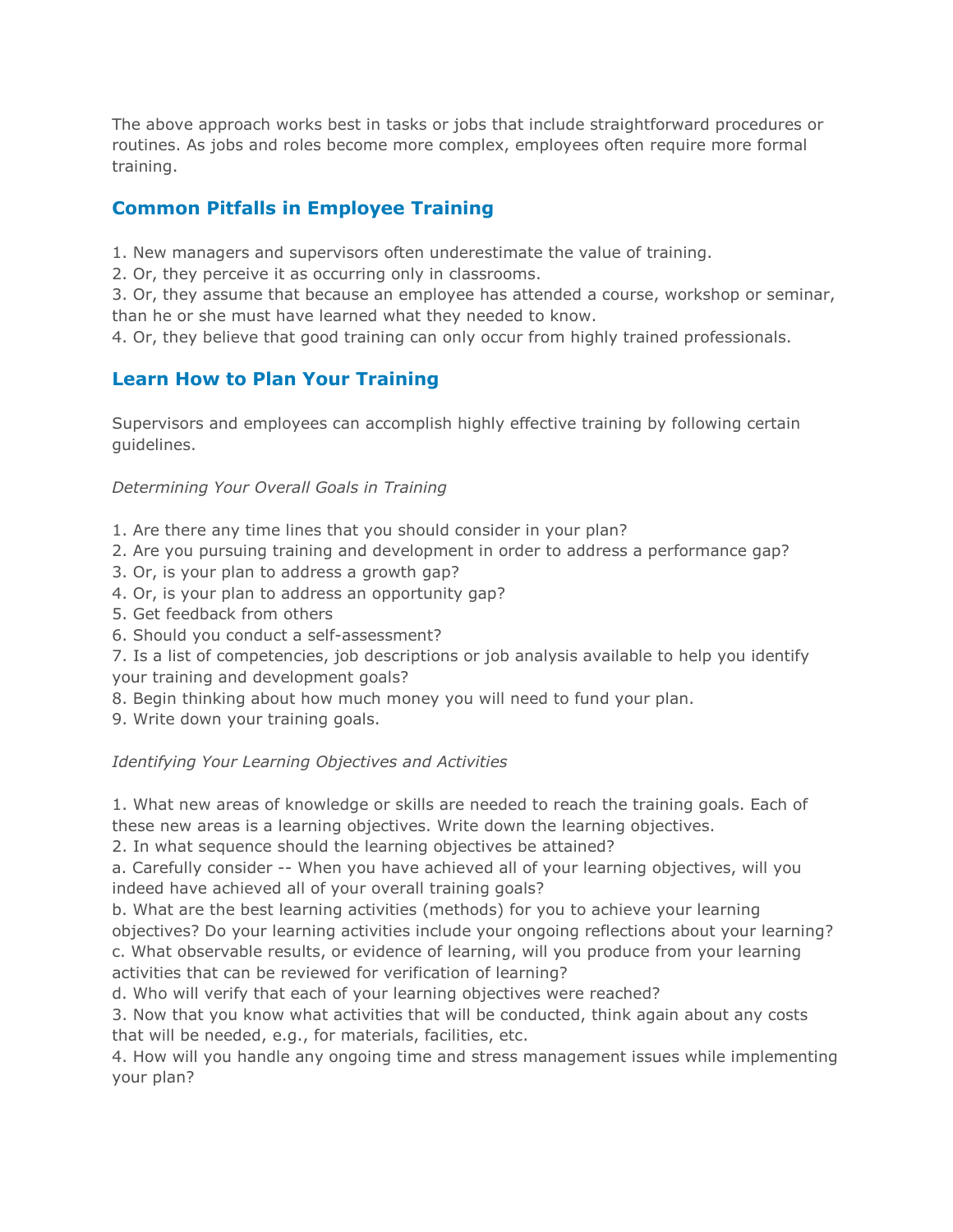## *Developing Any Materials You May Need*

- 1. Consider if you need to obtain, or start:
- a. Enrolling in courses
- b. Buying books
- c. Scheduling time with experts
- d. Getting a mentor
- e. Scheduling time with your supervisor, etc.

## *Planning Implementation of Your Training Plan*

1. During your training, how will you be sure that you understand the new information and materials?

2. Will your learning be engaging and enjoyable?

3. Are you sure that you'll receive the necessary ongoing feedback, coaching, mentoring, etc., during your training and development activities?

4. Where will you get necessary administrative support and materials?

# *Planning Evaluation of Your Training Plan and Experiences*

1. Who's in charge of implementing and tracking your overall plan?

2. Consider having a local training expert review the plan.

3. Are approaches to evaluation included in all phases of your plan?

For example, are your methods being pretested before being applied? Do you understand the methods as they're being applied? Are regularly providing feedback about how well you understand the materials? How will the you (and your supervisor, if applicable) know if implementation of the plan achieves the training goals identified in the plan? Are there any plans for follow-up evaluation, including assessing your results several months after you completed your plan?

## *Budget Necessary Resources for Training*

1. Consider costs of trainers, consultants, room rental, books, tuition, labor to pay the employee while attending training, etc.

# $==$  EMPLOYEE PERFORMANCE MANAGEMENT  $==$

# Setting Goals

# **New Managers and Supervisors Often Lack Perspective on Performance of Employees**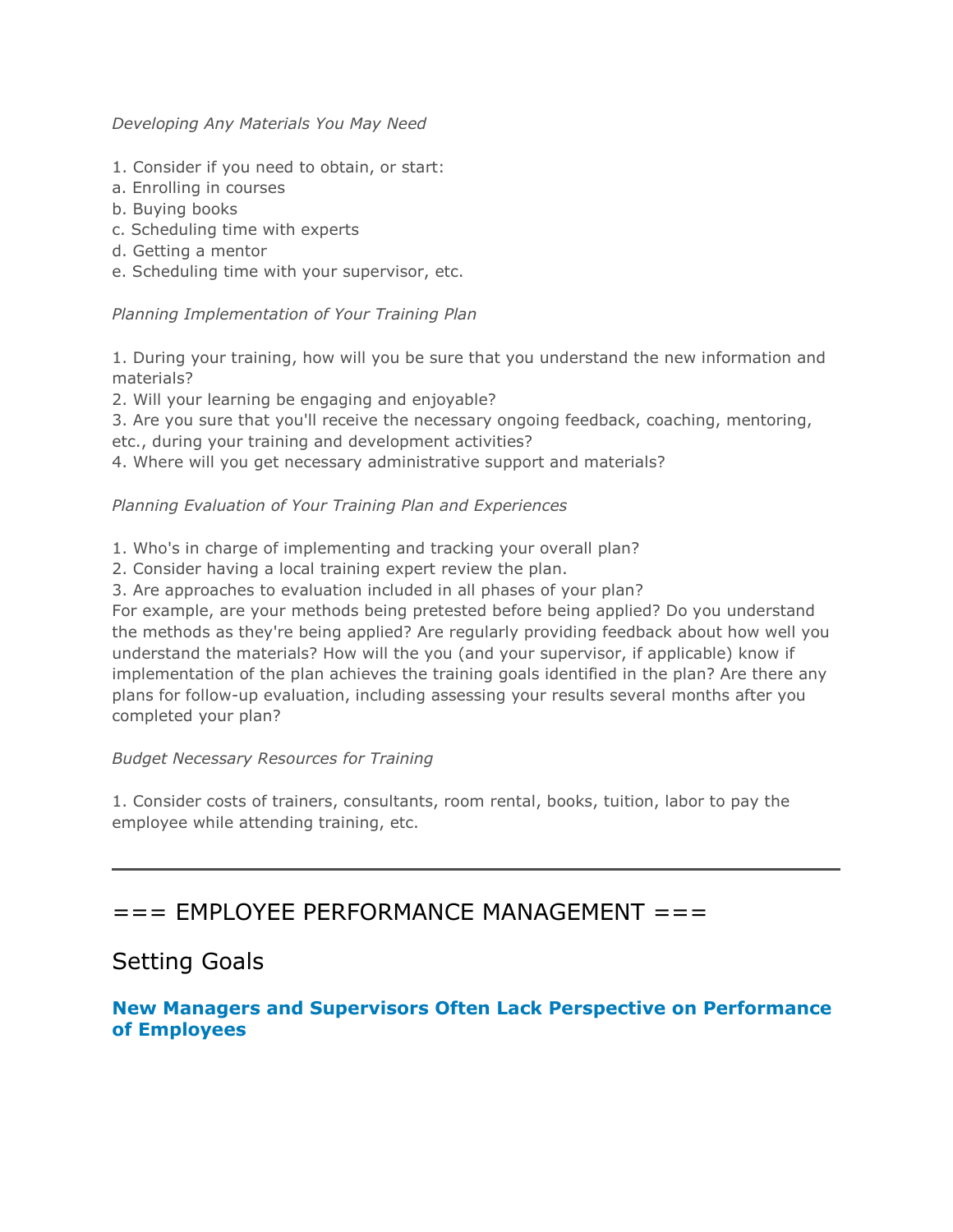One of the common problems that new managers and supervisors experience is no clear, strong sense whether their employees are really being effective or not. The first step toward solving this problem is to establish clear performance goals.

Some people have a strong negative reaction toward setting goals because they fear goals as "the law" that must be maintained and never broken. Some people fear they will not achieve the goals. Others have disdain for goals because goals seem to take the "heart" out their work.

# **Advantages of Goals**

Despite the negative views that one can have about goals, they hold certain strong advantages in the workplace. They:

1. Provide clear direction to both supervisor and employee

2. Form a common frame of reference around which the supervisor and employee can effectively communicate

3. Clearly indicate success, and can facilitate strong sense of fulfillment for employee and supervisor

4. Help clarify the roles of the supervisor and employee.

# **Goals for Performance Gaps, Growth Gaps, Opportunity Gaps and Training Gaps**

Goals can be established for a variety of reasons, for example, to overcome performance problems, qualify for future jobs and roles, take advantage of sudden opportunities that arise and/or give direction to training plans.

Performance gaps are identified during the employee performance management process. Ideally, performance gaps are addressed by performance improvement plans. In these plans, goals are established to improve performance, and may include, for example, increased effort on the part of the employee, support from the supervisor, and certain training and resources to assist the employee in their development. Dedicated employees can greatly appreciate having specific performance goals for them to achieve in order to keep their jobs, verify their competence to their supervisor and accomplish overall professional development.

Growth gaps are identified during career planning. Employees perceive certain areas of knowledge and skills that they would like to accomplish in order to qualify for certain future roles and positions. Employees often appreciate having clear-cut goals that mark what they need to do to advance in their careers.

Opportunity gaps are identified when a sudden opportunity arises for the employee. If the employee is highly interested in taking advantage of the opportunity, then he or she will appreciate knowing exactly what they need to accomplish (what goals they need to achieve) to grab the opportunity.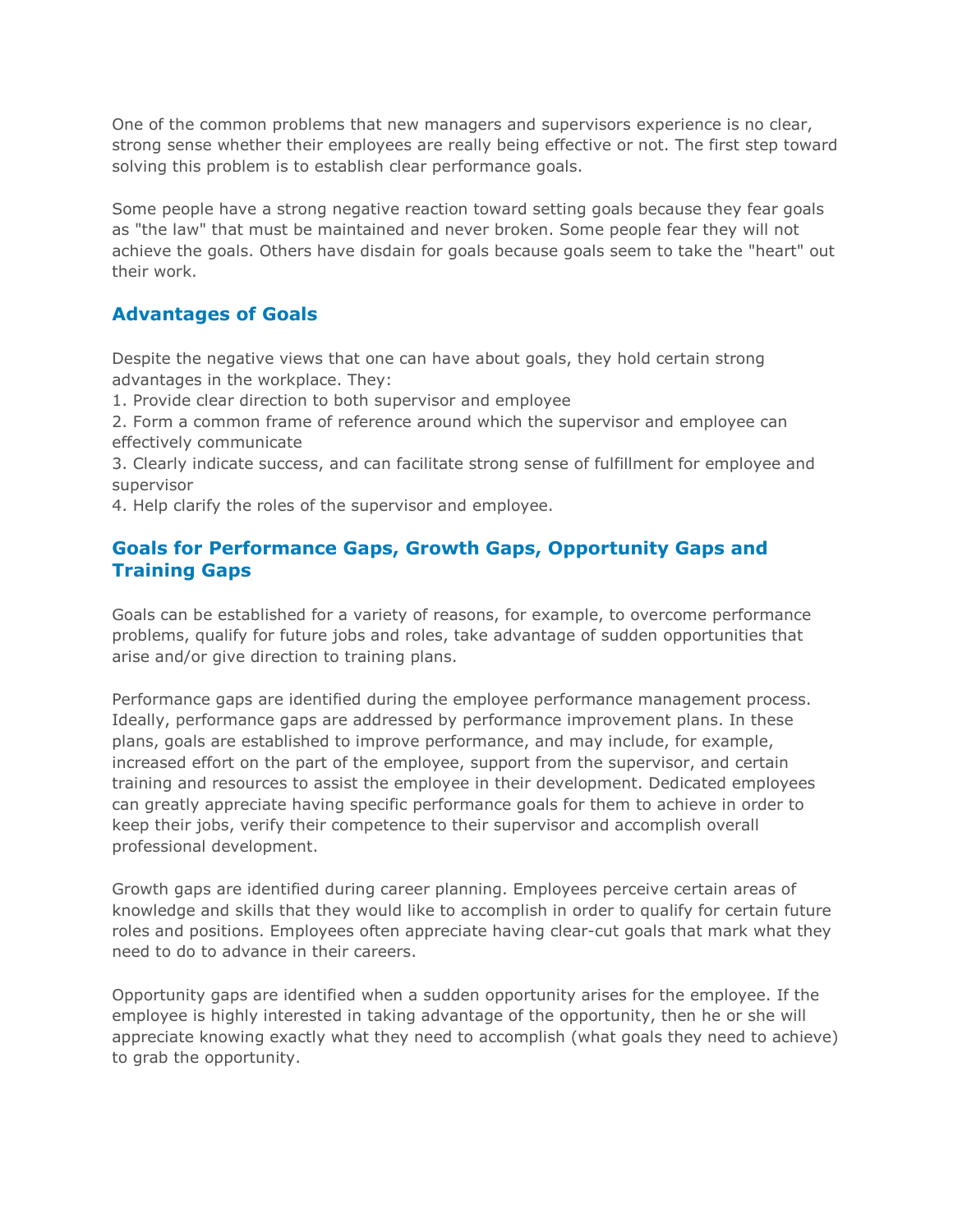Training gaps are identified when hiring a new employee, during employee performance management or career planning. Gaps are usually in terms of areas of knowledge, skills or abilities. Training plans can be designed with clear-cut training goals to give direction to the employee and trainer.

Whatever the type of goal, it's critical that the employee have strong ownership and commitment to achieving the goal.

# **Goals Can Be Agreeable to Supervisors and Employees**

These views can be addressed, largely by

a) ensuring that employees are strongly involved in identifying them,

b) goals are conveyed as guidelines and that they can be missed as long as there is clear explanation for missing the goals before they are missed, and

c) the goals are "SMARTER" (more on this below).

When setting goals with employees, strive to design and describe them to be "SMARTER". This acronym is described in this guide, in a subsection listed above, and stands for:

- 1. Specific
- 2. Measurable
- 3. Acceptable
- 4. Realistic
- 5. Timely
- 6. Extending capabilities
- 7. Rewarding

If goals seem insurmountable to the employee, then break goals down into smaller goals, or sub-goals or objectives. Each of these should be SMARTER, as well.

# Supporting Employee Motivation

# **Clearing Up Common Myths About Employee Motivation**

The topic of motivating employees is extremely important to managers and supervisors. Despite the important of the topic, several myths persist -- especially among new managers and supervisors. Before looking at what management can do to support the motivation of employees, it's important first to clear up these common myths.

#### 1. **Myth #1 -- "I can motivate people"**

Not really -- they have to motivate themselves. You can't motivate people anymore than you can empower them. Employees have to motivate and empower themselves. However, you can set up an environment where they best motivate and empower themselves. The key is knowing how to set up the environment for each of your employees.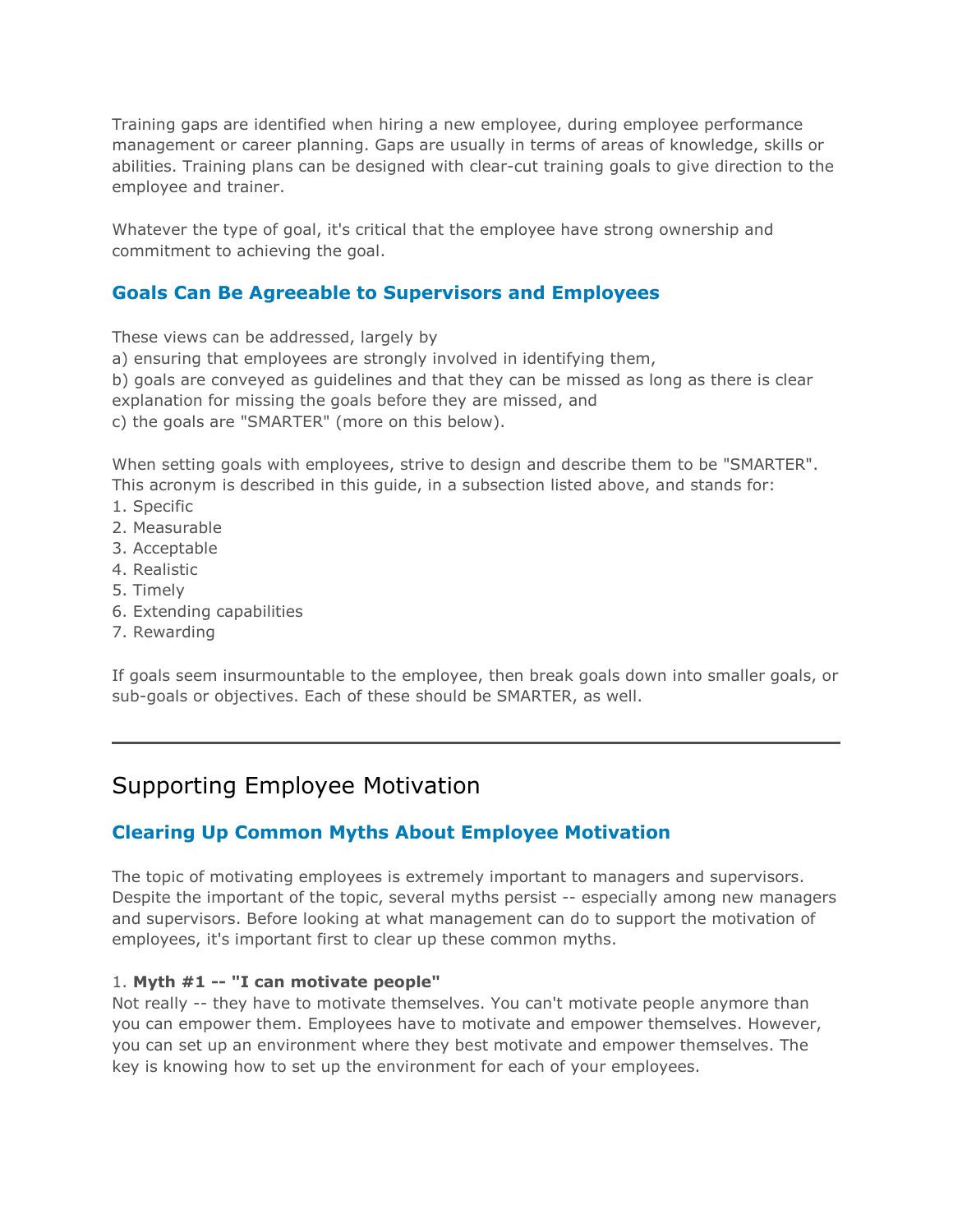## 2. **Myth #2 -- "Money is a good motivator"**

Not really. Certain things like money, a nice office and job security can help people from becoming less motivated, but they usually don't help people to become more motivated. A key goal is to understand the motivations of each of your employees.

### 3. **Myth #3 -- "Fear is a damn good motivator"**

Fear is a great motivator -- for a very short time. That's why a lot of yelling from the boss won't seem to "light a spark under employees" for a very long time.

## 4. **Myth #4 -- "I know what motivates me, so I know what motivates my employees"**

Not really. Different people are motivated by different things. I may be greatly motivated by earning time away from my job to spend more time my family. You might be motivated much more by recognition of a job well done. People are motivated by the same things. Again, a key goal is to understand what motivates each of your employees.

## 5. **Myth #5 -- "Increased job satisfaction means increased job performance"**

Research shows this isn't necessarily true at all. Increased job satisfaction does not necessarily mean increased job performance. If the goals of the organization are not aligned with the goals of employees, then employees aren't effectively working toward the mission of the organization.

### 6. **Myth #6 -- "I can't comprehend employee motivation -- it's a science"**

Nah. Not true. There are some very basic steps you can take that will go a long way toward supporting your employees to motivate themselves toward increased performance in their jobs. (More about these steps is provided later on in this article.)

# **Basic Principles to Remember**

#### 1. **Motivating employees starts with motivating yourself**

It's amazing how, if you hate your job, it seems like everyone else does, too. If you are very stressed out, it seems like everyone else is, too. Enthusiasm is contagious. If you're enthusiastic about your job, it's much easier for others to be, too. Also, if you're doing a good job of taking care of yourself and your own job, you'll have much clearer perspective on how others are doing in theirs.

A great place to start learning about motivation is to start understanding your own motivations. The key to helping to motivate your employees is to understand what motivates them. So what motivates you? Consider, for example, time with family, recognition, a job well done, service, learning, etc. How is your job configured to support your own motivations? What can you do to better motivate yourself?

#### 2. **Always work to align goals of the organization with goals of employees**

As mentioned above, employees can be all fired up about their work and be working very hard. However, if the results of their work don't contribute to the goals of the organization, then the organization is not any better off than if the employees were sitting on their hands -- maybe worse off! Therefore, it's critical that managers and supervisors know what they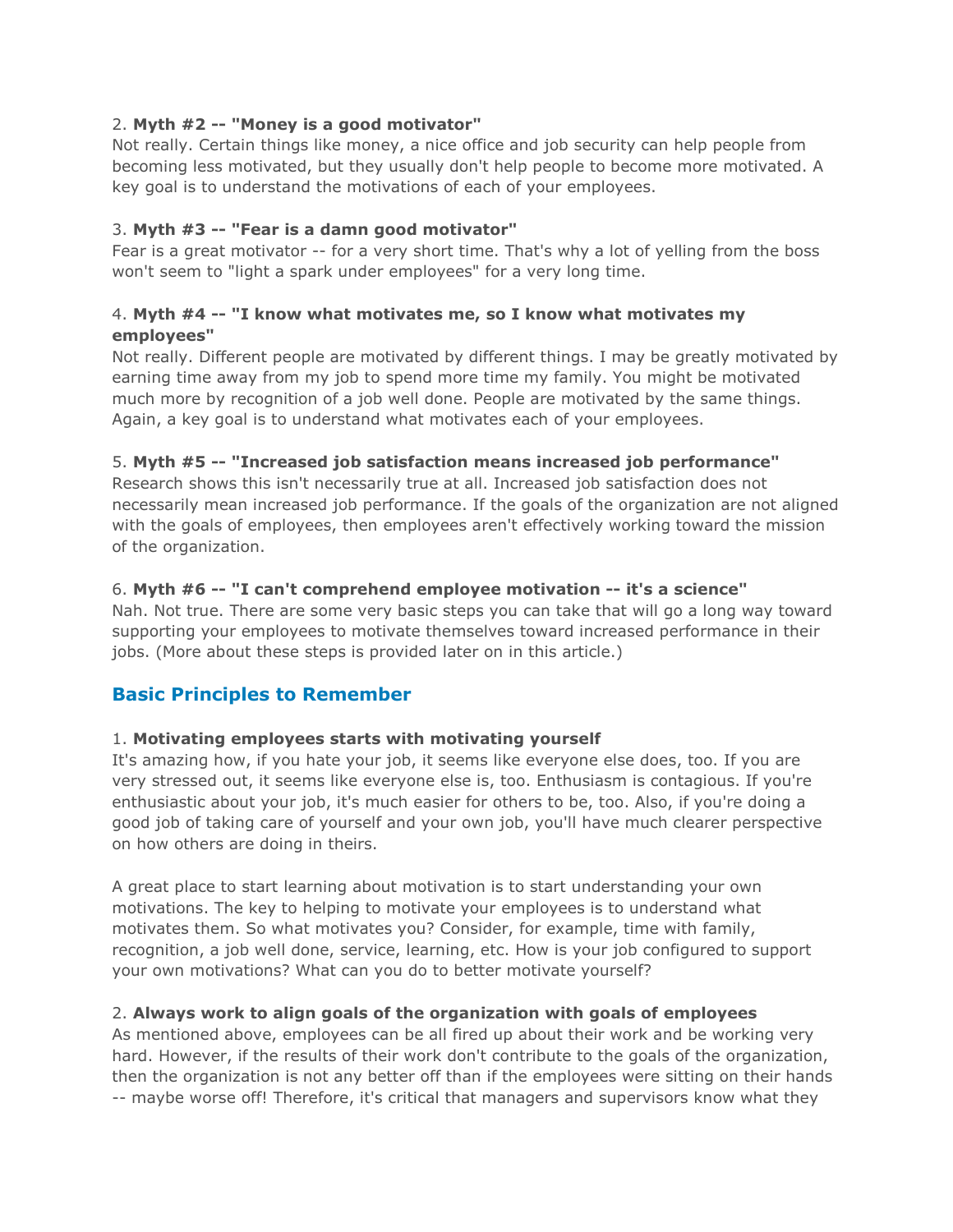want from their employees. These preferences should be worded in terms of goals for the organization. Identifying the goals for the organization is usually done during strategic planning. Whatever steps you take to support the motivation of your employees (various steps are suggested below), ensure that employees have strong input to identifying their goals and that these goals are aligned with goals of the organization. (Goals should be worded to be "SMARTER". More about this later on below.)

## 3. **Key to supporting the motivation of your employees is understanding what motivates each of them**

Each person is motivated by different things. Whatever steps you take to support the motivation of your employees, they should first include finding out what it is that really motivates each of your employees. You can find this out by asking them, listening to them and observing them. (More about this later on below.)

# 4. **Recognize that supporting employee motivation is a process, not a task**

Organizations change all the time, as do people. Indeed, it is an ongoing process to sustain an environment where each employee can strongly motivate themselves. If you look at sustaining employee motivation as an ongoing process, then you'll be much more fulfilled and motivated yourself.

## 5. **Support employee motivation by using organizational systems (for example, policies and procedures) -- don't just count on good intentions**

Don't just count on cultivating strong interpersonal relationships with employees to help motivate them. The nature of these relationships can change greatly, for example, during times of stress. Instead, use reliable and comprehensive systems in the workplace to help motivate employees. For example, establish compensation systems, employee performance systems, organizational policies and procedures, etc., to support employee motivation. Also, establishing various systems and structures helps ensure clear understanding and equitable treatment of employees.

# **Steps You Can Take**

The following specific steps can help you go a long way toward supporting your employees to motivate themselves in your organization.

## 1. **Do more than read this article -- apply what you're reading here**

This maxim is true when reading any management publication.

## 2. **Briefly write down the motivational factors that sustain you and what you can do to sustain them**

This little bit of "motivation planning" can give you strong perspective on how to think about supporting the motivations of your employees.

# 3. **Make of list of three to five things that motivate each of your employees**

Notice the list of motivating factors in the section "Assessing Your Approach." Fill out the list yourself for each of your employees and then have each of your employees fill out the list for themselves. Compare your answers to theirs. Recognize the differences between your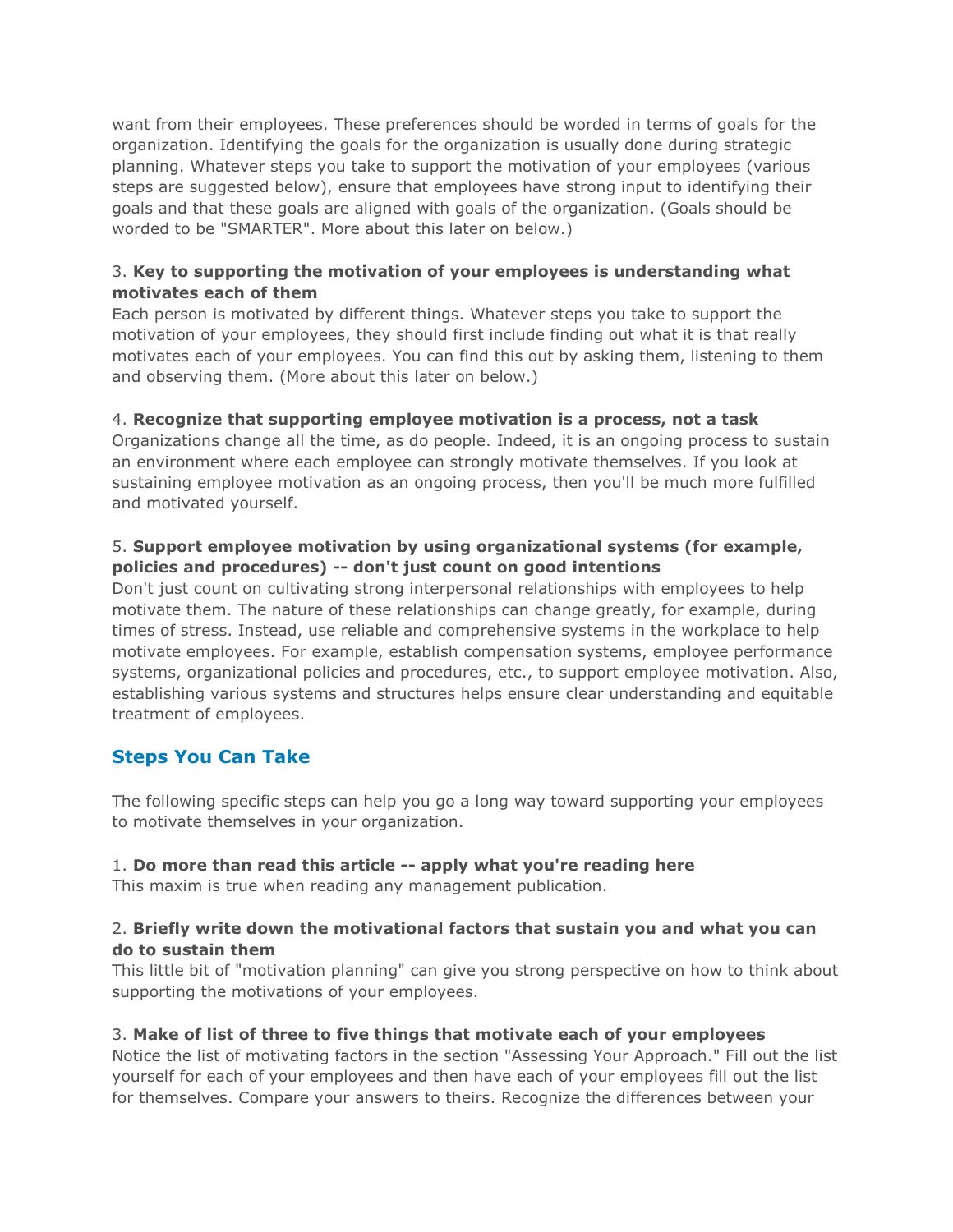impression of what you think is important to them and what they think is important to them. Then meet with each of your employees to discuss what they think are the most important motivational factors to them. Lastly, take some time alone to write down how you will modify your approaches with each employee to ensure their motivational factors are being met. (NOTE: This may seem like a "soft, touchy-feely exercise" to you. If it does, then talk to a peer or your boss about it. Much of what's important in management is based very much on "soft, touchy-feely exercises". Learn to become more comfortable with them. The place to start is to recognize their importance.)

## 4. **Work with each employee to ensure their motivational factors are taken into consideration in your reward systems**

For example, their jobs might be redesigned to be more fulfilling. You might find more means to provide recognition, if that is important to them. You might develop a personnel policy that rewards employees with more family time, etc.

## 5. **Have one-on-one meetings with each employee**

Employees are motivated more by your care and concern for them than by your attention to them. Get to know your employees, their families, their favorite foods, names of their children, etc. This can sound manipulative -- and it will be if not done sincerely. However, even if you sincerely want to get to know each of your employees, it may not happen unless you intentionally set aside time to be with each of them.

### 6. **Cultivate strong skills in delegation**

Delegation includes conveying responsibility and authority to your employees so they can carry out certain tasks. However, you leave it up to your employees to decide *how* they will carry out the tasks. Skills in delegation can free up a great deal of time for managers and supervisors. It also allows employees to take a stronger role in their jobs, which usually means more fulfillment and motivation in their jobs, as well.

#### 7. **Reward it when you** *see* **it**

A critical lesson for new managers and supervisors is to learn to focus on employee behaviors, not on employee personalities. Performance in the workplace should be based on behaviors toward goals, not on popularity of employees. You can get in a great deal of trouble (legally, morally and interpersonally) for focusing only on how you *feel* about your employees rather than on what you're *seeing* with your eyeballs.

## 8. **Reward it soon after you see it**

This helps to reinforce the notion that you highly prefer the behaviors that you're currently seeing from your employees. Often, the shorter the time between an employee's action and your reward for the action, the clearer it is to the employee that you highly prefer that action.

#### 9. **Implement at least the basic principles of performance management**

Good performance management includes identifying goals, measures to indicate if the goals are being met or not, ongoing attention and feedback about measures toward the goals, and corrective actions to redirect activities back toward achieving the goals when necessary.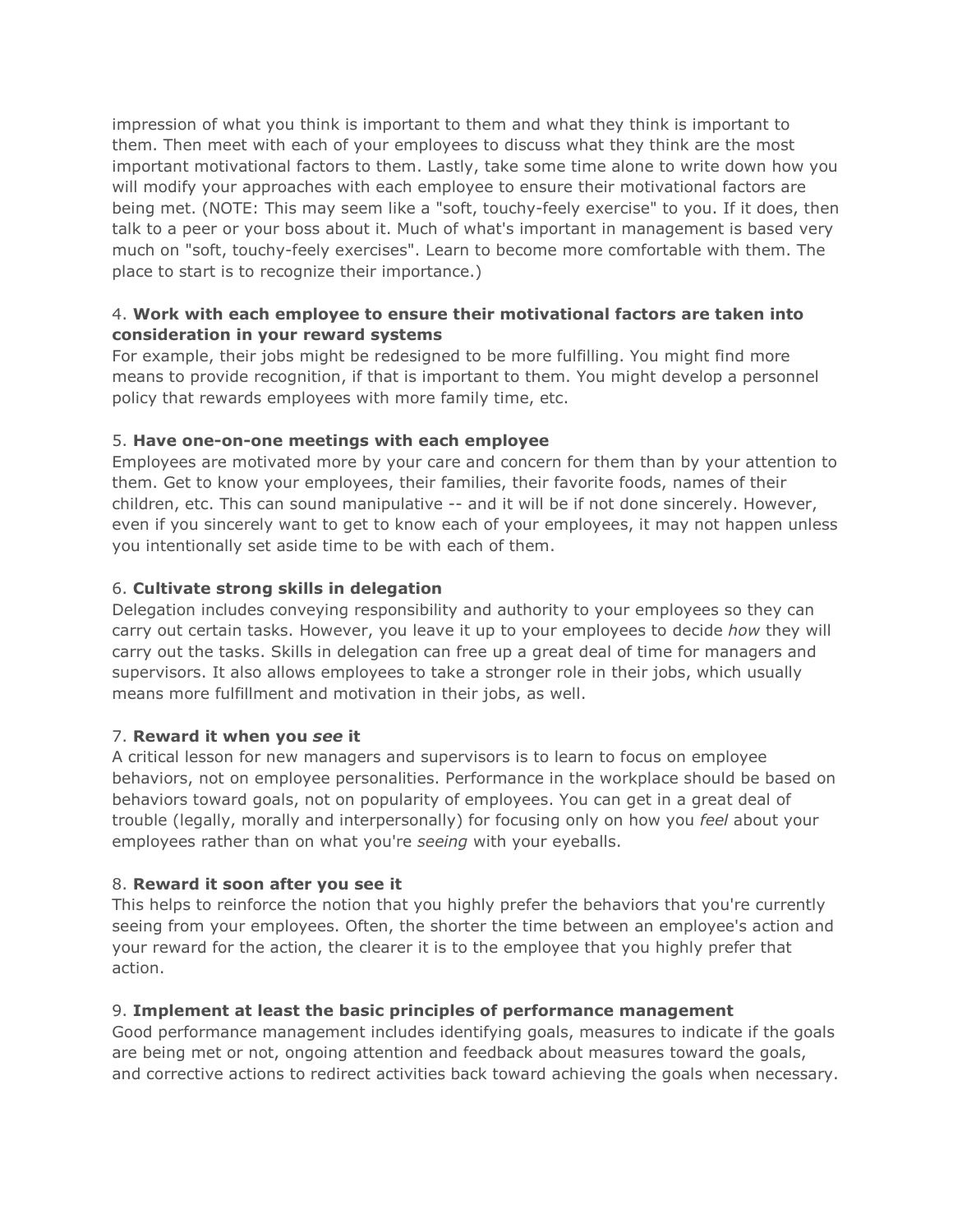Performance management can focus on organizations, groups, processes in the organization and employees.

#### 10. **Establish goals that are SMARTER**

SMARTER goals are: specific, measurable, acceptable, realistic, timely, extending of capabilities, and rewarding to those involved.

## 11. **Clearly convey how employee results contribute to organizational results**

Employees often feel strong fulfillment from realizing that they're actually making a difference. This realization often requires clear communication about organizational goals, employee progress toward those goals and celebration when the goals are met.

### 12. **Celebrate achievements**

This critical step is often forgotten. New managers and supervisors are often focused on a getting "a lot done". This usually means identifying and solving problems. Experienced managers come to understand that acknowledging and celebrating a solution to a problem can be every bit as important as the solution itself. Without ongoing acknowledgement of success, employees become frustrated, skeptical and even cynical about efforts in the organization.

### 13. **Let employees hear from their customers (internal or external)**

Let employees hear customers proclaim the benefits of the efforts of the employee . For example, if the employee is working to keep internal computer systems running for other employees (internal customers) in the organization, then have other employees express their gratitude to the employee. If an employee is providing a product or service to external customers, then bring in a customer to express their appreciation to the employee.

## 14. **Admit to yourself (and to an appropriate someone else) if you don't like an employee --**

Managers and supervisors are people. It's not unusual to just not like someone who works for you. That someone could, for example, look like an uncle you don't like. In this case, admit to yourself that you don't like the employee. Then talk to someone else who is appropriate to hear about your distaste for the employee, for example, a peer, your boss, your spouse, etc. Indicate to the appropriate person that you want to explore what it is that you don't like about the employee and would like to come to a clearer perception of how you can accomplish a positive working relationship with the employee. It often helps a great deal just to talk out loud about how you feel and get someone else's opinion about the situation. As noted above, if you continue to focus on what you *see* about employee performance, you'll go a long way toward ensuring that your treatment of employees remains fair and equitable.

# Observing and Giving Feedback

McGill and Beatty (in "Action learning: A practitioner's guide", London: Kogan Page, 1994, p. 159-163) provide useful suggestions about sharing effective feedback: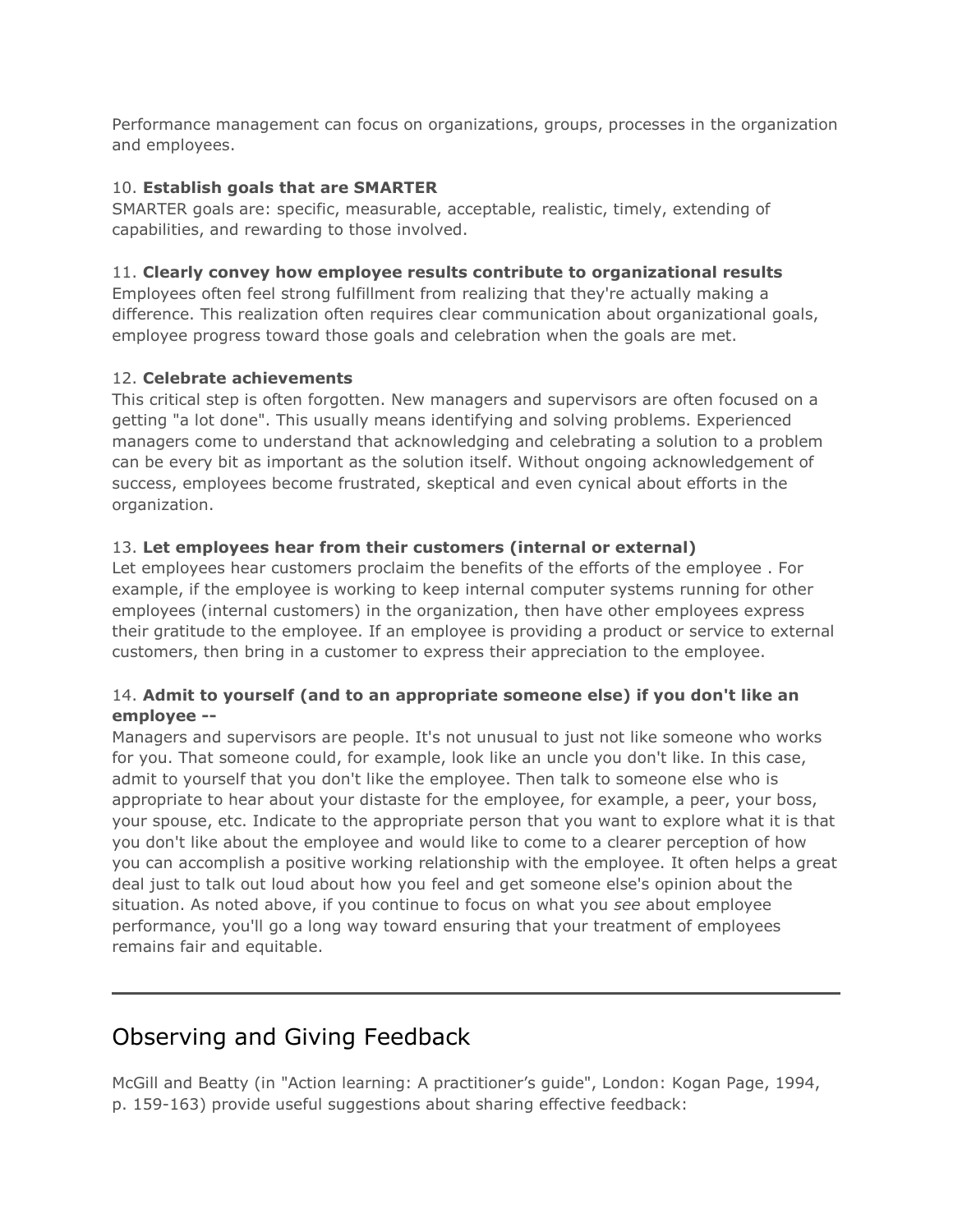- 1. Clarity -- Be clear about what you want to say.
- 2. Emphasize the positive -- This isn't being collusive in the person's dilemma.
- 3. Be specific -- Avoid general comments and clarify pronouns such as "it," "that," etc.
- 4. Focus on behavior rather than the person.
- 5. Refer to behavior that can be changed.
- 6. Be descriptive rather than evaluative.
- 7. Own the feedback -- Use 'I' statements.

8. Generalizations -- Notice "all," "never," "always," etc., and ask to get more specificity -often these words are arbitrary limits on behavior.

9. Be very careful with advice -- People rarely struggle with an issue because of the lack of some specific piece of information; often, the best help is helping the person to come to a better understanding of their issue, how it developed, and how they can identify actions to address the issue more effectively.

# Addressing Performance Issues

(Note that if your organization's policies about performance management indicate a specific procedure for handling performance issues, that procedure should be followed very carefully. Otherwise, a court may interpret your official policies to be modified by how you actually handled a performance issue and you may lose protection from your related policies in court.)

### 1. **Note that performance issues should always be based on behaviors that you see, not on characteristics of the employee's personality**

2. **Convey performance issues to employees when you see first see the issues!** Don't wait until the performance review! Worse yet, don't ignore the behaviors in case they "go away."

## 3. **When you first convey a performance issue to an employee, say what you noticed and would like to see instead**

Be specific about what you saw that you consider to be a performance problem. Ask the employee for feedback. Ask the employee if there's any special training or more resources they need to do their job. Explore if the job is configured so that most people would probably fail, and so the job needs to be redesigned. Tell them that you want the behavior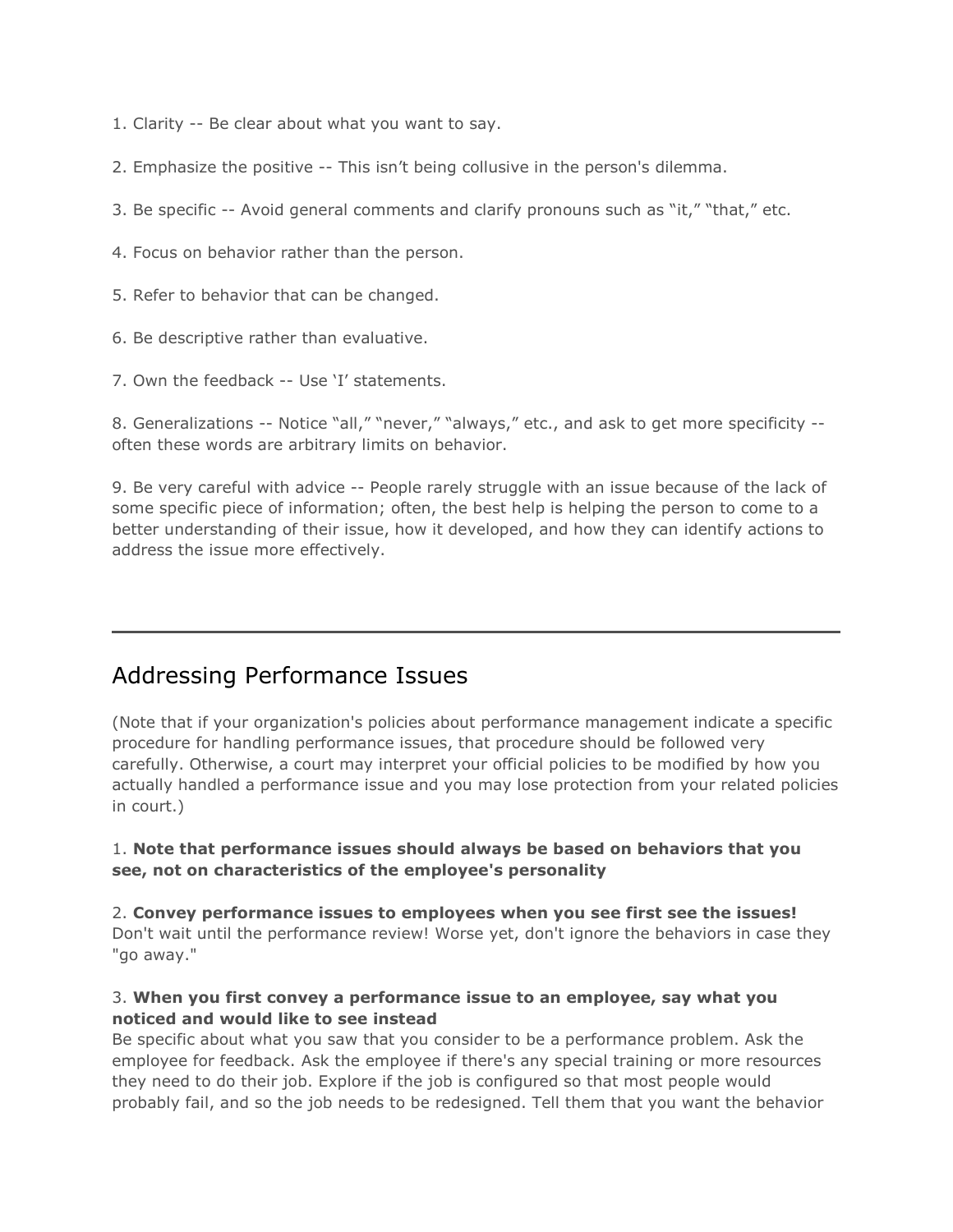to improve. If they react strongly and claim they will quit, give them a day to think it over. In any case, remind them that you support them in their role.

# 4. **Consider special circumstances:**

You can usually fire someone if they committed certain gross acts, such as theft, blatant insubordination, a major impropriety, e.g., telling information to competitors or spreading confidential information about customers, etc. However, if there is poor performance or chronic absenteeism because of potential verified alcoholism or depression, it's best to consult an expert to deal with this situation.)

# 5. **Make notes about the first meeting and its results, and keep it in a file for yourself**

This note may come in handy later on if the performance problem persists. (In the case of a corporation, you might mention the situation to your board. The board will likely be a precious and objective asset to dealing with this situation, especially if things with the employee get worse.)

# 6. **If the problem occurs again over the next month or two, immediately issue them a written warning**

In the memo, clearly specify what you saw, mention the previous meeting and its date, say the behaviors have not improved, warn them that if this occurs again over some period (e.g., the next month), they will be promptly terminated. Meet with them to provide them the memo. If you are convinced that the employee is trying hard, but can't improve, consider placing him or her elsewhere in the organization. Attempt to have this meeting on other than on a Friday. Otherwise, employees are left to ruminate about the situation without ready access to you for at least three days. (In the case of corporations, update the board.)

# 7. **On the third occurrence, consider firing the employee. (See below.)**

# Conducting Performance Appraisals/Reviews

Yearly performance reviews are critical. Organization's are hard pressed to find good reasons why they can't dedicate an hour-long meeting at least once a year to ensure the mutual needs of the employee and organization are being met. Performance reviews help supervisors feel more honest in their relationships with their subordinates and feel better about themselves in their supervisoral roles. Subordinates are assured clear understanding of what's expected from them, their own personal strengths and areas for development and a solid sense of their relationship with their supervisor. Avoiding performance issues ultimately decreases morale, decreases credibility of management, decreases the organization's overall effectiveness and wastes more of management's time. Conduct the following activities.

## 1. **Design a legally valid performance review process; consider these legal requirements of the performance review process:**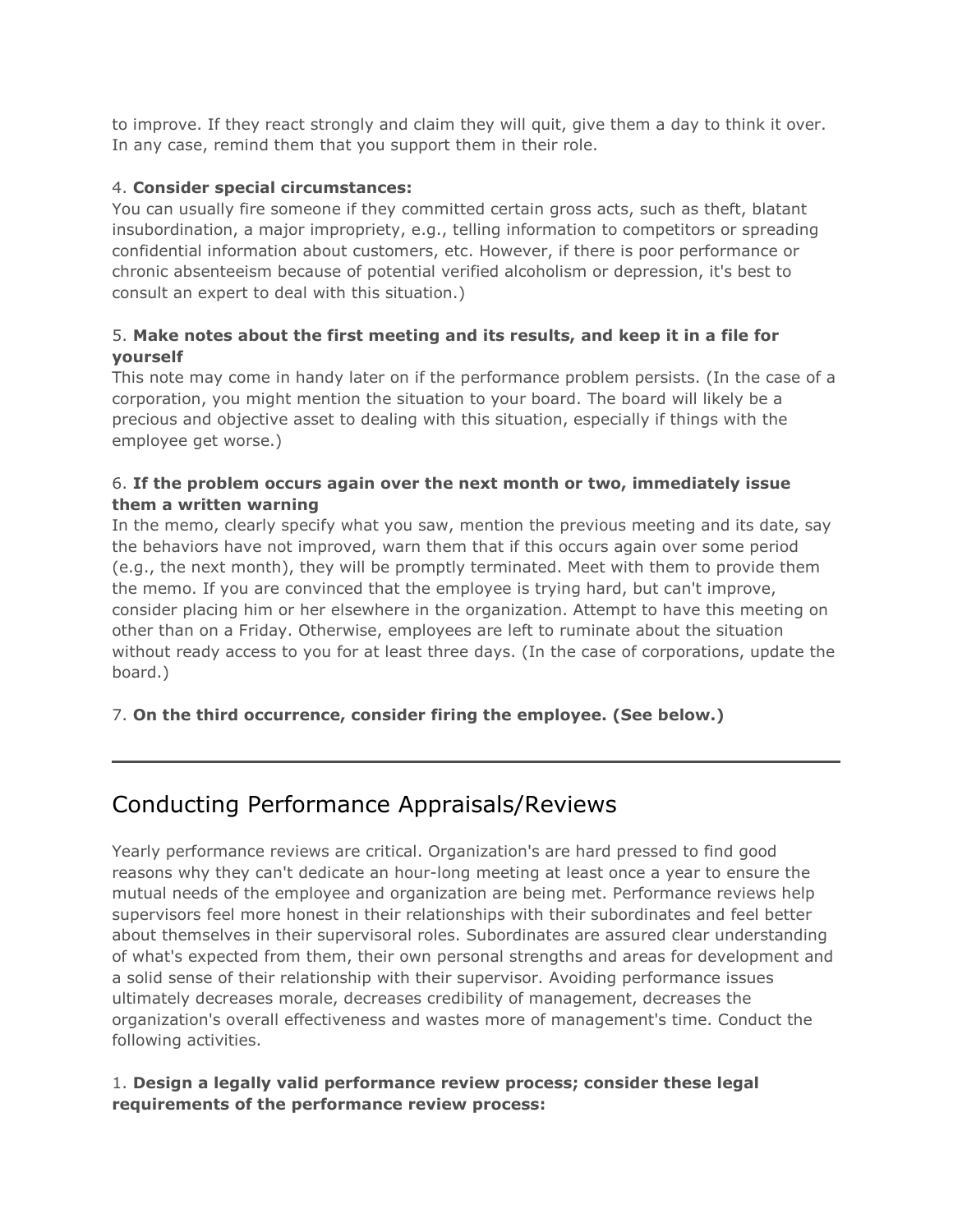Patricia King, in her book, *Performance Planning and Appraisal,* states that the law requires that performance appraisals be: job-related and valid; based on a thorough analysis of the job; standardized for all employees; not biased against any race, color, sex, religion, or nationality; and performed by people who have adequate knowledge of the person or job. Be sure to build in the process, a route for recourse if an employee feels he or she has been dealt with unfairly in an appraisal process, e.g., that the employee can go to his or her supervisor's supervisor. The process should be clearly described in a personnel policy.

## 2. **Design a standard form for performance appraisals**

and include the name of the employee, date the performance form was completed, dates specifying the time interval over which the employee is being evaluated, performance dimensions (include responsibilities from the job description, any assigned goals from the strategic plan, along with needed skills, such as communications, administration, etc.), a rating system (e.g., poor, average, good, excellent), space for commentary for each dimension, a final section for overall commentary, a final section for action plans to address improvements, and lines for signatures of the supervisor and employee. Signatures may either specify that the employee accepts the appraisal or has seen it, depending on wording on the form.

## 3. **Schedule the first performance review for six months after the employee starts employment**

Schedule another six months later, and then every year on the employee's anniversary date.

#### 4. **Initiate the performance review**

Tell the employee that you're initiating a scheduled performance review. Remind them of what's involved in the process. Schedule a meeting about two weeks out.

## 5. **Have the employee suggest any updates to the job description and provide written input to the appraisal**

(Note that by now, employees should have received the job descriptions and goals well in advance of the review, i.e., a year before. The employee should also be familiar with the performance appraisal procedure and form.) Have them record their input to the appraisal concurrent to the your recording yours. Have them record their input on their own sheets (their feedback will be combined on the official form later on in the process). You and the employee can exchange each of your written feedback in the upcoming review meeting.

## 6. **Record your input to the appraisal -- always reference the job description and associated formal goals for basis of review**

Be sure you are familiar with the job requirements and have sufficient contact with the employee to be making valid judgments. Don't comment on the employee's race, sex, religion, nationality, or a handicap or veteran status. Record major accomplishments, exhibited strengths and weaknesses according to the dimensions on the appraisal form, and suggest actions and training or development to improve performance. Use examples of behaviors wherever you can in the appraisal to help avoid counting on hearsay. Always address behaviors, not characteristics of personalities. The best way to follow this guideline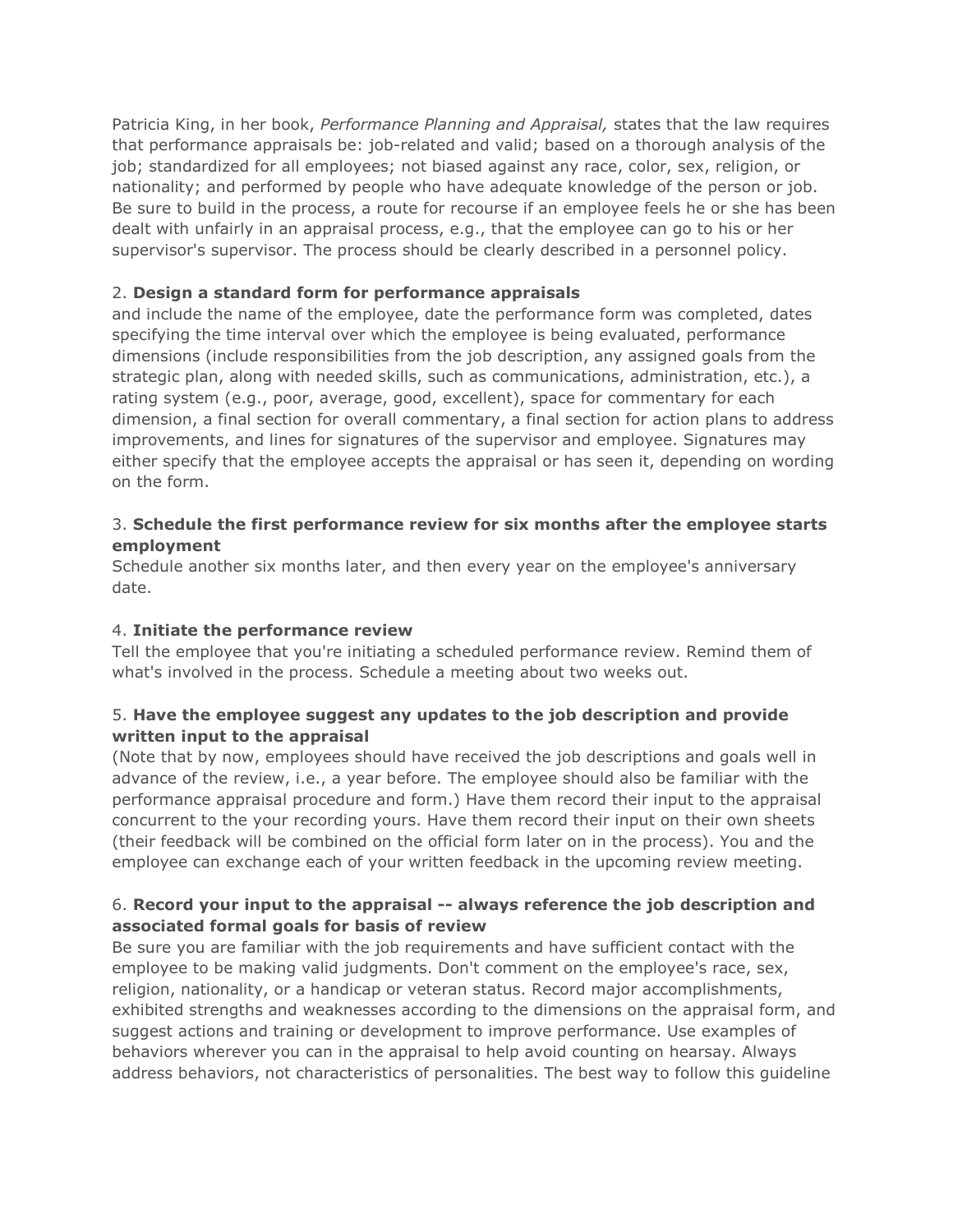is to consider what you saw with your eyes. Be sure to address only the behaviors of that employee, rather than behaviors of other employees.

# 7. **Hold the performance appraisal meeting**

State the meeting's goals of exchanging feedback and coming to action plans, where necessary. In the meeting, let the employee speak first and give their input. Respond with your own input. Then discuss areas where you disagree. Attempt to avoid defensiveness; admitting how you feel at the present time, helps a great deal. Discuss behaviors, not personalities. Avoid final terms such as "always," "never," etc. Encourage participation and be supportive. Come to terms on actions, where possible. Try to end the meeting on a positive note.

# 8. **Update and finalize the performance appraisal form**

Add agreed-to commentary on to the form. Note that if the employee wants to add attach written input to the final form, he or she should be able to do so. The supervisor signs the form and asks the employee to sign it. The form and its action plans are reviewed every few months, usually during one-on-one meetings with the employee.

# 9. **Note that if the supervisor has been doing a good job supervising, then nothing should be surprising to the employee during the appraisal**

Any performance issues should have been conveyed when they occurred, so nothing should be a surprise in the review meeting.

# Firing Employees

# 1. **You should consider firing the employee only if you have:**

a) given the employee clear indication of what you originally expected from him or her (via a written job description previously provided to the him or her);

b) have clearly written personnel policies which specify conditions and directions about firing employees and the employee initialized a copy of the policy handbook to verify that he or she had read the policies;

c) warned the employee in successive and dated memos which clearly described degrading performance over a specified time despite your specific and recorded offers of assistance and any training (the number of memos depends on the nature of the problem, but should be no more than three or four); and

d) you clearly observe the employee still having the performance problem.

(Note that if the employee is being fired within a probationary period specified in your personnel policies, you may not have to meet all of the above conditions.)

# 2. **Take a day or so to consider what you are about to do.**

Consult with members of your board (in the case of corporations).

## 3. **If you still decide to fire the employee, do so promptly**

both for your credibility with other employees and so as not begin procrastinating about this rather painful, upcoming event.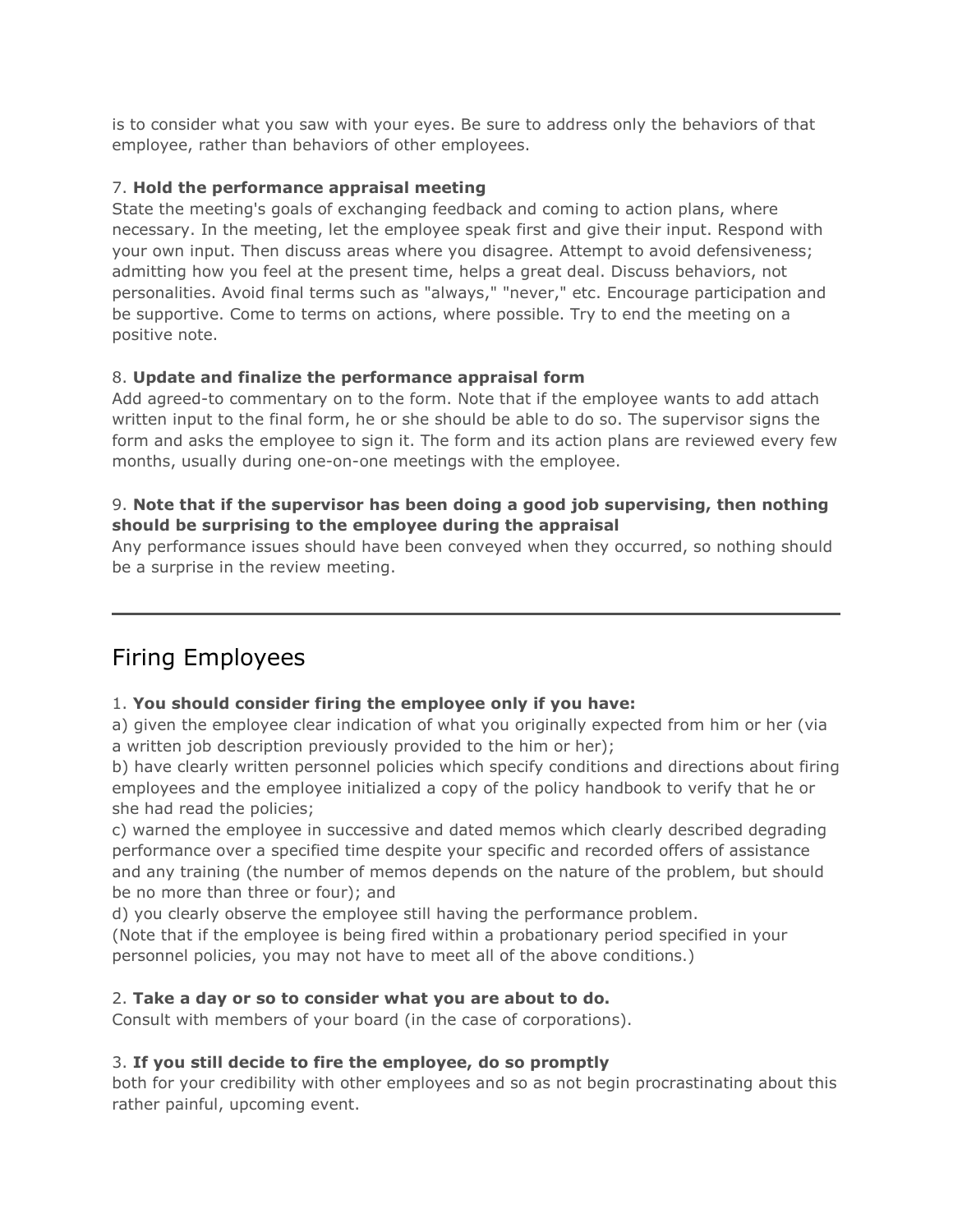#### 4. **Write a letter of termination to the employee.**

As with the previous letters of warning, be clear about the observed behaviors, when you saw them, earlier warnings and their consequences, what you did in response, and the consequence that must now be enacted according to your policies.

# 5. **Tell the computer system administrator to change the employee's password**

and assert that this action should be done promptly and in complete confidence.

# 6. **Meet with the employee. Provide them the letter. Explain how the termination will occur,** including when, what they must do, what you request from them and when. Ask for any keys. Give them a half hour or so to remove personal items (you may choose to monitor them during this removal, depending on the nature of the grounds for dismissal). Consider changing the door locks to the facilities. Change the passwords on phone systems, if applicable.

# 7. **As with other meetings, make notes of what was said and exchanged.**

Keep them in your records.

# $==$  PERSONNEL POLICIES  $==$

# Developing Personnel Policies

# **Need for Personnel Policies**

From review of the above personnel management information, it's clear that there are numerous considerations and potential areas for litigation when dealing with personnel issues. There are numerous rules and regulations which regulate the nature of the relationship between an employee and his or her organization, e.g., about affirmative action, managing personnel files, employee retirement, rights of privacy, discrimination and harassment, wrongful termination, etc. Consequently, it's better to have thought out these potentially controversial situations before they occur and establish guidelines by which they might or will be addressed. These general guidelines are called policies. Specific activities resulting from the guidelines are often called procedures.

# **Developing Personnel Policies**

Each organization should carefully consider what policies it requires and how they should worded. Many organizations begin developing their personnel policies by reviewing policies from other organizations. This is fine as long the organization carefully reviews each policy, modifies them according to the nature and needs of the organization and has all policies approved by the board (in the case of corporations).

When developing policies, always consult a lawyer who's well versed in federal, state and local laws regarding employment practices, Americans with Disabilities Act of 1992, and